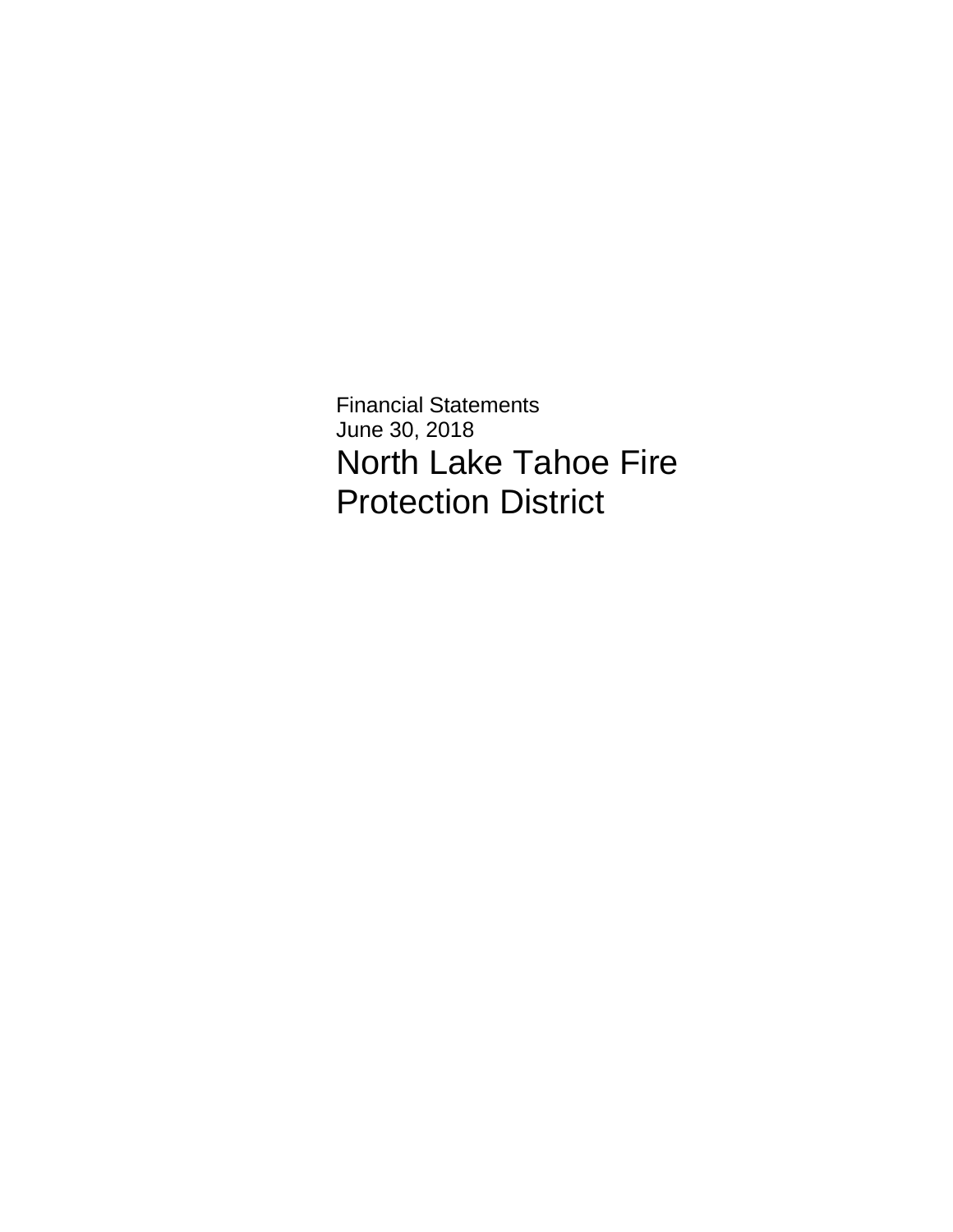## **NORTH LAKE TAHOE FIRE PROTECTION DISTRICT, NEVADA JUNE 30, 2018**

# **TABLE OF CONTENTS**

|                                                                                                                                                                                 | Page No.  |
|---------------------------------------------------------------------------------------------------------------------------------------------------------------------------------|-----------|
| <b>FINANCIAL SECTION</b>                                                                                                                                                        |           |
| <b>Independent Auditor's Report</b>                                                                                                                                             | $1-3$     |
| Management's Discussion and Analysis (required supplementary information)                                                                                                       | $4A-4G$   |
| <b>Basic Financial Statements:</b>                                                                                                                                              |           |
| <b>Government-Wide Financial Statements:</b>                                                                                                                                    |           |
| <b>Statement of Net Position</b>                                                                                                                                                | 5         |
| <b>Statement of Activities</b>                                                                                                                                                  | 6         |
| <b>Fund Financial Statements:</b>                                                                                                                                               |           |
| <b>Balance Sheet - Governmental Funds</b>                                                                                                                                       | 7         |
| Reconciliation of the Balance Sheet to the Statement of Net Position – Governmental Funds                                                                                       | $8\,$     |
| Statement of Revenues, Expenditures and Changes in Fund Balances - Governmental Funds<br>Reconciliation of the Statement of Revenues, Expenditures and Changes in Fund Balances | 9         |
| to the Statement of Activities - Governmental Funds                                                                                                                             | 10        |
| Statement of Net Position - Proprietary Fund                                                                                                                                    | 11        |
| Statement of Revenues, Expenses and Changes in Net Position - Proprietary Fund                                                                                                  | 12        |
| Statement of Cash Flows - Proprietary Fund                                                                                                                                      | 13        |
| <b>Notes to Financial Statements</b>                                                                                                                                            | $14 - 42$ |
| <b>Required Supplementary Information:</b>                                                                                                                                      |           |
| Statement of Revenues, Expenditures and Changes in Fund Balances - Budget and Actual                                                                                            |           |
| for the General Fund                                                                                                                                                            | 43-44     |
| Schedule of Changes in the District's OPEB Liability and Related Ratios                                                                                                         | 45        |
| Schedule of the District's Contributions - OPEB                                                                                                                                 | 46        |
| Schedule of the District's Proportionate Share of Net Pension Liability                                                                                                         | 47        |
| Schedule of the District's Contributions - Pension                                                                                                                              | 47        |
| <b>Supplementary Information:</b>                                                                                                                                               |           |
| <b>Governmental Funds:</b>                                                                                                                                                      |           |
| Debt Service Fund:                                                                                                                                                              |           |
| Major Debt Service Fund:                                                                                                                                                        |           |
| Schedule of Revenues, Expenditures and Changes in Fund Balances – Budget and Actual                                                                                             | 48        |
| Capital Projects Fund:                                                                                                                                                          |           |
| Major Capital Projects Fund:                                                                                                                                                    |           |
| Schedule of Revenues, Expenditures and Changes in Fund Balances – Budget and Actual                                                                                             | 49        |
| <b>Proprietary Funds:</b>                                                                                                                                                       |           |
| Enterprise Fund - Ambulance Fund:                                                                                                                                               |           |
| Schedule of Revenues, Expenses and Changes in Net Position - Budget and Actual                                                                                                  | 50        |
| Independent Auditor's Report on Internal Control over Financial Reporting and on Compliance                                                                                     |           |
| and Other Matters Based on an Audit of Financial Statements Performed in Accordance with                                                                                        |           |
| <b>Government Auditing Standards</b>                                                                                                                                            | 51-52     |
| <b>Auditor's Comments</b>                                                                                                                                                       | 53        |
| Schedule of Findings and Responses                                                                                                                                              | 54        |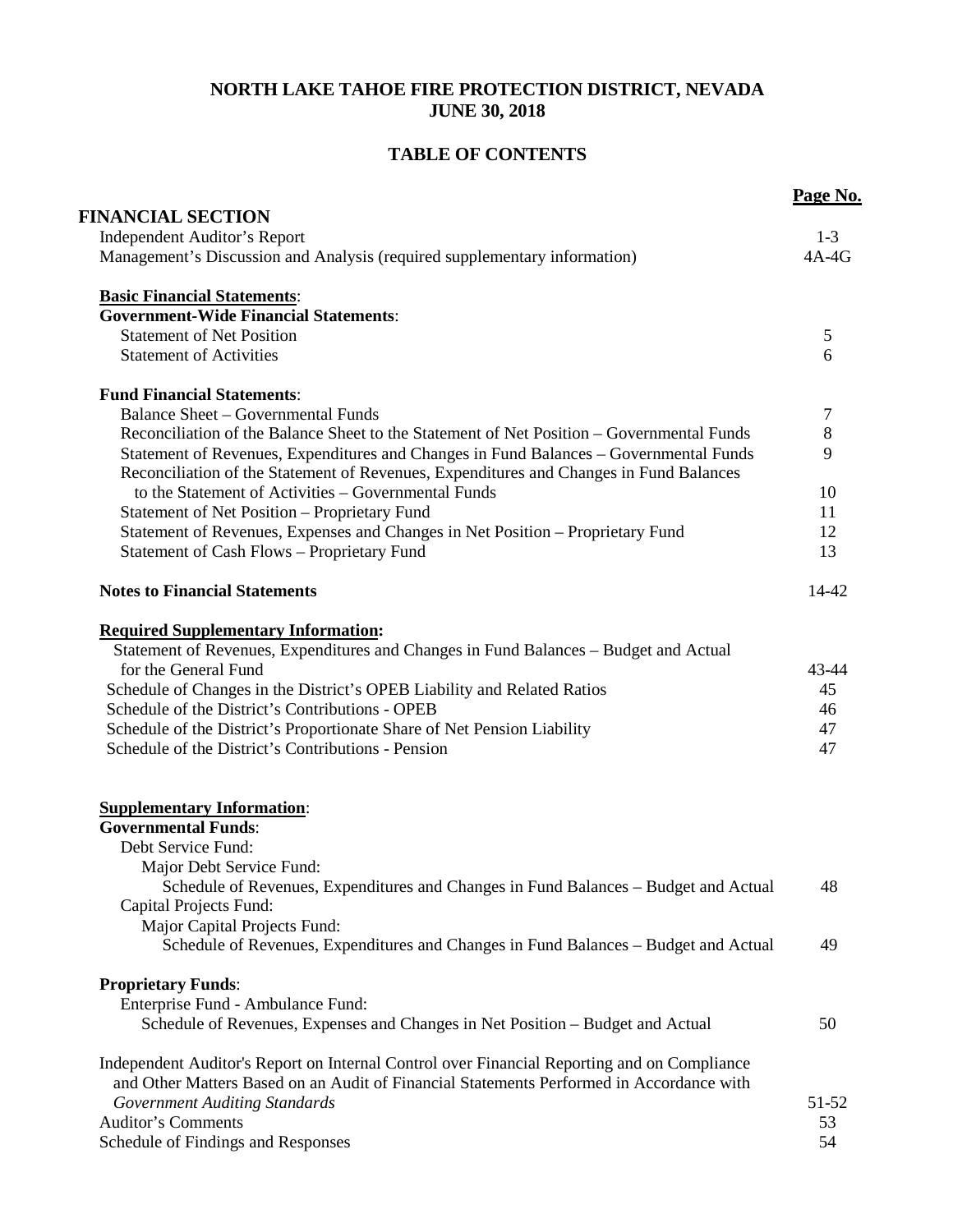

**CPAs & BUSINESS ADVISORS** 

#### **Independent Auditor's Report**

To the Board of Directors North Lake Tahoe Fire Protection District Incline Village, Nevada

#### **Report on the Financial Statements**

We have audited the accompanying financial statements of the governmental activities, the business-type activities, and each major fund of the North Lake Tahoe Fire Protection District (the District) as of and for the year ended June 30, 2018, and the related notes to the financial statements, which collectively comprise the District's basic financial statements as listed in the table of contents.

#### **Management's Responsibility for the Financial Statements**

Management is responsible for the preparation and fair presentation of these financial statements in accordance with accounting principles generally accepted in the United States of America; this includes the design, implementation, and maintenance of internal control relevant to the preparation and fair presentation of financial statements that are free from material misstatement, whether due to fraud or error.

#### **Auditor's Responsibility**

Our responsibility is to express opinions on these financial statements based on our audit. We conducted our audit in accordance with auditing standards generally accepted in the United States of America and the standards applicable to financial audits contained in *Government Auditing Standards*, issued by the Comptroller General of the United States. Those standards require that we plan and perform the audit to obtain reasonable assurance about whether the financial statements are free from material misstatement.

An audit involves performing procedures to obtain audit evidence about the amounts and disclosures in the financial statements. The procedures selected depend on the auditor's judgment, including the assessment of the risks of material misstatement of the financial statements, whether due to fraud or error. In making those risk assessments, the auditor considers internal control relevant to the entity's preparation and fair presentation of the financial statements in order to design audit procedures that are appropriate in the circumstances, but not for the purpose of expressing an opinion on the effectiveness of the entity's internal control. Accordingly, we express no such opinion. An audit also includes evaluating the appropriateness of accounting policies used and the reasonableness of significant accounting estimates made by management, as well as evaluating the overall presentation of the financial statements.

We believe that the audit evidence we have obtained is sufficient and appropriate to provide a basis for our audit opinions.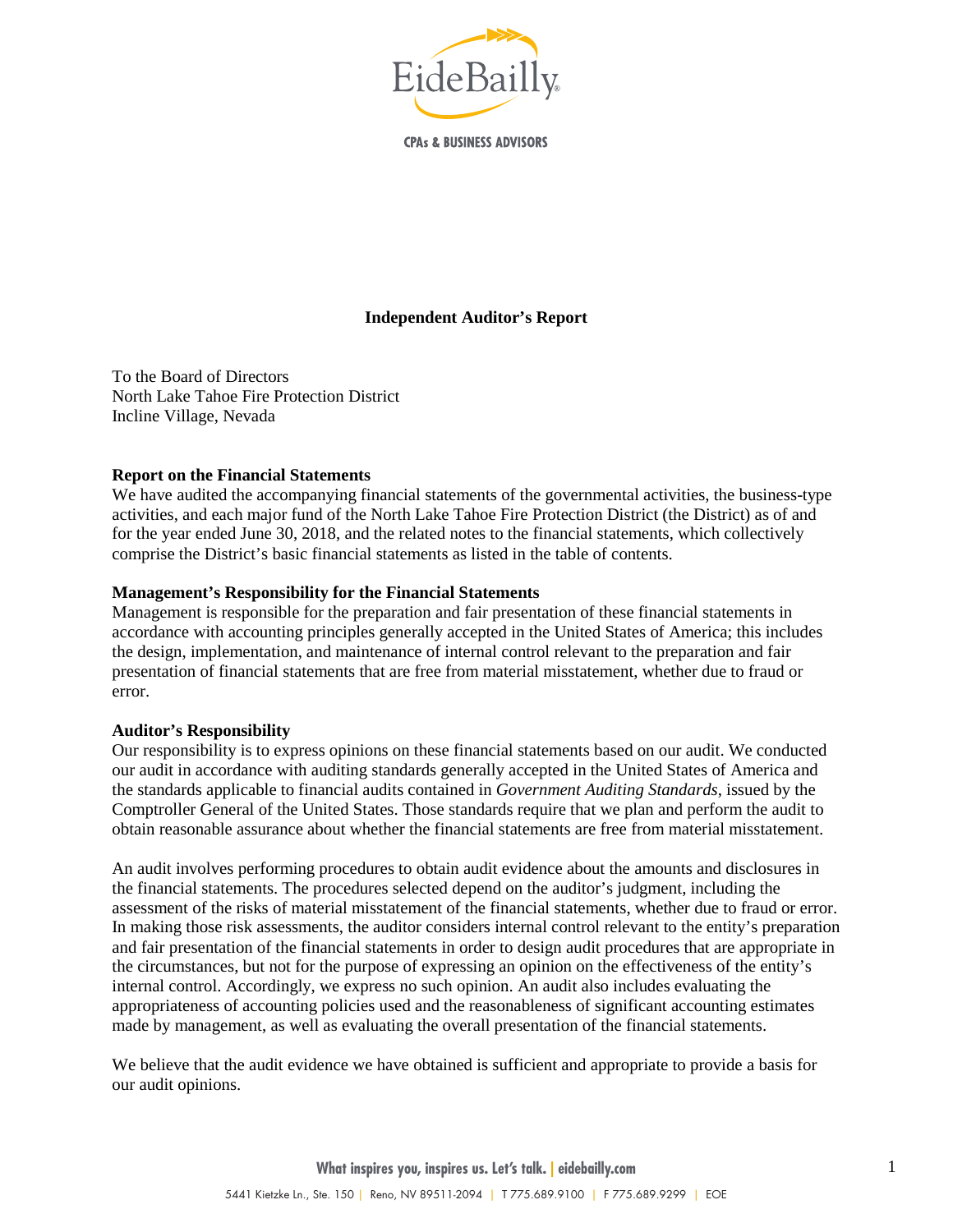#### **Opinions**

In our opinion, the financial statements referred to above present fairly, in all material respects, the respective financial position of the governmental activities, the business-type activities, and each major fund of North Lake Tahoe Fire Protection District as of June 30, 2018, and the respective changes in financial position and, where applicable, cash flows thereof for the year then ended in accordance with accounting principles generally accepted in the United States of America.

#### **Change in Accounting Principle**

As discussed in Notes 1 and 13 to the financial statements, North Lake Tahoe Fire Protection District has adopted the provisions of GASB Statement No. 75, *Accounting and Financial Reporting for Postemployment Benefits Other Than Pensions*, which has resulted in a restatement of the net position as of July 1, 2017. Our opinions are not modified with respect to this matter.

#### **Correction of Errors**

As discussed in Note 13 to the financial statements, certain errors occurred in the determination or classification of payments to satisfy employee contribution requirements in the adoption, as of July 1, 2016 of GASB Statement No. 82, *Pension Issues – An amendment of GASB Statements No. 67, No. 68, and No. 73*, resulting in the overstatement of amounts previously reported for deferred outflows of resources, net pension liability-related amounts for the year ended June 30, 2017, and were discovered by management during the current year based on communications from the Public Employee's Retirement System of Nevada (PERS), including a restated Schedule of Employer Allocations for GASB 82 Implementation. Accordingly, amounts for deferred outflows of resources, net pension liability-related amounts have resulted in a restatement of net position as of July 1, 2017. Our opinions are not modified with respect to this matter.

As discussed in Note 13 to the financial statements, certain errors occurred in the recognition of accounts receivable, resulting in an understatement of amounts previously reported for accounts receivable for the year ended June 30, 2017, and were discovered by management during the current year. Accordingly, amounts for accounts receivable have resulted in a restatement of net position as of July 1, 2017. Our opinions are not modified with respect to this matter.

### **Other Matters**

#### **Required Supplementary Information**

Accounting principles generally accepted in the United States of America require that the management's discussion and analysis on pages 4A-4G, the General Fund budgetary comparison on pages 43-44, the Schedule of Changes in the District's OPEB Liability and Related Ratios on page 45, the Schedule of District Contributions - OPEB on page 46, the Schedule of the District's Proportionate Share of the Net Pension Liability on page 47, and the Schedule of the District's Contributions - Pension on page 47, be presented to supplement the basic financial statements. Such information, although not a part of the basic financial statements, is required by the Governmental Accounting Standards Board, who considers it to be an essential part of financial reporting for placing the basic financial statements in an appropriate operational, economic, or historical context. We have applied certain limited procedures to the management's discussion and analysis, the Schedule of Changes in the District's OPEB Liability and Related Ratios, the Schedule of District Contributions – OPEB, the Schedule of the District's Proportionate Share of the Net Pension Liability, and the Schedule of the District's Contributions - Pension in accordance with auditing standards generally accepted in the United States of America, which consisted of inquiries of management about the methods of preparing the information and comparing the information for consistency with management's responses to our inquiries, the basic financial statements, and other knowledge we obtained during our audit of the basic financial statements. We do not express an opinion or provide any assurance on the information because the limited procedures do not provide us with sufficient evidence to express an opinion or provide any assurance.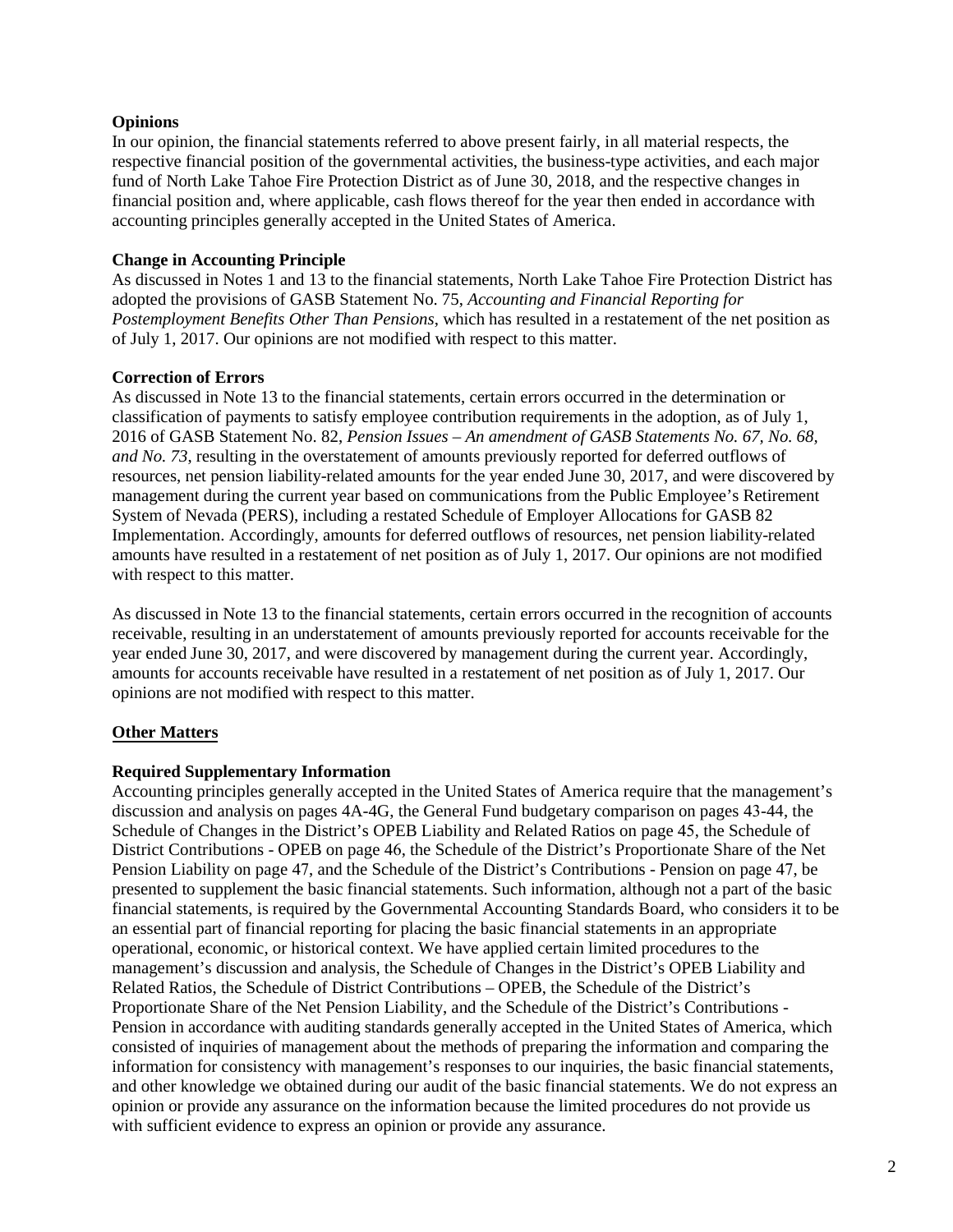The General Fund budgetary comparison information is the responsibility of management and was derived from and relates directly to underlying accounting and other records used to prepare the basic financial statements. Such information has been subjected to the auditing procedures applied in the audit of the basic financial statements and certain additional procedures, including comparing and reconciling such information directly to the underlying accounting and other records used to prepare the basic financial statements or to the basic financial statements themselves, and other additional procedures in accordance with auditing standards generally accepted in the United States of America. In our opinion, the General Fund budgetary comparison information is fairly stated, in all material respects, in relation to the basic financial statements as a whole.

#### **Other Information**

Our audit was conducted for the purpose of forming opinions on the financial statements that collectively comprise the District's basic financial statements. The individual fund budget and actual schedules are presented for purposes of additional analysis and are not a required part of the basic financial statements.

The individual fund budget and actual schedules are the responsibility of management and were derived from and relate directly to the underlying accounting and other records used to prepare the basic financial statements. Such information has been subjected to the auditing procedures applied in the audit of the basic financial statements and certain additional procedures, including comparing and reconciling such information directly to the underlying accounting and other records used to prepare the basic financial statements or to the basic financial statements themselves, and other additional procedures in accordance with auditing standards generally accepted in the United States of America. In our opinion, individual budget and actual schedules are fairly stated, in all material respects, in relation to the basic financial statements as a whole.

#### **Prior Year Comparative Information**

The individual fund financial statements and schedules related to the 2017 financial statements are presented for purposes of additional analysis and were derived from and relate directly to the underlying accounting and other records used to prepare the 2017 financial statements. The information has been subjected to the auditing procedures applied in the audit of the 2017 basic financial statements and certain additional procedures, including comparing and reconciling such information directly to the underlying accounting and other records used to prepare those financial statements or to those financial statements themselves, and other additional procedures in accordance with auditing standards generally accepted in the United States of America. The statements and schedules referred to above are consistent in relation to the basic financial statements from which they have been derived.

#### **Other Reporting Required by** *Government Auditing Standards*

In accordance with *Government Auditing Standards*, we have also issued our report dated November 30, 2018, on our consideration of the District's internal control over financial reporting and on our tests of its compliance with certain provisions of laws, regulations, contracts, and grant agreements and other matters. The purpose of that report is solely to describe the scope of our testing of internal control over financial reporting and compliance and the results of that testing, and not to provide an opinion on the effectiveness of the District's internal control over financial reporting or on compliance. That report is an integral part of an audit performed in accordance with *Government Auditing Standards* in considering the District's internal control over financial reporting and compliance.

Ede Sailly LLP

Reno, Nevada November 30, 2018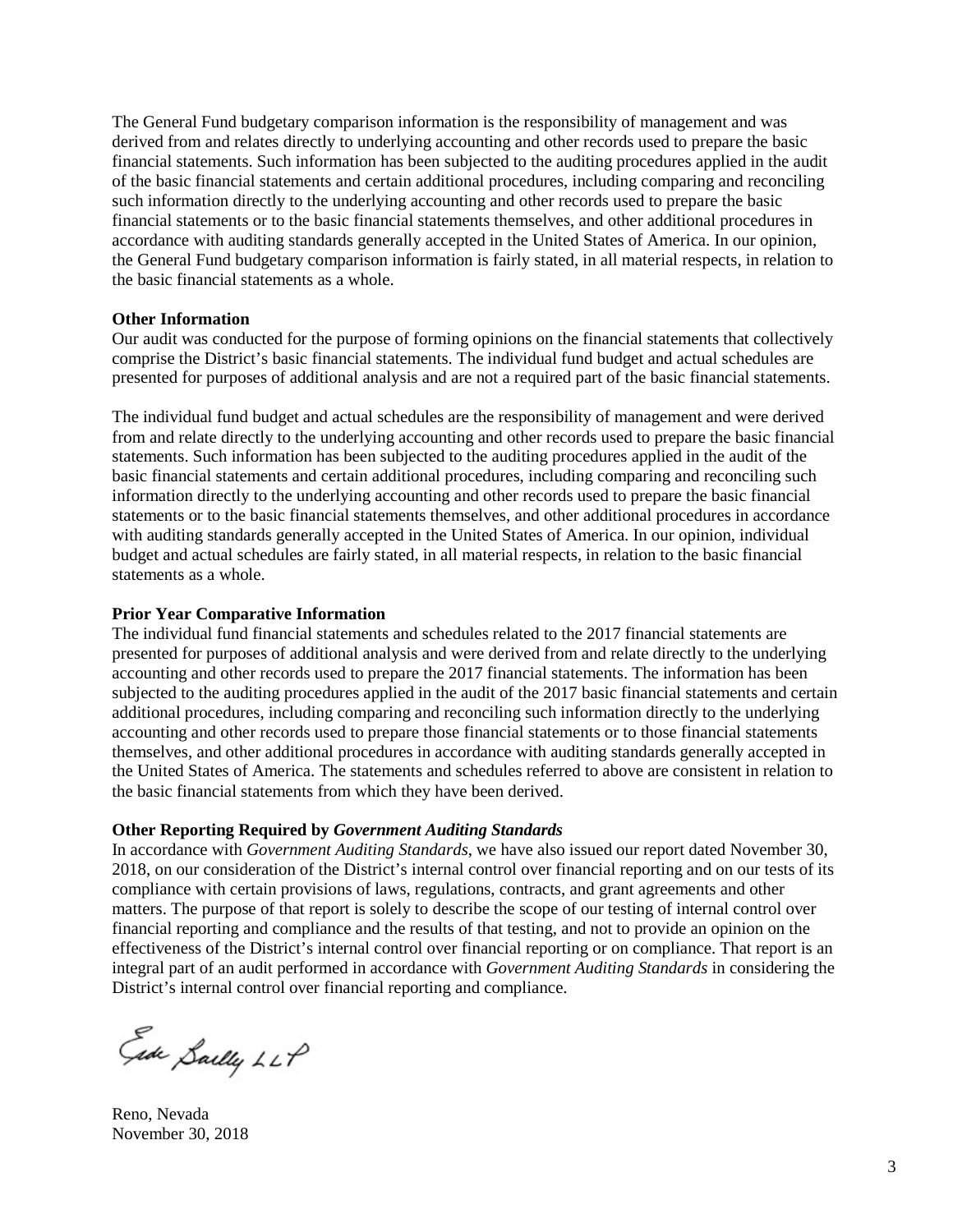# **MANAGEMENT'S DISCUSSION AND ANALYSIS**

As management of the North Lake Tahoe Fire Protection District's (the District) finances, we offer readers of the District's financial statements this narrative overview and analysis of the District's financial activities for the year ended June 30, 2018.

## FINANCIAL HIGHLIGHTS

- The liabilities and deferred inflows of resources of the District's governmental activities exceeded its assets and deferred outflows of resources at the close of the most recent fiscal year by \$4,136,533, resulting in a negative net position.
- The liabilities and deferred inflows of resources of the District's business-type activities exceeded its assets and deferred outflows of resources at the close of the most recent fiscal year by \$1,075,311, resulting in a negative net position as discussed above.
- The assessed valuation of the District's property tax base increased by 5.55% over last year's assessed value. The District's consolidated tax revenues increased by 5.79% this fiscal year.
- In March 2016, one of the Ambulance Fund rescue units was involved in a non-injury accident. The District was not at fault. The insurance claim has been resolved, after the District asked the State of Nevada, Department of Insurance to intervene. In 2018, the District wrote off the balance of the rescue unit of \$16,142.

## OVERVIEW OF THE FINANCIAL STATEMENTS

This discussion and analysis is intended to serve as an introduction to the District's basic financial statements. The District's basic financial statements are comprised of three components: 1) government-wide financial statements, 2) fund financial statements, and 3) notes to the financial statements. This report also contains other supplementary information in addition to the basic financial statements themselves.

Government-wide financial statements. The government-wide financial statements are designed to provide readers with a broad overview of the District's finances, in a manner similar to private sector business. The Statement of Net Position presents information on all of the District's assets and liabilities and deferred inflows/outflows of resources (as applicable), with the difference reported as net position. Over time, increases or decreases in net position may serve as a useful indicator as whether the financial position of the District is improving or deteriorating.

The Statement of Activities presents information showing how the District's net position changed during the most recent fiscal year. All changes in net position are reported as soon as the underlying event giving rise to the change occurs, regardless of the timing of related cash flows. Thus, revenues and expenses are reported in this statement for some items that will only result in cash flows in future fiscal periods (uncollected taxes, earned but unused vacation leave and other compensated absences, other postemployment benefits and net pension related items).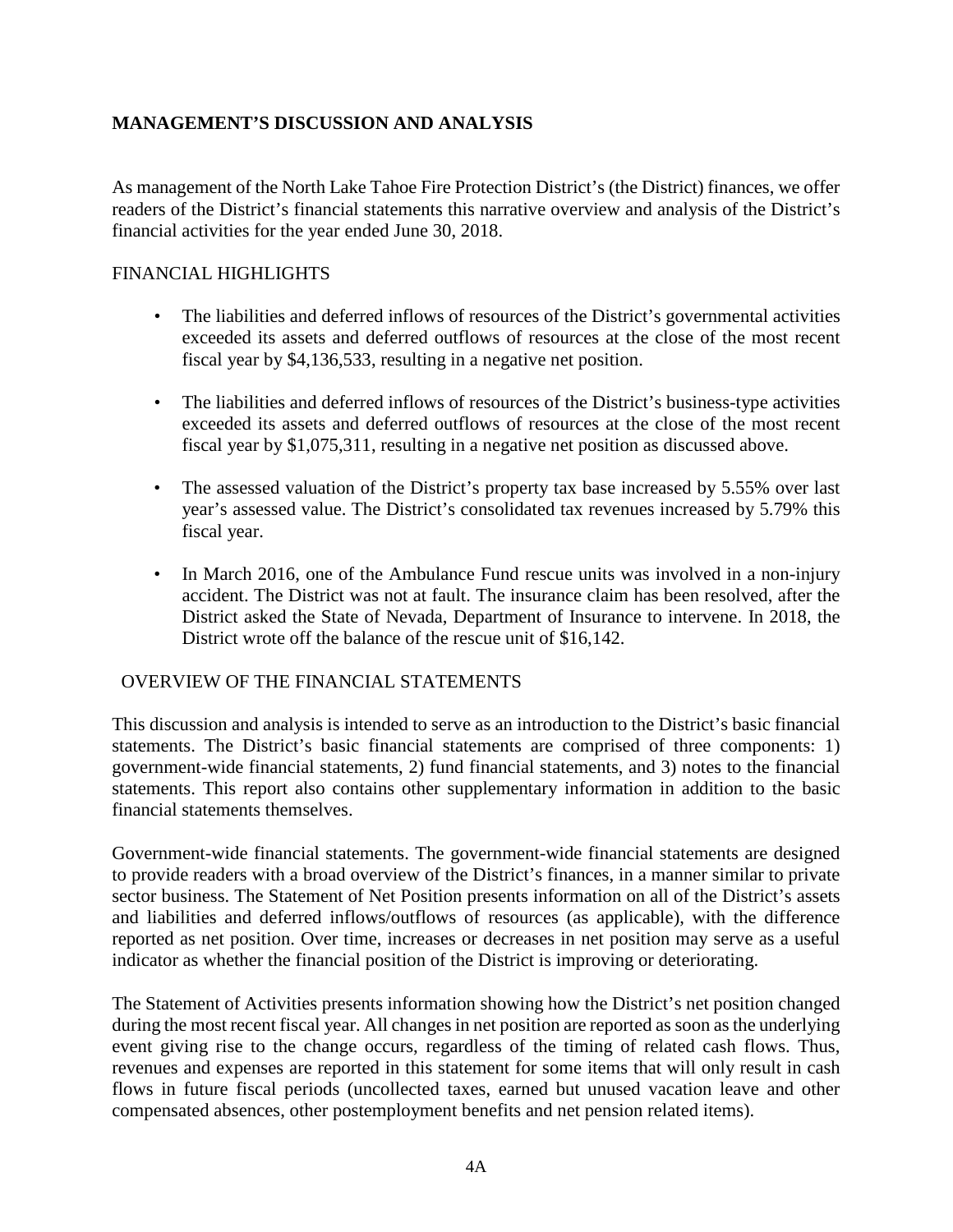Both of the government-wide financial statements show the public safety function of the District, which is principally supported by taxes and intergovernmental revenue (governmental activities). All governmental activities of the District are included in the public safety function and all business-type activities are included in Ambulance activities, a component of public safety (business-type activities), since the District is a single-purpose entity.

The government-wide financial statements can be found on pages 5 and 6 of the report.

*Fund financial statements.* A fund is a grouping of related accounts that is used to maintain control over resources that have been segregated for specific activities or objectives. The District, like other state and local governments, uses fund accounting to ensure and demonstrate compliance with finance-related legal requirements. The District has governmental and proprietary funds.

*Governmental funds.* Governmental funds are used to account for essentially the same functions reported as governmental activities in the government-wide financial statements. However, unlike government-wide financial statements, governmental fund financial statements focus on near-term inflows and outflows of expendable resources, as well as on balances of expendable resources available at the end of the fiscal year. Such information may be useful in evaluating a government's near-term financing requirements.

Because the focus of government funds is narrower than that of the government-wide financial statements, it is useful to compare the information presented for governmental funds with similar information presented for governmental activities in the government-wide financial statements. By doing so, readers may better understand the long-term impact of the District's near-term financing decisions. Both the Governmental Funds Balance Sheet and the Governmental Funds Statement of Revenues, Expenditures, and Changes in Fund Balances provide a reconciliation to facilitate this comparison between governmental funds and governmental activities.

For the 2017-2018 fiscal year, the District maintained three individual governmental funds. Information is presented separately in the Governmental Funds Balance Sheet and in the Governmental Funds Statement of Revenues, Expenditures, and Changes in Fund Balances for the General Fund, Debt Service Fund and the Capital Projects Fund. The basic governmental fund financial statements can be found on pages 5-10 of this report.

*Proprietary Funds.* The District maintains one proprietary fund. Enterprise funds are used to report the same functions presented as business-type activities in the government-wide financial statements. The District uses an enterprise fund to account for its ambulance operations.

Proprietary funds provide the same type of information as the government-wide financial statements, only in more detail. The proprietary fund financial statements provide information for the Ambulance Fund, which is considered to be a major fund of the District. The enterprise fund data is shown elsewhere in the report. The basic proprietary fund financial statements can be found on pages 11-13 of this report.

The District adopts an annual budget for each of its funds. A budgetary comparison schedule has been provided for each fund to demonstrate compliance with the budget.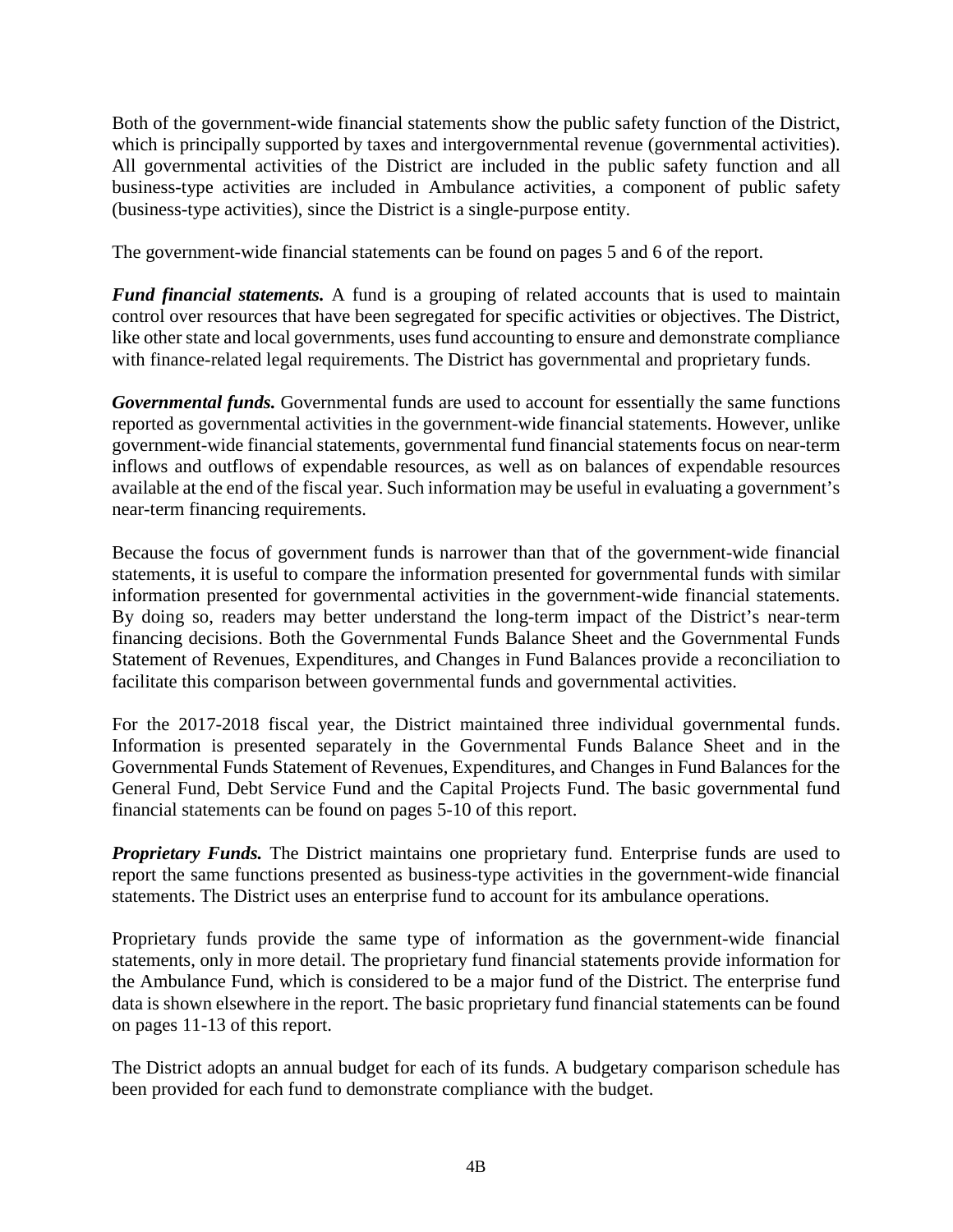*Notes to the financial statements*. The notes provide additional information that is essential to a full understanding of the data provided in the government-wide and fund financial statements. The notes to the financial statements can be found on pages 14-41 of this report.

*Other information*. In addition to the basic financial statements and accompanying notes, this report also presents certain required supplementary information concerning budgetary comparison information, the District's progress in funding its obligation to provide postemployment benefits, and information on the District's share of the net pension liability for PERS along with the information for the District's contributions to PERS. Required supplementary information can be found on pages 42-46 of this report.

## Accounting Changes.

As of July 1, 2017, the District adopted GASB Statement No. 75, *Accounting and Financial Reporting for Postemployment Benefits Other Than Pensions*. The implementation of this standard replaces the requirements of GASB Statement No. 45, *Accounting and Financial Reporting by Employers for Postemployment Benefits Other Than Pensions*, and requires governments to calculate and report the costs and obligations associated with postemployment benefits other than pensions (OPEB) in their basic financial statements, including additional note disclosures and required supplementary information. Beginning net position was restated to retroactively remove the prior OPEB liability reported under GASB Statement No. 45 and adopt the provisions of GASB Statements No. 75 to report the beginning OPEB liability and deferred outflows of resources related to contributions made after the measurement date.

During 2018, the District identified misstatements in the June 30, 2017 financial statements related to the determination or classification of payments to satisfy employee contribution requirements in the adoption, as of July 1, 2016, of GASB Statement No. 82, *Pension Issues – An amendment of GASB Statements No. 67, No. 68, and No. 73*. Based on the restated Schedule of Employer Allocations for GASB 82 implementation provided by the Public Employees' Retirement System of Nevada (PERS), the beginning net pension was restated as of July 1, 2017 to report the previous overstatement of the balances reported for deferred outflows of resources (net pension related) at June 30, 2017.

During 2018, the District identified misstatements in the June 30, 2017 financial statements related to the recognition of receivables due from the North Lake Tahoe Fire Protection District OPEB Trust. Based on these misstatements, beginning net position was restated as of July 1, 2017 to report the previous understatement of the balances reported for accounts receivable at June 30, 2017.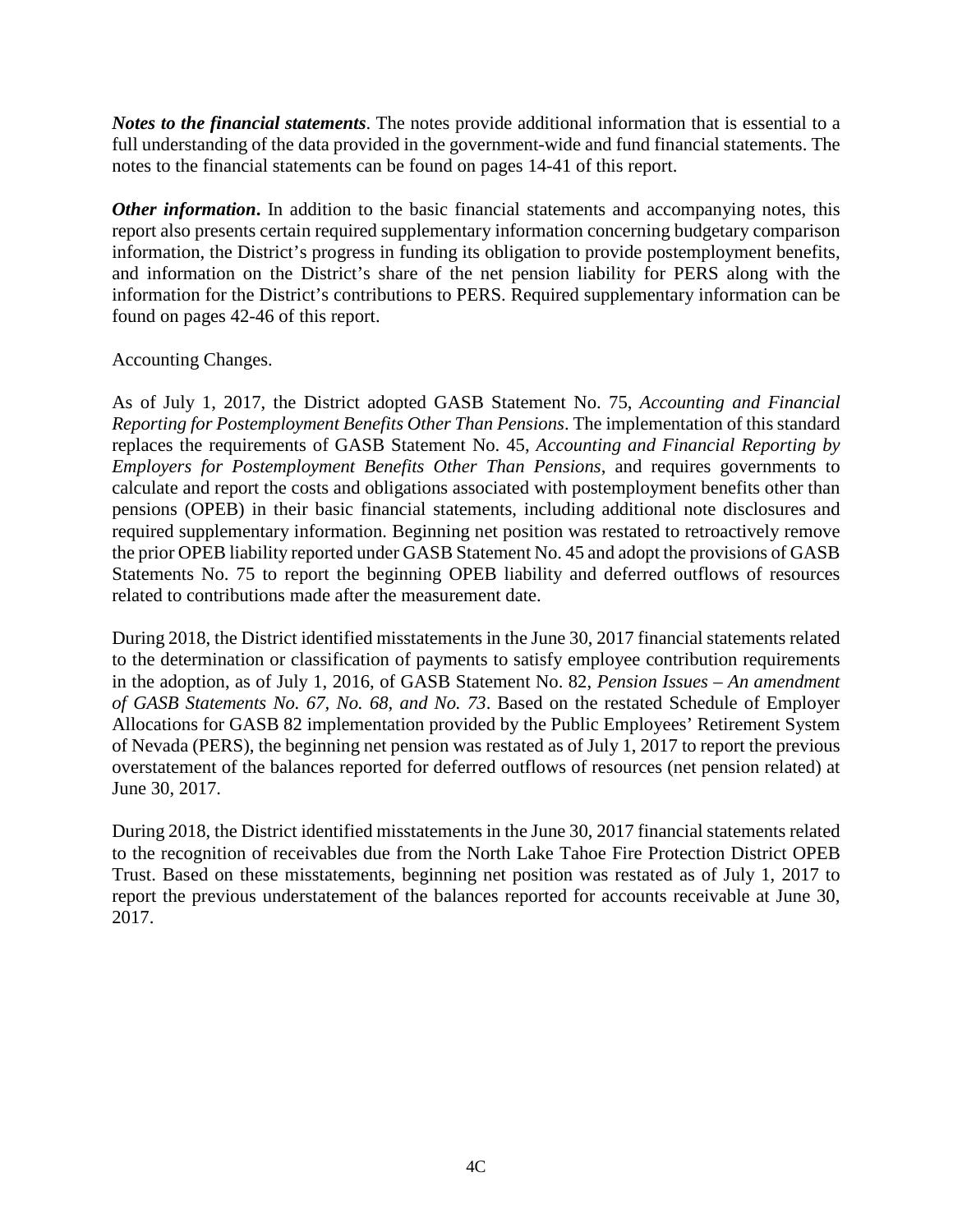## **GOVERNMENT-WIDE FINANCIAL ANALYSIS**

As noted earlier, net position may serve over time as a useful indicator of a government's financial position. Condensed versions of the Statement of Net Position at June 30, 2018 and 2017 are presented below.

|                           |                | Total<br><b>Governmental Activities</b><br><b>Business-Type Activities</b> |                          |                          |                          |                 |
|---------------------------|----------------|----------------------------------------------------------------------------|--------------------------|--------------------------|--------------------------|-----------------|
|                           | 2018           | 2017                                                                       | 2018                     | 2017                     | 2018                     | 2017            |
|                           |                |                                                                            |                          |                          |                          |                 |
| Current and other assets  | \$12,083,902   | \$10,181,826                                                               | \$464,924                | \$229,380                | \$12,548,826             | \$10,411,206    |
| Capital assets            | 6,019,598      | 6,476,731                                                                  | 900,752                  | 851,818                  | 6,920,350                | 7,328,549       |
| Total assets              | 18,103,500     | 16,658,557                                                                 | 1,365,676                | 1,081,198                | 19,469,176               | 17,739,755      |
|                           |                |                                                                            |                          |                          |                          |                 |
| Deferred outflows of      |                |                                                                            |                          |                          |                          |                 |
| Resources                 | 4,271,789      | 3,637,319                                                                  | 430,599                  | 656,761                  | 4.702.388                | 4,294,080       |
|                           |                |                                                                            |                          |                          |                          |                 |
| Noncurrent liabilities    | 24,638,373     | 19,699,655                                                                 | 2,604,401                | 2,507,628                | 27, 242, 774             | 22, 207, 283    |
| Other liabilities         | 722,543        | 739,793                                                                    | 104,913                  | 81,860                   | 827,456                  | 821,653         |
| <b>Total liabilities</b>  | 25,360,916     | 20,439,448                                                                 | 2,709,314                | 2,589,488                | 28,070,230               | 23,028,936      |
|                           |                |                                                                            |                          |                          |                          |                 |
| Deferred inflows of       |                |                                                                            |                          |                          |                          |                 |
| Resources                 | 1,150,906      | 1,048,987                                                                  | 162,272                  | 253,415                  | 1,313,178                | 1,302,402       |
|                           |                |                                                                            |                          |                          |                          |                 |
| Net assets:               |                |                                                                            |                          |                          |                          |                 |
| Net investment in         |                |                                                                            |                          |                          |                          |                 |
| capital assets            | 3,222,598      | 3,253,731                                                                  | 900,752                  | 851,818                  | \$4,123,350              | 4,105,549       |
| Restricted for:           |                |                                                                            |                          |                          |                          |                 |
| Capital projects          | ٠.             | $\overline{\phantom{a}}$                                                   | $\overline{\phantom{a}}$ | $\overline{\phantom{a}}$ | $\overline{\phantom{a}}$ | $\sim$          |
| Debt service              |                | 502,993                                                                    |                          |                          |                          | 502,993         |
| Unrestricted              | (7, 359, 131)  | (4,949,283)                                                                | (1,976,063)              | (1,956,762)              | (9, 335, 194)            | (6,906,045)     |
| <b>Total Net Position</b> | ( \$4,136,533) | (\$1,192,559)                                                              | (\$1,075,311)            | (1,104,944)              | $(\$5,211,844)$          | $(\$2,297,503)$ |

**North Lake Tahoe Fire Protection District's Net Position**

The statement of net position presents information on all of the District's assets, deferred outflows of resources, liabilities and deferred inflows of resources, with the difference reported as net position. Over time, increases or decreases in net position may serve as a useful indicator of whether the financial position of the District is improving or deteriorating. Although recognizing net pension liability related amounts indicates a deterioration of the District's financial position, the reader should be aware that the liability relating to the PERS is currently paid by the District as a portion of employees' salaries throughout each year. The District will not be required to pay this entire amount at one time unless unforeseen circumstances arise. Total assets and deferred outflows of the District at June 30, 2018 were \$24,171,564 an increase of \$2,137,729 from fiscal year 2017, with capital assets, net of accumulated depreciation accounting for \$6,920,350 of the 2018 fiscal year total and \$7,328,549 of the 2017 fiscal year total. Deferred outflows of resources for 2018 are \$4,702,388 an increase of \$408,308 from fiscal year 2017 of \$4,294,080. The increase is directly related to the net pension and OPEB related amounts recognized in 2018.

Total liabilities at the end of fiscal year 2018 were \$28,070,230 and 23,028,936 at the end of fiscal year 2017, an increase of \$5,041,294 again related to reporting the net pension liability and OPEB related amounts as of June 30, 2018. At June 30, 2018, the District's net position was (\$5,211,844). This is a decrease in net position of \$2,914,341 from fiscal year 2017 balance of (\$2,297,503). As was explained above, the negative net position is related to the recognition of the long-term liability for the District's obligation in the Public Employees' Retirement System and other postemployment benefits.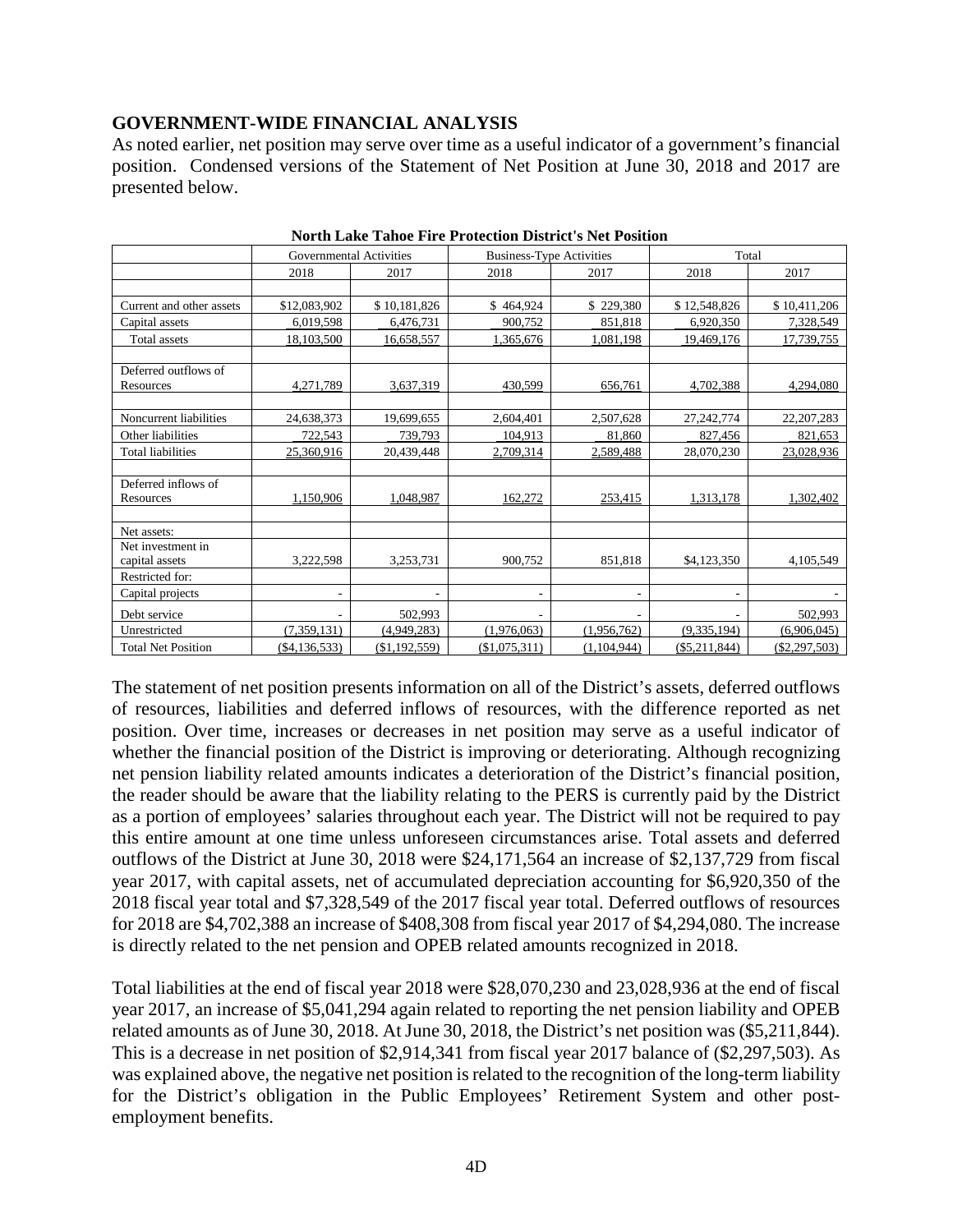|                                                 | Governmental Activities |               | <b>Business-Type Activities</b> |                          | Total         |                 |  |
|-------------------------------------------------|-------------------------|---------------|---------------------------------|--------------------------|---------------|-----------------|--|
|                                                 | 2018                    | 2017          | 2018                            | 2017                     | 2018          | 2017            |  |
| Revenues:                                       |                         |               |                                 |                          |               |                 |  |
| Program revenues:                               |                         |               |                                 |                          |               |                 |  |
| Charges for services                            | \$3,076,596             | \$2,825,280   | \$841,088                       | \$625,439                | \$3,917,684   | \$ 3,450,719    |  |
| Operating grants,                               |                         |               |                                 |                          |               |                 |  |
| interest and contributions                      | 458,629                 | 186,239       |                                 |                          | 458,629       | 186,239         |  |
| Capital<br>grants/contributions                 |                         | 12,500        | 49,180                          | 169,679                  | 49,180        | 182,179         |  |
| General revenues:                               |                         |               |                                 |                          |               |                 |  |
| Property taxes                                  | 8,712,031               | 8,414,850     | $\overline{\phantom{a}}$        | $\overline{\phantom{a}}$ | 8,712,031     | 8,414,850       |  |
| Consolidated taxes                              | 3,828,914               | 3,619,224     | $\overline{\phantom{a}}$        | $\overline{\phantom{a}}$ | 3,828,914     | 3,619,224       |  |
| Other taxes                                     | 681,530                 | 638,005       | ÷                               |                          | 681,530       | 638,005         |  |
| Unrestricted interest<br>income                 | 82,568                  | 27,814        | 610                             | 807                      | 83,178        | 28,621          |  |
| Other                                           | 40,000                  | 40,000        | ٠                               |                          | 40,000        | 40,000          |  |
| Gain on sale of capital<br>assets               |                         | 23,757        | 3,871                           | 1,892                    | 3,871         | 25,649          |  |
| <b>Total Revenues</b>                           | 16,880,268              | 15,787,669    | 894,749                         | 797,817                  | 17,775,017    | 16,585,486      |  |
| Expenses:                                       |                         |               |                                 |                          |               |                 |  |
| <b>Public Safety</b>                            | 13,774,396              | 13,361,427    | $\overline{\phantom{a}}$        | $\overline{\phantom{a}}$ | 13,774,396    | 13,361,427      |  |
| Interest on long-term<br>debt                   | 105,626                 | 86,262        |                                 |                          | 105,626       | 86,262          |  |
| Ambulance services                              |                         |               | 2,235,129                       | 1,991,818                | 2,235,129     | 1,991,818       |  |
| Total expenses                                  | 13,880,022              | 13,447,689    | 2,235,129                       | 1,991,818                | 16,115,151    | 15,439,507      |  |
|                                                 |                         |               |                                 |                          |               |                 |  |
| Change in net assets                            | 3,000,246               | 2,339,980     | (1,340,380)                     | (1,194,001)              | 1,659,866     | 1,145,979       |  |
| <b>Transfers</b>                                | (1, 567, 993)           | (1,540,581)   | 1,567,993                       | 1,540,581                |               |                 |  |
| Change in net assets                            | 1,432,253               | 799,399       | 227,613                         | 346,580                  | 1,659,866     | 1,145,979       |  |
| Net Position, Beginning<br>of Year              | (1, 192, 559)           | (1,991,958)   | (1,104,944)                     | (1,451,524)              | (2,297,503)   | (3,443,482)     |  |
| Prior Period Adjustment                         | (4,376,227)             |               | (197,980)                       |                          | (4,574,207)   |                 |  |
| Net Position, Beginning<br>of Year, as Restated | (5,568,786)             |               | (1,302,924)                     |                          | (6,871,710)   |                 |  |
| Net Position, End of Year                       | ( \$4,136,533)          | (\$1,192,559) | (\$1,075,311)                   | (\$1,104,944)            | (\$5,211,844) | $(\$2,297,503)$ |  |

**North Lake Tahoe Fire Protection District's Change in Net Position**

The Statement of Activities presents information showing how the District's net position changed during the most recent fiscal year. All changes in net position are reported as soon as the underlying event giving rise to the change occurs, regardless of the timing of related cash flows.

As such, revenues and expenses are reported in this Statement for some items that will only result in cash flows in future periods (e.g., uncollected taxes, earned but unused vacation leave and net pension related amounts). Total revenues for the year ended June 30, 2018 were \$17,775,017 and consisted primarily of taxes and intergovernmental revenues. This represents a \$1,189,531 increase over fiscal year 2017 total revenues of \$16,585,486. The increase is mainly related to an increase in property taxes of \$297,181, consolidated taxes of \$209,690 and fuels management grant and mutual aid reimbursements of \$272,390. The Ambulance charges for services are up from the previous year by \$215,649. Total expenses for fiscal year 2018 were \$16,115,151, an increase of \$675,644 over fiscal year 2017 expenses of \$15,439,507. The increase relates to an increase of salaries and wages and compensated absences of \$639,372. Although the District is not staffed to budget, in past two years the District has promoted personnel and hired firefighter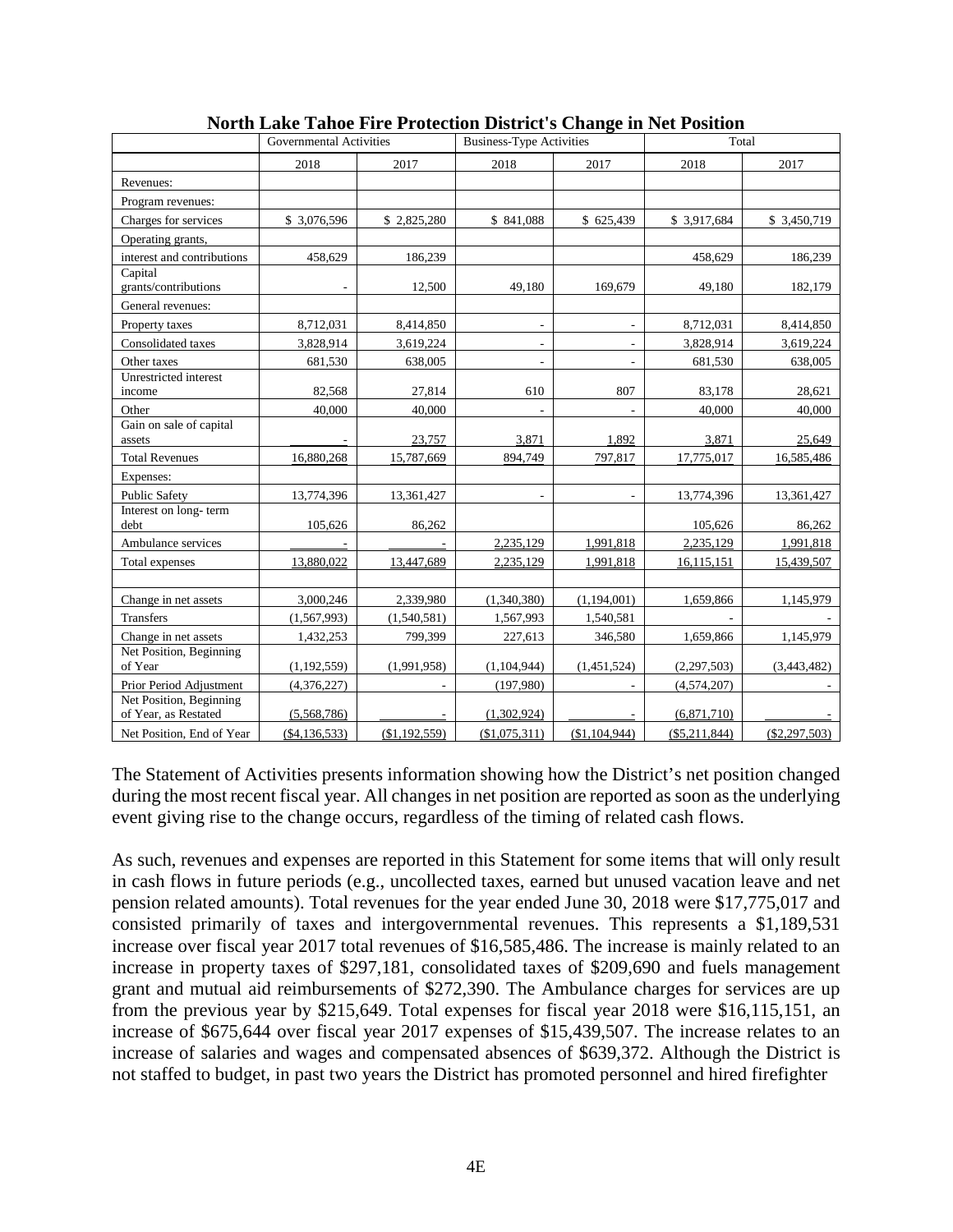paramedics, a Fire inspector II and a Compliance Officer. With the increase in personnel and the past fire season, salaries have increased, with most of these increases offset by mutual aid reimbursements.

# **FINANCIAL ANALYSIS OF THE DISTRICT'S FUNDS**

As noted earlier, the District uses fund accounting to ensure and demonstrate compliance with finance-related legal requirements.

**Governmental Funds**. The focus of the District's governmental funds is to provide information on near-term inflows, outflows, and balances of expendable resources. Such information is useful in assessing the District's financing requirements. In particular, unassigned fund balance may serve as a useful measure of a government's net resources available for spending at the end of the fiscal year or available for use in unexpected circumstances.

At of the close of the fiscal year 2018 the District's governmental funds reported combined ending fund balances of \$10,911,438, an increase of \$1,850,993 when compared to the close of fiscal year 2017. Of the \$10,911,438 combined ending fund balance, \$9,691,278 is unassigned.

The increase from the prior fiscal year in the District's combined governmental fund balances of \$1,850,993 as noted above is due to an increase in the General Fund ending fund balance of \$2,631,485; a decrease in the Debt Service Fund ending fund balance of \$502,993 and a decrease in the Capital Projects Fund ending fund balance of \$277,499.

The \$2,631,485 increase in the General Fund is due to a combination of items: (1) An increase in revenues of \$769,015 due to an increase in property tax, consolidated tax, and fuels management grant revenue; (2) A decrease in transfers out of the General Fund of \$734,255 and a decrease in overall expenditures; (3) An increase of \$252,197 due to the restatement of a prior period, as explained in Note 13. The decrease in the Debt Service Fund of \$502,993 is because no transfers were made from the General Fund to the Debt Service. The \$277,499 decrease in the Capital Projects Fund was due to a transfer of \$167,993 to the Ambulance Fund for the purchase of cardiac monitors. The balance of the decrease was due to the purchase of radios and a utility vehicle.

The General Fund is the chief operating fund of the District and at June 30, 2018, the fund balance was \$10,729,322. General Fund revenues exceeded the budget by 7.19%. Salaries, wages and benefits were under budget by \$351,362 due to unfilled positions. Service and supplies expenditures were under budget by \$3,352,264 mainly because the District budgeted to repay the taxpayers of Incline Village and Crystal Bay \$3,050,000 for property tax refunds and interest. The court case has not been resolved; therefore, the payments were not made.

**Proprietary Funds.** The accounting records for the Proprietary Funds are maintained on the accrual basis of accounting. Under this method, revenues are recognized at the time they are earned and expenses are recognized when the related liabilities are incurred. The measurement focus of these funds is on capital maintenance, where the revenues derived from current operations are generally intended to provide those resources necessary to maintain continued delivery of such services in future periods.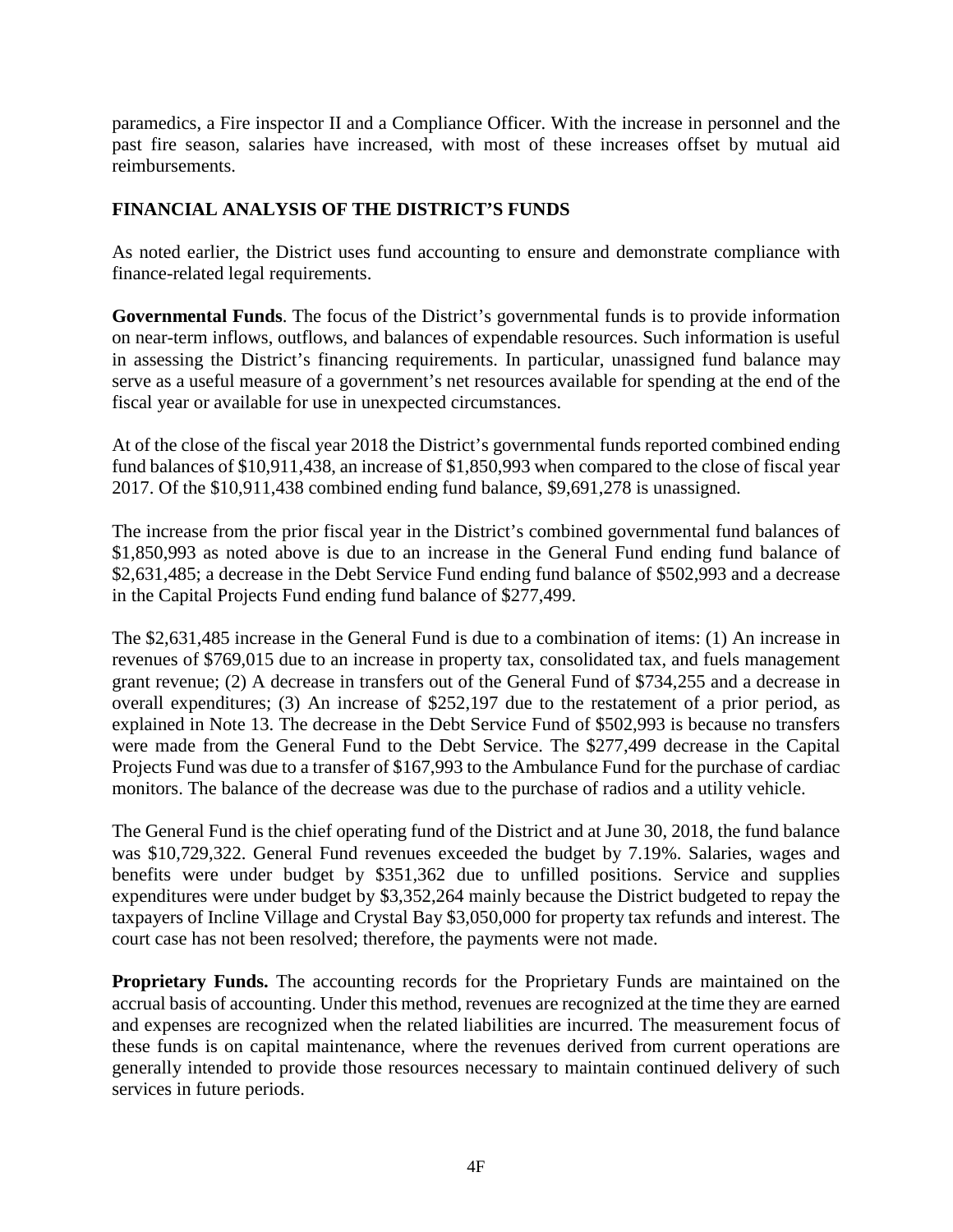The proprietary fund for the District is the Ambulance Fund, which accounts for the emergency medical services operations of the District. The net position for this fund increased \$29,633 in the 2017-2018 fiscal year, due to the Ground Emergency Medical Transport cost reimbursement from Medicaid of \$180,788, a transfer in from the Capital Projects Fund that was \$167,993 larger than expected and a decrease of \$197,980 for a prior period adjustment that is explained in Note 13

# **CAPITAL ASSETS AND DEBT ADMINISTRATION**

**Capital Assets**: The District's capital assets at June 30, 2018 were \$6,920,350 (net of accumulated depreciation). This investment in capital assets includes land, buildings, vehicles, and equipment. The decrease in capital assets is related to depreciation. Detailed information regarding capital assets can be found in Note 4 to the financial statements.

**Long-term liabilities**: At the end of the fiscal year, the District had total outstanding long-term liabilities of \$27,242,774. The District's outstanding liabilities included accrued compensated absences for \$1,321,205, unfunded liability of Other Post-employment Benefits of \$7,385,981, a net pension liability of \$15,583,104 and \$2,797,000 in general obligation bonds, and medium term financing debt. In addition, the District owed a sales tax refund of \$155,484 at June 30, 2018. Detailed information regarding long-term liabilities can be found in Note 5, Note 7 and Note 11.

# **ECONOMIC FACTORS AND NEXT YEAR'S BUDGET AND RATES**

- The District relies primarily on two types of tax revenues. The first of these is ad valorem or property taxes and is directly affected by the assessed property tax values in Incline Village and Crystal Bay, Nevada. Property tax revenues are projected to increase for 2018-2019 as property values increased by 2.67% for the coming fiscal year. The District's property tax rate is .6291 for fiscal year 2018-2019, the same as the previous five years.
- The second significant tax revenue for the District, the consolidated tax, consists primarily of sales taxes. For the year ended June 30, 2018, taxable sales in Washoe County increased by 4.5% over the previous fiscal year. The District continues to budget sales tax revenue conservatively. The District's 2018-2019 budget is based on actual sales tax revenue collected for 2016-2017.

## **REQUESTS FOR INFORMATION**

The financial report is designed to provide a general overview of the District's finances for all those with an interest in the District's finances. Questions concerning any of the information provided in this report or requests for additional information should be addressed to the Business Manager, 866 Oriole Way, Incline Village, Nevada 89451.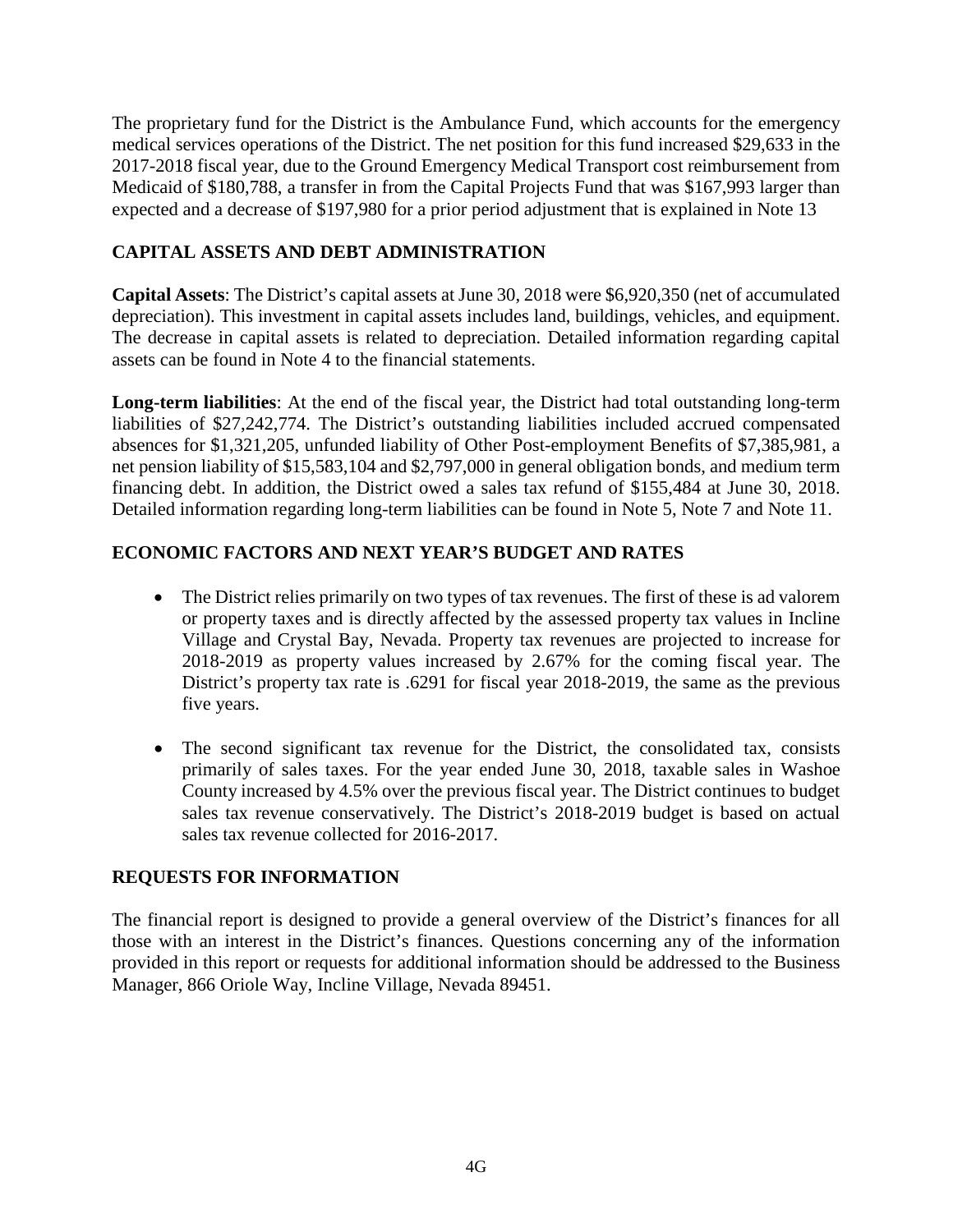# **NORTH LAKE TAHOE FIRE PROTECTION DISTRICT STATEMENT OF NET POSITION JUNE 30, 2018**

|                                             | Governmental<br><b>Business-Type</b><br><b>Activities</b><br><b>Activities</b> |               | <b>Total</b>      |                   |
|---------------------------------------------|--------------------------------------------------------------------------------|---------------|-------------------|-------------------|
| <b>ASSETS</b>                               |                                                                                |               |                   |                   |
| Cash and investments                        | \$                                                                             | 9,856,550     | \$<br>164,877     | \$<br>10,021,427  |
| Accounts receivable, net                    |                                                                                | 341,675       | 242,406           | 584,081           |
| Property taxes receivable                   |                                                                                | 61,288        |                   | 61,288            |
| Due from other governments                  |                                                                                | 1,744,345     |                   | 1,744,345         |
| Prepaid expense                             |                                                                                | 80,044        | 57,641            | 137,685           |
| Capital assets:                             |                                                                                |               |                   |                   |
| Land                                        |                                                                                | 1,019,283     | 30,588            | 1,049,871         |
| Other capital assets, net of depreciation   |                                                                                | 5,000,315     | 870,164           | 5,870,479         |
| <b>Total Assets</b>                         |                                                                                | 18,103,500    | 1,365,676         | 19,469,176        |
| DEFERRED OUTFLOWS OF RESOURCES              |                                                                                |               |                   |                   |
| Net pension - related amounts               |                                                                                | 2,969,471     | 430,599           | 3,400,070         |
| <b>OPEB</b> - related amounts               |                                                                                | 1,161,806     |                   | 1,161,806         |
| Deferred charge on refunding                |                                                                                | 140,512       |                   | 140,512           |
| <b>Total Deferred Outflows of Resources</b> |                                                                                | 4,271,789     | 430,599           | 4,702,388         |
| <b>LIABILITIES</b>                          |                                                                                |               |                   |                   |
| Accounts payable                            |                                                                                | 106,744       | 31,704            | 138,448           |
| <b>Accrued liabilities</b>                  |                                                                                | 601,633       | 73,209            | 674,842           |
| Accrued interest                            |                                                                                | 14,166        |                   | 14,166            |
| Noncurrent liabilities:                     |                                                                                |               |                   |                   |
| Due within one year                         |                                                                                | 943,305       | 66,308            | 1,009,613         |
| Due in more than one year                   |                                                                                | 3,254,293     | 9,783             | 3,264,076         |
| Net pension liability                       |                                                                                | 13,054,794    | 2,528,310         | 15,583,104        |
| Other postemployment benefits               |                                                                                | 7,385,981     |                   | 7,385,981         |
| <b>Total Liabilities</b>                    |                                                                                | 25,360,916    | 2,709,314         | 28,070,230        |
| DEFERRED INFLOWS OF RESOURCES               |                                                                                |               |                   |                   |
| <b>OPEB</b> - related amounts               |                                                                                | 31,853        |                   | 31,853            |
| Net pension - related amounts               |                                                                                | 1,119,053     | 162,272           | 1,281,325         |
| <b>Total Deferred Inflows of Resources</b>  |                                                                                | 1,150,906     | 162,272           | 1,313,178         |
| <b>NET POSITION</b>                         |                                                                                |               |                   |                   |
| Net investment in capital assets            |                                                                                | 3,222,598     | 900,752           | 4,123,350         |
| Unrestricted                                |                                                                                | (7,359,131)   | (1,976,063)       | (9, 335, 194)     |
| <b>Total Net Position</b>                   | \$                                                                             | (4, 136, 533) | \$<br>(1,075,311) | \$<br>(5,211,844) |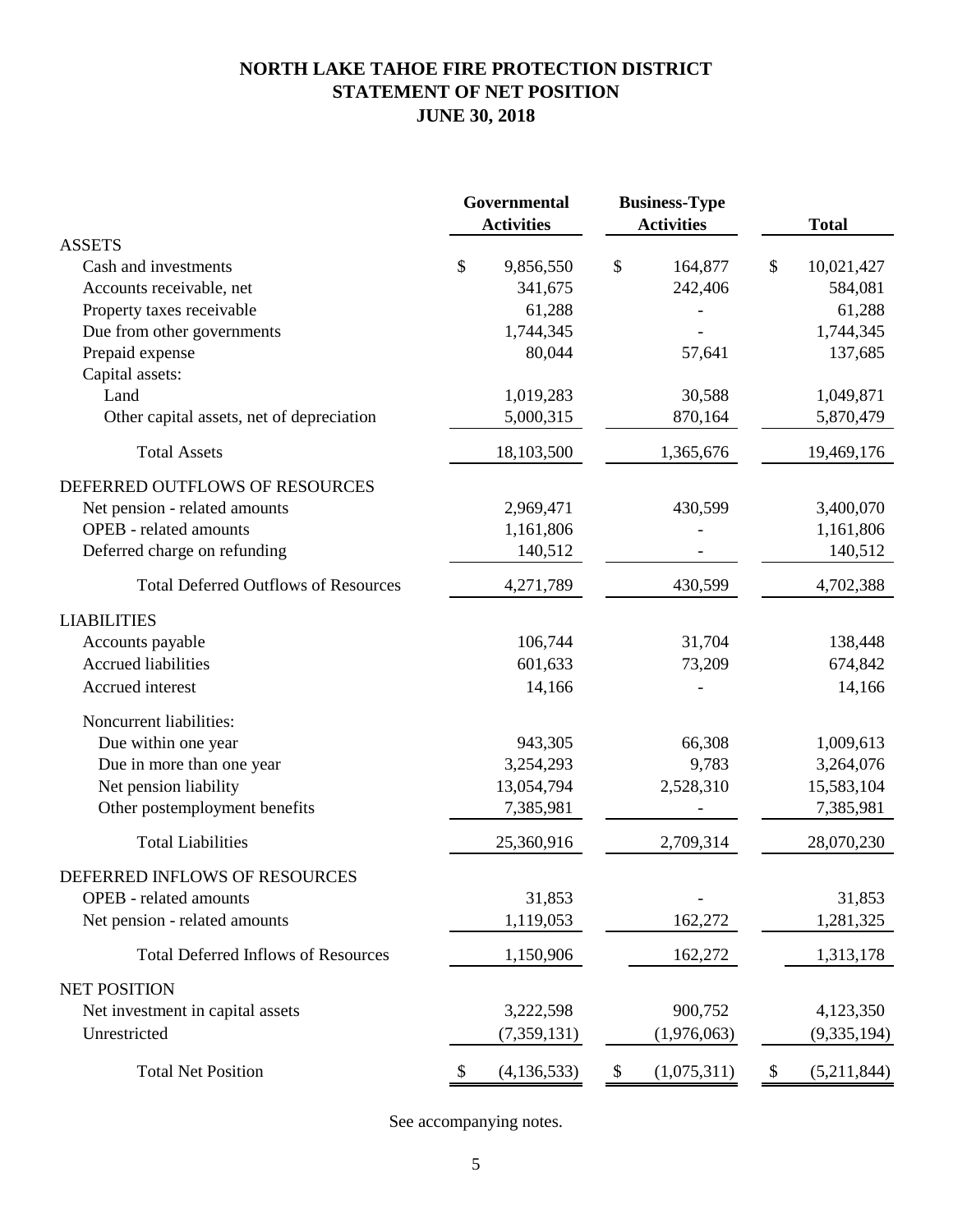# **NORTH LAKE TAHOE FIRE PROTECTION DISTRICT STATEMENT OF ACTIVITIES FOR THE YEAR ENDED JUNE 30, 2018**

|                                      |                                                                                                                                   | <b>PROGRAM REVENUES</b>                                                                                                                        |                                                                                                       |                                                             |  |  |  |  |
|--------------------------------------|-----------------------------------------------------------------------------------------------------------------------------------|------------------------------------------------------------------------------------------------------------------------------------------------|-------------------------------------------------------------------------------------------------------|-------------------------------------------------------------|--|--|--|--|
|                                      | <b>Expenses</b>                                                                                                                   | <b>Charges for</b><br><b>Services</b>                                                                                                          | <b>Operating Grants,</b><br>Interest,<br><b>Contributions</b>                                         | <b>Capital Grants,</b><br>Interest,<br><b>Contributions</b> |  |  |  |  |
| FUNCTIONS/PROGRAMS                   |                                                                                                                                   |                                                                                                                                                |                                                                                                       |                                                             |  |  |  |  |
| <b>Governmental Activities:</b>      |                                                                                                                                   |                                                                                                                                                |                                                                                                       |                                                             |  |  |  |  |
| Public safety                        | 13,774,396<br>\$                                                                                                                  | \$<br>3,076,596                                                                                                                                | 458,629<br>\$                                                                                         | \$                                                          |  |  |  |  |
| Interest on long-term debt           | 105,626                                                                                                                           |                                                                                                                                                |                                                                                                       |                                                             |  |  |  |  |
| <b>Total Governmental Activities</b> | 13,880,022                                                                                                                        | 3,076,596                                                                                                                                      | 458,629                                                                                               |                                                             |  |  |  |  |
| <b>Business-Type Activities:</b>     |                                                                                                                                   |                                                                                                                                                |                                                                                                       |                                                             |  |  |  |  |
| Ambulance                            | 2,235,129                                                                                                                         | 841,088                                                                                                                                        |                                                                                                       | 49,180                                                      |  |  |  |  |
| Total                                | 16,115,151<br>S                                                                                                                   | \$<br>3,917,684                                                                                                                                | $\frac{1}{2}$<br>458,629                                                                              | 49,180<br>-\$                                               |  |  |  |  |
|                                      | Consolidated tax<br><b>SCCR</b> taxes-AB104<br>Miscellaneous<br><b>Transfers</b><br>Change in Net Position<br><b>RESTATEMENTS</b> | Unrestricted interest income<br>Gain on the sale of capital assets<br><b>Total General Revenues and Transfers</b><br>NET POSITION, END OF YEAR | NET POSITION, BEGINNING OF YEAR, AS ORIGINALLY STATED<br>NET POSITION, BEGINNING OF YEAR, AS RESTATED |                                                             |  |  |  |  |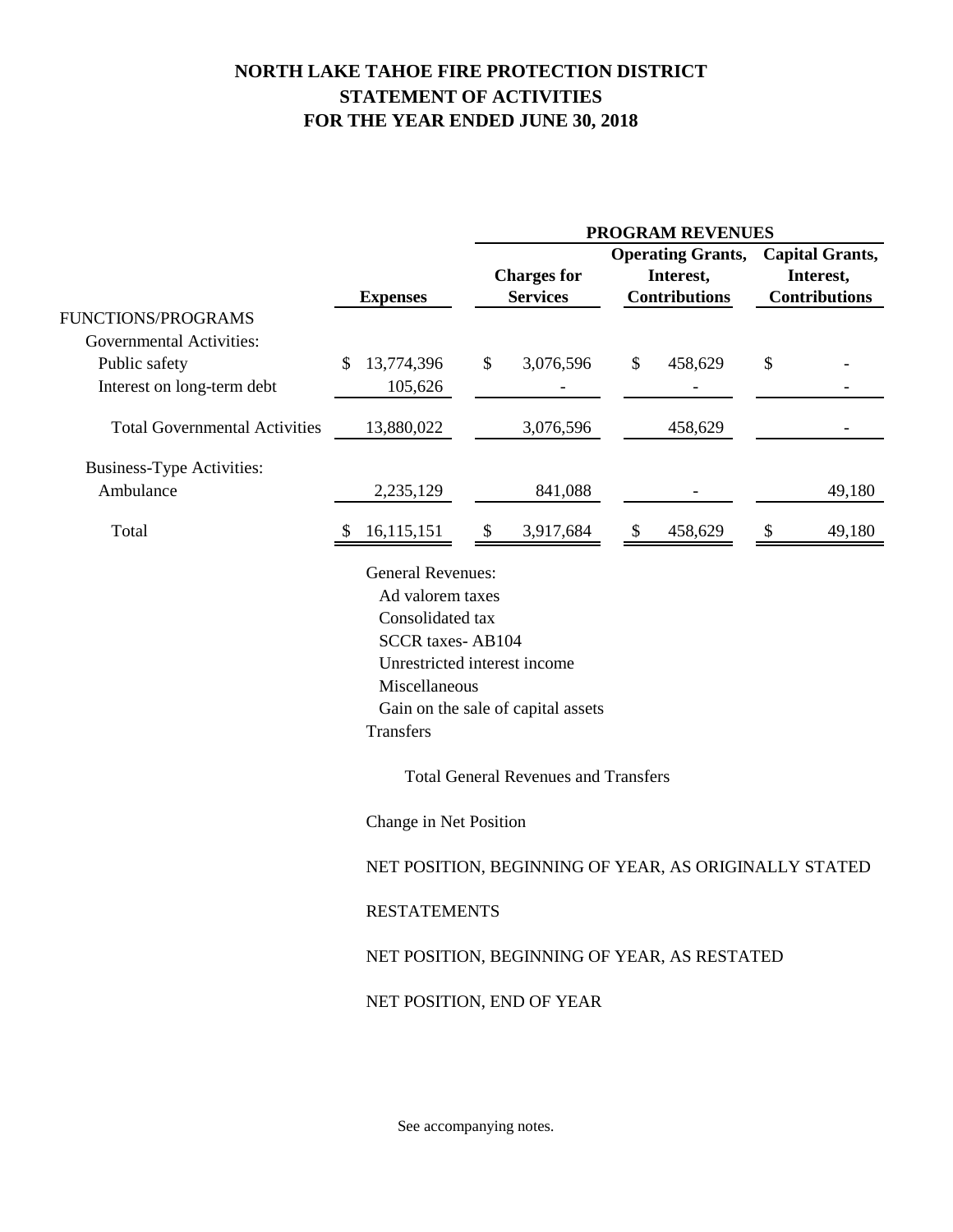| Governmental<br><b>Activities</b> | CHARGES IN NET L'OSITION<br><b>Business-Type</b><br><b>Activities</b> | <b>Total</b> |                |  |
|-----------------------------------|-----------------------------------------------------------------------|--------------|----------------|--|
|                                   |                                                                       |              |                |  |
| \$<br>(10, 239, 171)              | \$                                                                    | \$           | (10, 239, 171) |  |
| (105, 626)                        |                                                                       |              | (105, 626)     |  |
| (10, 344, 797)                    |                                                                       |              | (10, 344, 797) |  |
|                                   | (1,344,861)                                                           |              | (1,344,861)    |  |
| (10, 344, 797)                    | (1,344,861)                                                           |              | (11,689,658)   |  |
| 8,712,031                         |                                                                       |              | 8,712,031      |  |
| 3,828,914                         |                                                                       |              | 3,828,914      |  |
| 681,530                           |                                                                       |              | 681,530        |  |
| 82,568                            | 610                                                                   |              | 83,178         |  |
| 40,000                            |                                                                       |              | 40,000         |  |
|                                   | 3,871                                                                 |              | 3,871          |  |
| (1,567,993)                       | 1,567,993                                                             |              |                |  |
| 11,777,050                        | 1,572,474                                                             |              | 13,349,524     |  |
| 1,432,253                         | 227,613                                                               |              | 1,659,866      |  |
| (1,192,559)                       | (1,104,944)                                                           |              | (2, 297, 503)  |  |
| (4,376,227)                       | (197,980)                                                             |              | (4,574,207)    |  |
| (5,568,786)                       | (1,302,924)                                                           |              | (6,871,710)    |  |
| \$<br>(4, 136, 533)               | \$<br>(1,075,311)                                                     | \$           | (5,211,844)    |  |

#### **NET (EXPENSE) REVENUE AND CHANGES IN NET POSITION**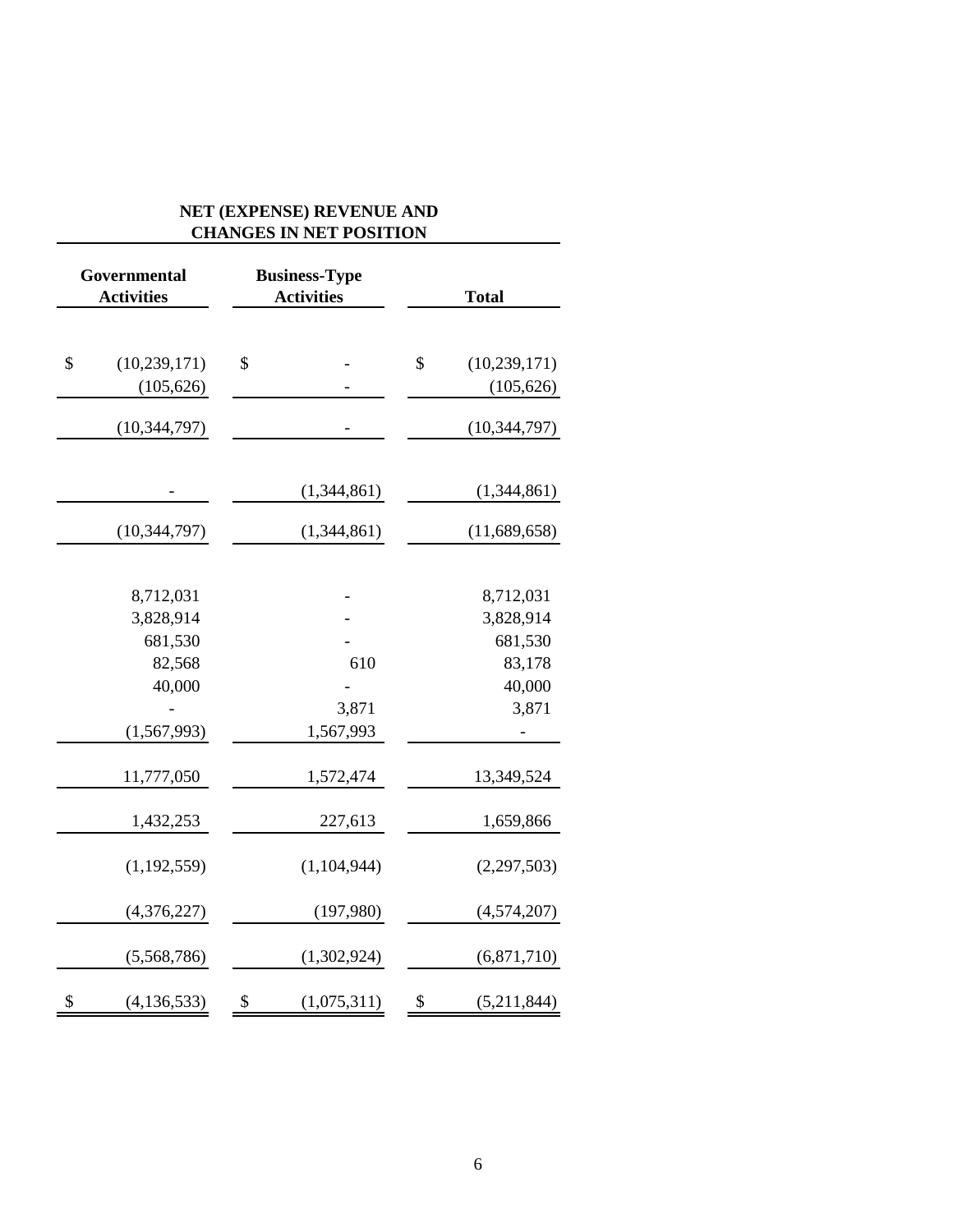# **NORTH LAKE TAHOE FIRE PROTECTION DISTRICT GOVERNMENTAL FUNDS BALANCE SHEET JUNE 30, 2018**

|                                                 |    | <b>General</b><br>Fund |    | <b>Debt</b><br><b>Service</b><br><b>Fund</b> |    | Capital<br>Projects<br>Fund |    | <b>Total</b><br>Governmental<br><b>Funds</b> |  |
|-------------------------------------------------|----|------------------------|----|----------------------------------------------|----|-----------------------------|----|----------------------------------------------|--|
| <b>ASSETS</b>                                   |    |                        |    |                                              |    |                             |    |                                              |  |
| Cash and investments                            | \$ | 9,663,371              | \$ |                                              | \$ | 193,179                     | \$ | 9,856,550                                    |  |
| Accounts receivable                             |    | 341,675                |    |                                              |    |                             |    | 341,675                                      |  |
| Property taxes receivable                       |    | 61,288                 |    |                                              |    |                             |    | 61,288                                       |  |
| Due from other governments                      |    | 1,744,345              |    |                                              |    |                             |    | 1,744,345                                    |  |
| Prepaid expense                                 |    | 80,044                 |    |                                              |    |                             |    | 80,044                                       |  |
| <b>Total Assets</b>                             | \$ | 11,890,723             | \$ |                                              | \$ | 193,179                     | \$ | 12,083,902                                   |  |
| <b>LIABILITIES</b>                              |    |                        |    |                                              |    |                             |    |                                              |  |
| Accounts payable                                | \$ | 106,159                | \$ |                                              | \$ | 585                         | \$ | 106,744                                      |  |
| <b>Accrued liabilities</b>                      |    | 591,155                |    |                                              |    | 10,478                      |    | 601,633                                      |  |
| <b>Total Liabilities</b>                        |    | 697,314                |    |                                              |    | 11,063                      |    | 708,377                                      |  |
| DEFERRED INFLOWS OF RESOURCES                   |    |                        |    |                                              |    |                             |    |                                              |  |
| Unavailable revenue - delinquent property taxes |    | 61,288                 |    |                                              |    |                             |    | 61,288                                       |  |
| Unavailable revenue - project reimbursements    |    | 278,101                |    |                                              |    |                             |    | 278,101                                      |  |
| Unavailable revenue - miscellaneous             |    | 41,766                 |    |                                              |    |                             |    | 41,766                                       |  |
| Unavailable revenue - mutual aid reimbursements |    | 82,932                 |    |                                              |    |                             |    | 82,932                                       |  |
| Total Deferred Inflows of Resources             |    | 464,087                |    |                                              |    |                             |    | 464,087                                      |  |
| <b>FUND BALANCES</b>                            |    |                        |    |                                              |    |                             |    |                                              |  |
| Nonspendable                                    |    | 80,044                 |    |                                              |    |                             |    | 80,044                                       |  |
| Committed                                       |    |                        |    |                                              |    | 182,116                     |    | 182,116                                      |  |
| Assigned                                        |    | 958,001                |    |                                              |    |                             |    | 958,001                                      |  |
| Unassigned                                      |    | 9,691,277              |    |                                              |    |                             |    | 9,691,277                                    |  |
| <b>Total Fund Balances</b>                      |    | 10,729,322             |    |                                              |    | 182,116                     |    | 10,911,438                                   |  |
| <b>Total Liabilities, Deferred Inflows</b>      |    |                        |    |                                              |    |                             |    |                                              |  |
| of Resources, and Fund Balances                 | \$ | 11,890,723             | \$ |                                              | \$ | 193,179                     | \$ | 12,083,902                                   |  |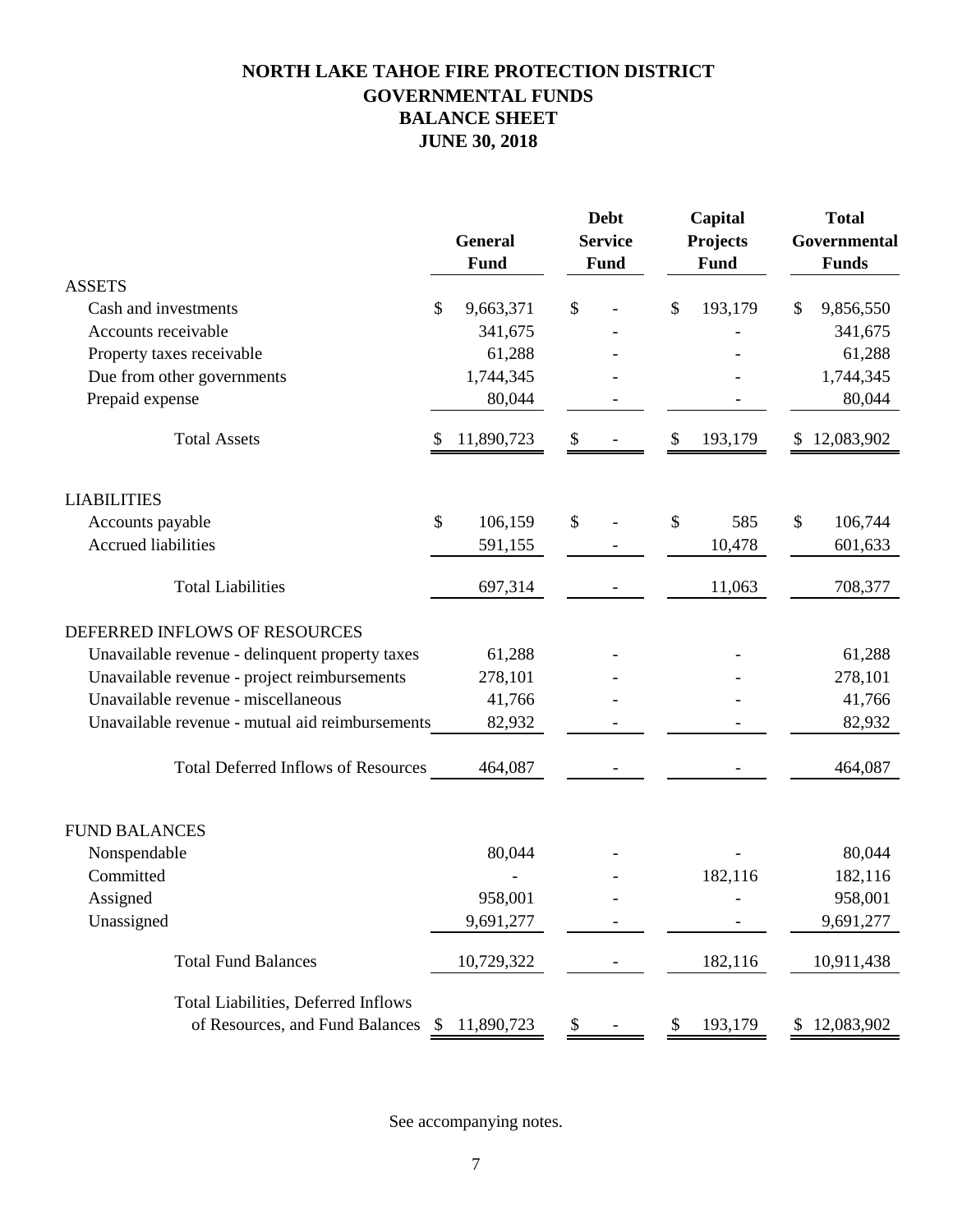## **NORTH LAKE TAHOE FIRE PROTECTION DISTRICT RECONCILIATION OF THE BALANCE SHEET TO THE STATEMENT OF NET POSITION GOVERNMENTAL FUNDS JUNE 30, 2018**

| Fund Balances - Governmental Funds                                     |                  | \$<br>10,911,438    |
|------------------------------------------------------------------------|------------------|---------------------|
| Amounts reported for governmental activities in the statement          |                  |                     |
| of net position are different because:                                 |                  |                     |
| Capital assets used in governmental activities are not                 |                  |                     |
| financial resources and, therefore, are not reported                   |                  |                     |
| in the governmental funds.                                             |                  |                     |
| Governmental capital assets                                            | \$<br>18,574,042 |                     |
| Less: Accumulated depreciation                                         | (12, 554, 444)   |                     |
|                                                                        |                  | 6,019,598           |
| Deferred outflows of resources is the consumption of net               |                  |                     |
| position that applies to a future period and so is not                 |                  |                     |
| recognized as an outflow of resources until then.                      |                  |                     |
| Deferred outflow on funding escrow                                     |                  | 140,512             |
| Long-term liabilities, are not due and payable in the                  |                  |                     |
| current period and, therefore, are not reported in                     |                  |                     |
| the governmental funds.                                                |                  |                     |
| Medium term financing payable                                          | (630,000)        |                     |
| Bonds payable                                                          | (2,167,000)      |                     |
| Accrued interest                                                       | (14,166)         |                     |
| Net pension liability                                                  | (13,054,794)     |                     |
| Sales tax refund                                                       | (155, 484)       |                     |
| Compensated absences                                                   | (1,245,114)      |                     |
| Other postemployment benefits obligation                               | (7,385,981)      |                     |
|                                                                        |                  | (24, 652, 539)      |
| Deferred outflows and inflows of resources related to pensions         |                  |                     |
| and other post-employment benefits are applicable to future            |                  |                     |
| periods and, therefore, are not reported in the funds.                 |                  |                     |
| Deferred outflows of resources related to OPEB                         | 1,161,806        |                     |
| Deferred inflows of resources related to OPEB                          | (31, 853)        |                     |
| Deferred outflows of resources related to pensions                     | 2,969,471        |                     |
| Deferred inflows of resources related to pensions                      | (1, 119, 053)    |                     |
|                                                                        |                  | 2,980,371           |
| Deferred inflows of resources represent an acquisition of net position |                  |                     |
| that applies to a future period and will not be recognized as          |                  |                     |
| an inflow of resources until that time by governmental funds.          |                  |                     |
| Deferred inflows related to property taxes and reimbursements          |                  | 464,087             |
| Net Position - Governmental Activities                                 |                  | \$<br>(4, 136, 533) |
|                                                                        |                  |                     |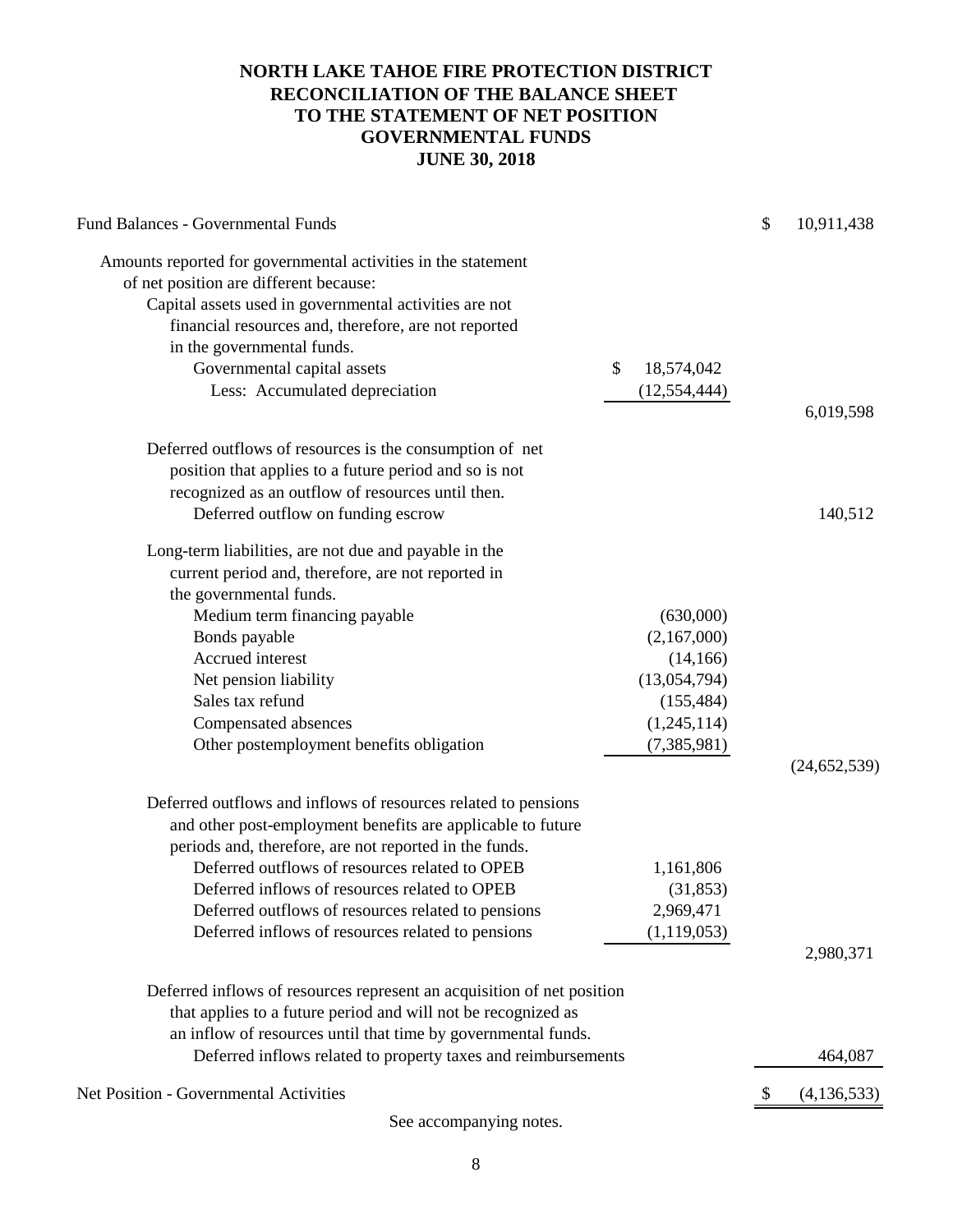# **NORTH LAKE TAHOE FIRE PROTECTION DISTRICT GOVERNMENTAL FUNDS STATEMENT OF REVENUES, EXPENDITURES AND CHANGES IN FUND BALANCES FOR THE YEAR ENDED JUNE 30, 2018**

|                                                           | <b>General</b><br>Fund |             | <b>Debt</b><br><b>Service</b><br>Fund |    | Capital<br><b>Projects</b><br>Fund |    | <b>Total</b><br>Governmental<br><b>Funds</b> |  |
|-----------------------------------------------------------|------------------------|-------------|---------------------------------------|----|------------------------------------|----|----------------------------------------------|--|
| <b>REVENUES</b>                                           |                        |             |                                       |    |                                    |    |                                              |  |
| Taxes                                                     | \$                     | 8,709,331   | \$                                    | \$ |                                    | \$ | 8,709,331                                    |  |
| Intergovernmental                                         |                        | 4,969,073   |                                       |    |                                    |    | 4,969,073                                    |  |
| Miscellaneous                                             |                        | 3,086,515   |                                       |    | 40,000                             |    | 3,126,515                                    |  |
| <b>Total Revenues</b>                                     |                        | 16,764,919  |                                       |    | 40,000                             |    | 16,804,919                                   |  |
| <b>EXPENDITURES</b><br>Current:                           |                        |             |                                       |    |                                    |    |                                              |  |
| Public safety                                             |                        | 12,985,631  |                                       |    |                                    |    | 12,985,631                                   |  |
| Capital outlay                                            |                        |             |                                       |    | 149,506                            |    | 149,506                                      |  |
| Debt service:                                             |                        |             |                                       |    |                                    |    |                                              |  |
| Principal                                                 |                        |             | 426,000                               |    |                                    |    | 426,000                                      |  |
| Interest                                                  |                        |             | 76,993                                |    |                                    |    | 76,993                                       |  |
| <b>Total Expenditures</b>                                 |                        | 12,985,631  | 502,993                               |    | 149,506                            |    | 13,638,130                                   |  |
| Excess (Deficiency) of Revenues                           |                        |             |                                       |    |                                    |    |                                              |  |
| over (under) Expenditures                                 |                        | 3,779,288   | (502,993)                             |    | (109, 506)                         |    | 3,166,789                                    |  |
| OTHER FINANCING SOURCES (USES)<br>Transfers:              |                        |             |                                       |    |                                    |    |                                              |  |
| Transfers out                                             |                        | (1,400,000) |                                       |    | (167,993)                          |    | (1,567,993)                                  |  |
| Net Change in Fund Balances                               |                        | 2,379,288   | (502, 993)                            |    | (277, 499)                         |    | 1,598,796                                    |  |
| FUND BALANCES, BEGINNING OF<br>YEAR, AS ORIGINALLY STATED |                        | 8,097,837   | 502,993                               |    | 459,615                            |    | 9,060,445                                    |  |
| <b>RESTATEMENT</b>                                        |                        | 252,197     |                                       |    |                                    |    | 252,197                                      |  |
| FUND BALANCES, BEGINNING OF<br>YEAR, AS RESTATED          |                        | 8,350,034   | 502,993                               |    | 459,615                            |    | 9,312,642                                    |  |
| FUND BALANCES, END OF YEAR                                |                        | 10,729,322  |                                       |    | 182,116                            |    | 10,911,438                                   |  |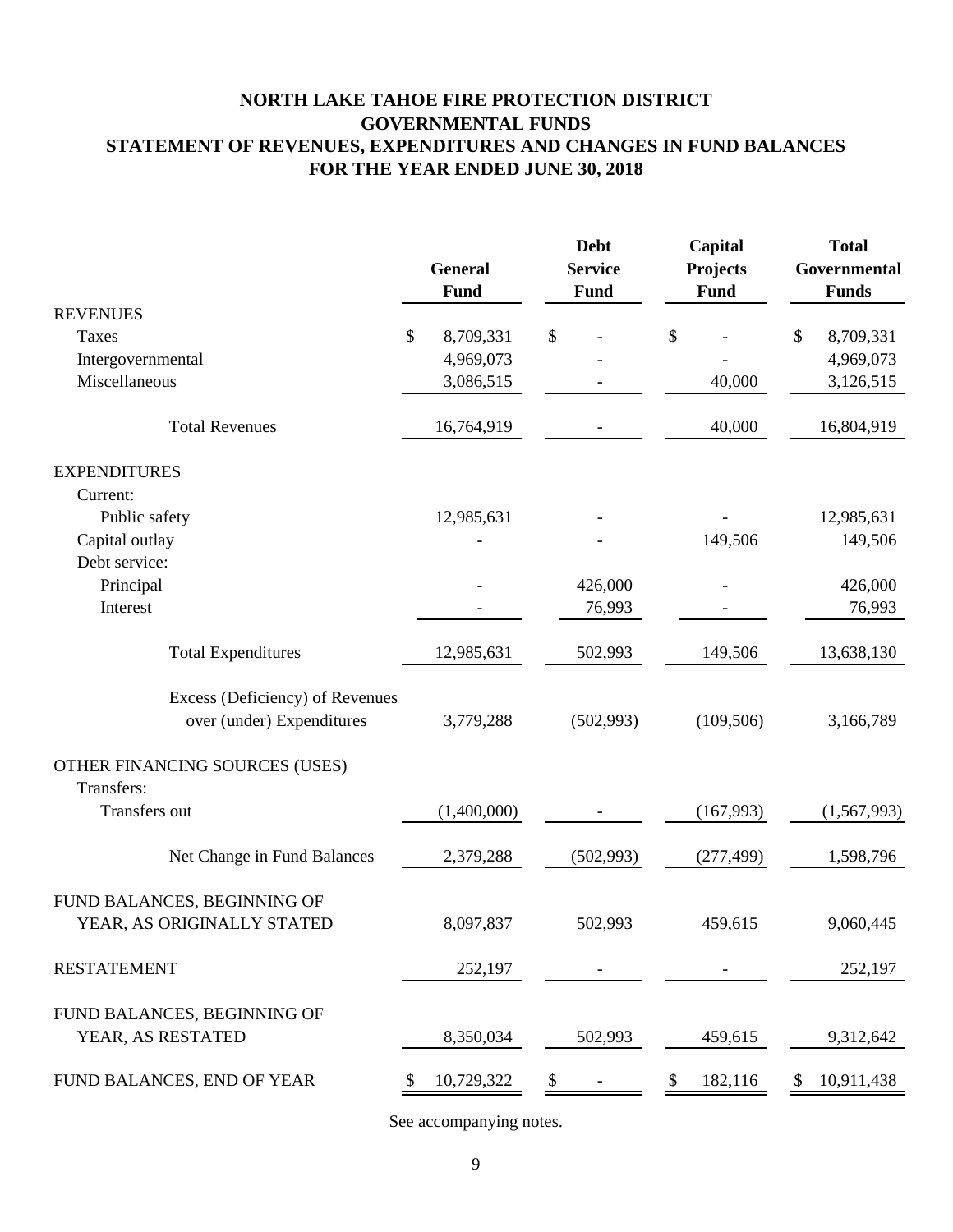# **NORTH LAKE TAHOE FIRE PROTECTION DISTRICT RECONCILIATION OF THE STATEMENT OF REVENUES, EXPENDITURES AND CHANGES IN FUND BALANCES TO THE STATEMENT OF ACTIVITIES GOVERNMENTAL FUNDS FOR THE YEAR ENDED JUNE 30, 2018**

| Net Change in Fund Balances - Governmental Funds                                             |               | \$<br>1,598,796 |
|----------------------------------------------------------------------------------------------|---------------|-----------------|
| Amounts reported for governmental activities in the statement                                |               |                 |
| of activities are different because:                                                         |               |                 |
| Governmental funds report capital outlays as expenditures and                                |               |                 |
| the proceeds from the sale of assets as other financing                                      |               |                 |
| sources. However, in the statement of activities, the cost of                                |               |                 |
| those assets is depreciated over their estimated useful lives                                |               |                 |
| and only the gain or loss is recorded when assets are sold.                                  |               |                 |
| Additions to capital assets                                                                  | \$<br>149,506 |                 |
| Less: Current year depreciation                                                              | (606, 639)    |                 |
| Revenues in the statement of activities that do not provide current                          |               | (457, 133)      |
| financial resources are not reported as revenues in governental funds.                       |               |                 |
| Change in deferred inflows of resources                                                      |               | 75,349          |
|                                                                                              |               |                 |
| Bond proceeds provide current financial resources to governmental                            |               |                 |
| funds. Repayments of debt principal is an expenditure in the                                 |               |                 |
| governmental funds, but the repayment reduces long-term liabilities                          |               |                 |
| in the Statement of Net Position. This is the amount by which debt                           |               |                 |
| issued exceeded repayments.                                                                  |               |                 |
| Change in accrued interest                                                                   | (7,016)       |                 |
| Principal payments                                                                           | 426,000       |                 |
|                                                                                              |               | 418,984         |
| Some expenses reported in the Statement of Activities do not require the                     |               |                 |
| the use of current financial resources and, therefore, are not reported                      |               |                 |
| as expenditures in governmental funds.                                                       |               |                 |
| Change in long-term compensated absences                                                     | (350,215)     |                 |
| Change in sales tax refund                                                                   | (155, 484)    |                 |
| Change in deferred outflows                                                                  | (21, 617)     |                 |
|                                                                                              |               | (527,316)       |
| Governmental funds report the District PERS and OPEB contributions as                        |               |                 |
| expenditures. However, in the Statement of Activities, the cost of                           |               |                 |
| pension and other post-employment benefits earned is reported as<br>pension or OPEB expense. |               |                 |
| District OPEB contributions                                                                  | 1,161,806     |                 |
| District OPEB expense                                                                        | (757, 133)    |                 |
| District OPEB implicit subsidy                                                               | 138,208       |                 |
| <b>District PERS contributions</b>                                                           | 961,888       |                 |
| District pension expense                                                                     | (1,181,196)   |                 |
|                                                                                              |               | 323,573         |
| Change in Net Position of Governmental Activities                                            |               | \$<br>1,432,253 |
|                                                                                              |               |                 |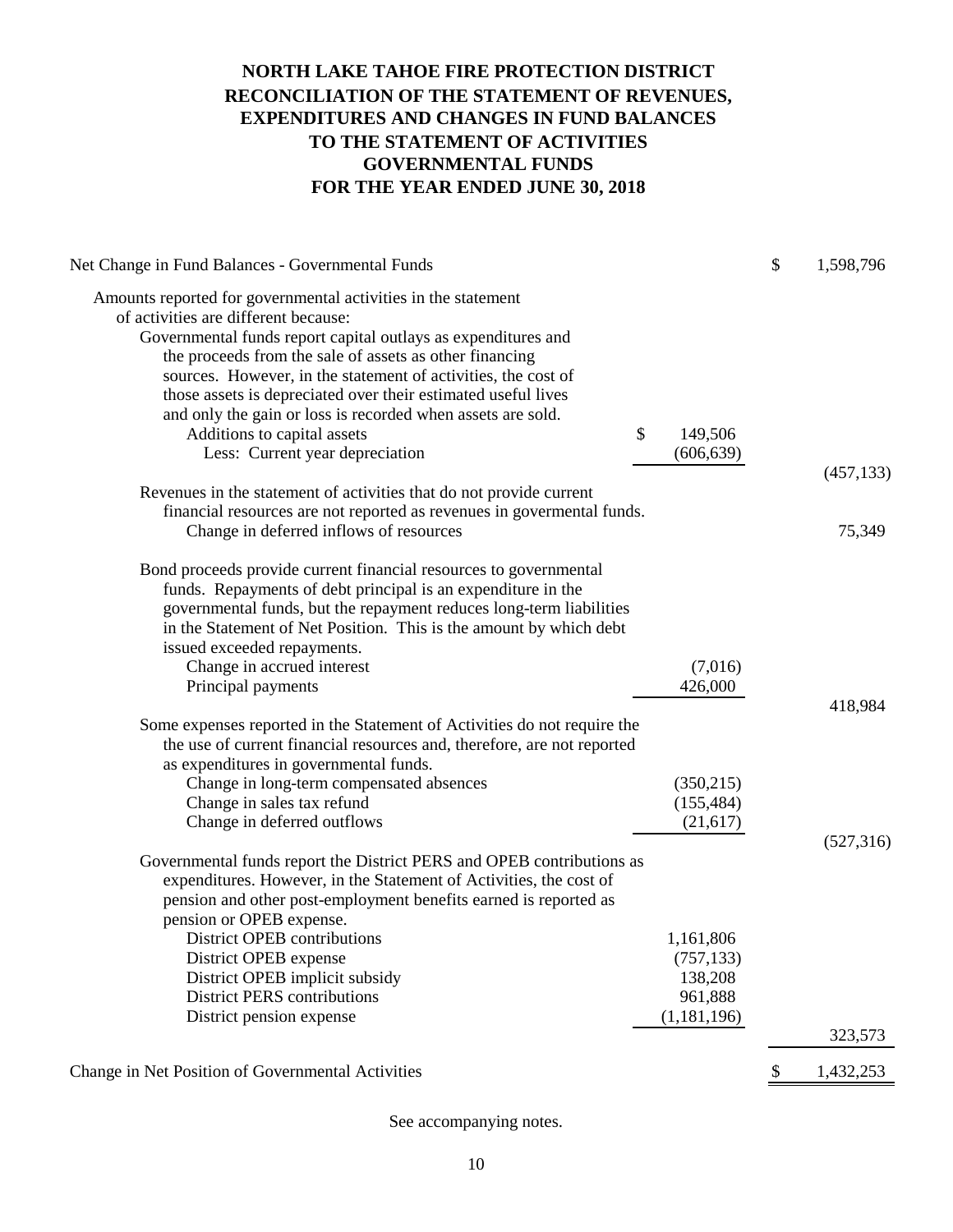### **JUNE 30, 2018 PROPRIETARY FUND STATEMENT OF NET POSITION AMBULANCE FUND NORTH LAKE TAHOE FIRE PROTECTION DISTRICT**

|                                                     | <b>Business-Type</b><br><b>Activities</b><br><b>Enterprise Fund</b> |
|-----------------------------------------------------|---------------------------------------------------------------------|
| <b>ASSETS</b>                                       |                                                                     |
| <b>Current Assets:</b>                              |                                                                     |
| Cash and investments                                | \$<br>164,877                                                       |
| Accounts receivable, net                            | 242,406                                                             |
| Prepaid expense                                     | 57,641                                                              |
| <b>Total Current Assets</b>                         | 464,924                                                             |
| <b>Noncurrent Assets:</b>                           |                                                                     |
| Capital assets, not being depreciated               | 30,588                                                              |
| Capital assets, being depreciated, net              | 870,164                                                             |
| <b>Total Noncurrent Assets</b>                      | 900,752                                                             |
| Deferred Outflows of Resources                      |                                                                     |
| Net pension - related amounts                       | 430,599                                                             |
|                                                     |                                                                     |
| <b>LIABILITIES</b>                                  |                                                                     |
| <b>Current Liabilities:</b>                         |                                                                     |
| Accounts payable                                    | 31,704                                                              |
| Accrued salaries and benefits                       | 73,209                                                              |
| Compensated absences                                | 66,308                                                              |
| <b>Total Current Liabilities</b>                    | 171,221                                                             |
| Noncurrent Liabilities:                             |                                                                     |
| Net pension liability                               | 2,528,310                                                           |
| Compensated absences                                | 9,783                                                               |
| <b>Total Non-Current Liabilities</b>                | 2,538,093                                                           |
| Deferred Inflows of Resources                       |                                                                     |
| Net pension - related amounts                       | 162,272                                                             |
| Total Liabilities and Deferred Inflows of Resources | 2,871,586                                                           |
| <b>NET POSITION</b>                                 |                                                                     |
| Net investment in capital assets                    | 900,752                                                             |
| Unrestricted                                        | (1,976,063)                                                         |
| <b>Total Net Position</b>                           | (1,075,311)                                                         |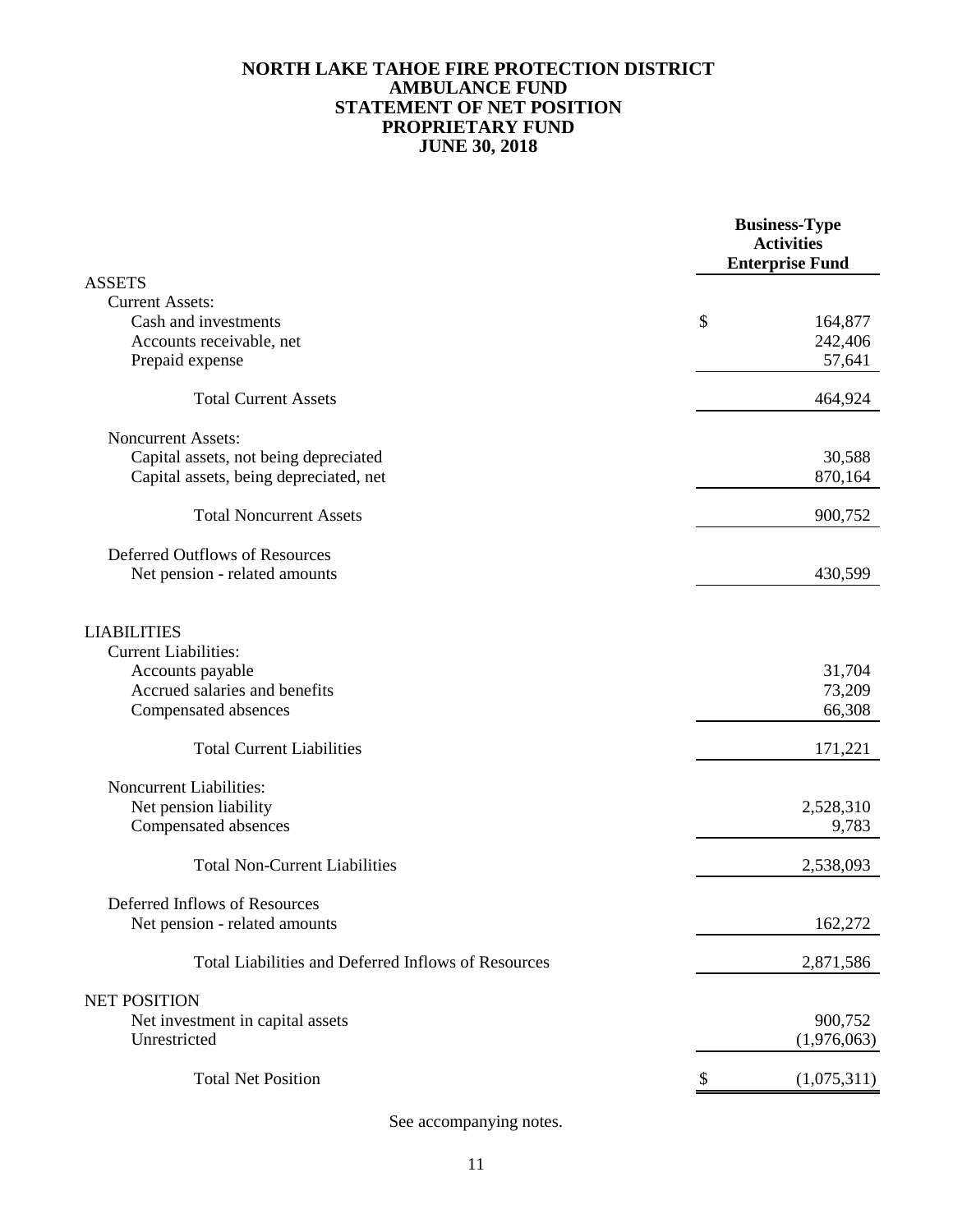### **NORTH LAKE TAHOE FIRE PROTECTION DISTRICT AMBULANCE FUND STATEMENT OF REVENUES, EXPENSES AND CHANGES IN NET POSITION PROPRIETARY FUND FOR THE YEAR ENDED JUNE 30, 2018**

|                                                       |                           | <b>Business-Type</b><br><b>Activities</b><br><b>Enterprise Fund</b> |
|-------------------------------------------------------|---------------------------|---------------------------------------------------------------------|
| <b>OPERATING REVENUES</b>                             |                           |                                                                     |
| Ambulance fees, net of bad debt                       | \$                        | 582,744                                                             |
| Paramedic education                                   |                           | 77,556                                                              |
| Ground emergency medical transport                    |                           | 180,788                                                             |
| <b>Total Operating Revenues</b>                       |                           | 841,088                                                             |
| OPERATING EXPENSES                                    |                           |                                                                     |
| Salaries and wages                                    |                           | 941,552                                                             |
| Employee benefits                                     |                           | 622,848                                                             |
| Services and supplies                                 |                           | 507,269                                                             |
| Depreciation                                          |                           | 163,460                                                             |
| <b>Total Operating Expenses</b>                       |                           | 2,235,129                                                           |
| Operating Income (Loss)                               |                           | (1,394,041)                                                         |
| NONOPERATING REVENUES                                 |                           |                                                                     |
| Interest revenue                                      |                           | 610                                                                 |
| Gain on sale of capital assets                        |                           | 3,871                                                               |
| Grant revenue                                         |                           | 49,180                                                              |
| <b>Total Nonoperating Revenues</b>                    |                           | 53,661                                                              |
| Income (Loss) before Transfers                        |                           | (1,340,380)                                                         |
| <b>TRANSFERS</b>                                      |                           |                                                                     |
| Transfers in                                          |                           | 1,567,993                                                           |
| Changes in Net Position                               |                           | 227,613                                                             |
| NET POSITION, BEGINNING OF YEAR, AS ORIGINALLY STATED |                           | (1,104,944)                                                         |
| <b>RESTATEMENT</b>                                    |                           | (197,980)                                                           |
| NET POSITION, BEGINNING OF YEAR, AS RESTATED          |                           | (1,302,924)                                                         |
| NET POSITION, END OF YEAR                             | $\boldsymbol{\mathsf{S}}$ | (1,075,311)                                                         |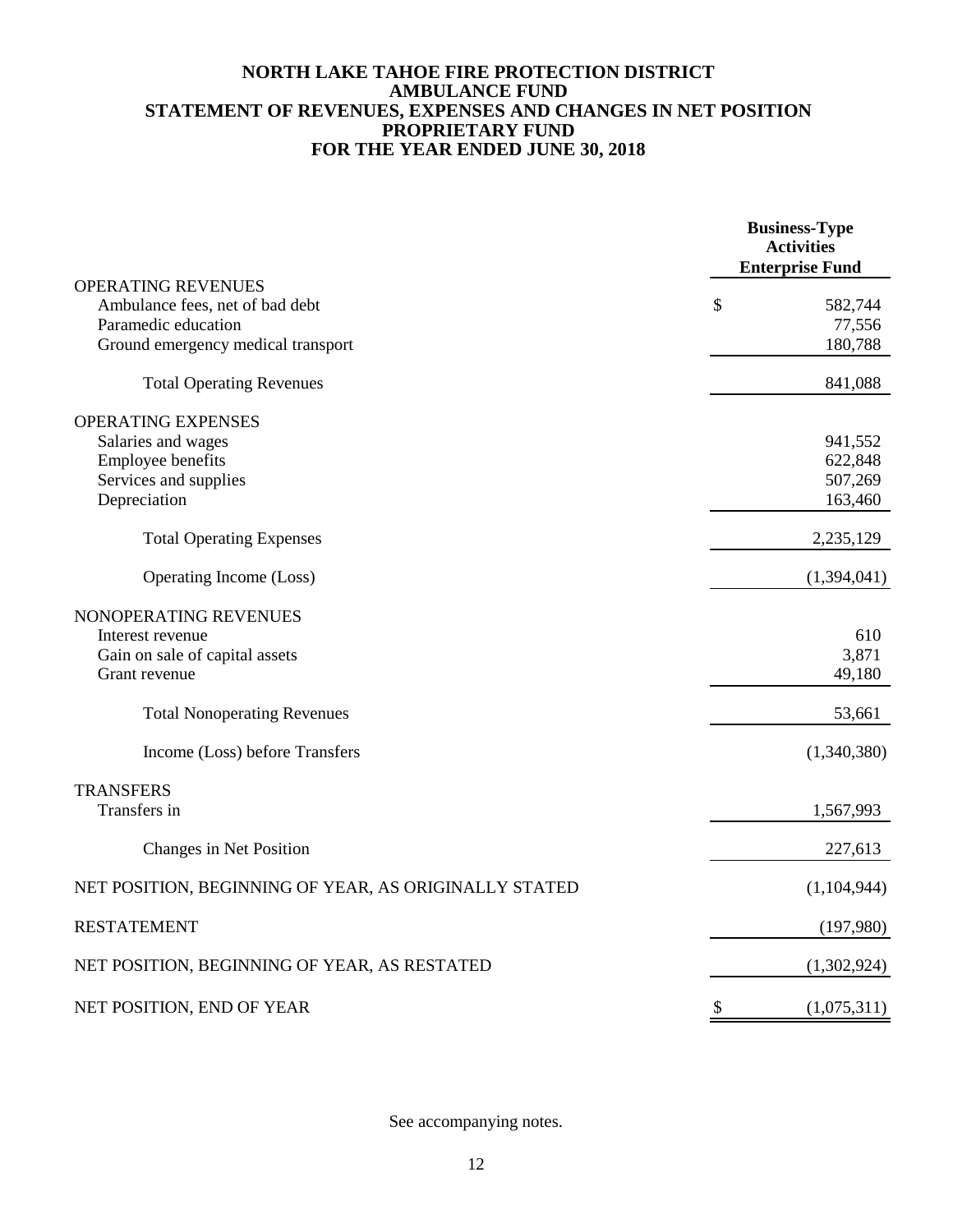# **NORTH LAKE TAHOE FIRE PROTECTION DISTRICT AMBULANCE FUND STATEMENT OF CASH FLOWS PROPRIETARY FUND FOR THE YEAR ENDED JUNE 30, 2018**

|                                                                                                                                                                     | <b>Business-Type</b><br><b>Activities</b><br><b>Enterprise Fund</b> |
|---------------------------------------------------------------------------------------------------------------------------------------------------------------------|---------------------------------------------------------------------|
| CASH FLOWS FROM OPERATING ACTIVITIES                                                                                                                                |                                                                     |
| Cash received from patients                                                                                                                                         | \$<br>555,610                                                       |
| Cash received from others<br>Cash payments for salaries and benefits                                                                                                | 258,344<br>(1,523,704)                                              |
| Cash payments for services and supplies                                                                                                                             | (539, 970)                                                          |
|                                                                                                                                                                     |                                                                     |
| Net Cash Provided (Used) by Operating Activities                                                                                                                    | (1,249,720)                                                         |
| CASH FLOWS FROM NONCAPITAL FINANCING ACTIVITIES<br>Transfers from other funds                                                                                       | 1,400,000                                                           |
| CASH FLOWS FROM CAPITAL AND RELATED FINANCING ACTIVITIES<br>Acquisition of capital assets<br>Transfers from other funds<br>Sale of capital assets<br>Grant proceeds | (247, 021)<br>167,993<br>38,498<br>49,180                           |
| Net Cash Provided (Used) by Capital and Related Financing Activities                                                                                                | 8,650                                                               |
| CASH FLOWS FROM INVESTING ACTIVITIES<br>Interest on investments                                                                                                     | 610                                                                 |
| Net Increase (Decrease) in Cash and Cash Equivalents                                                                                                                | 159,540                                                             |
| CASH AND CASH EQUIVALENTS, BEGINNING OF YEAR                                                                                                                        | 5,337                                                               |
| CASH AND CASH EQUIVALENTS, END OF YEAR                                                                                                                              | \$<br>164,877                                                       |
| RECONCILIATION OF OPERATING INCOME (LOSS)<br>TO NET CASH PROVIDED (USED) BY OPERATING ACTIVITIES                                                                    |                                                                     |
| Operating income (loss)                                                                                                                                             | \$<br>(1,394,041)                                                   |
| Adjustments to reconcile operating income (loss) to<br>net cash provided (used) by operating activities:                                                            |                                                                     |
| Depreciation expense                                                                                                                                                | 163,460                                                             |
| (Increase) decrease in accounts receivable                                                                                                                          | (27, 134)                                                           |
| (Increase) decrease in prepaid expense                                                                                                                              | (48, 870)                                                           |
| Increase (decrease) in accounts payable                                                                                                                             | 16,169                                                              |
| Increase (decrease) in accrued salaries and benefits                                                                                                                | 6,884                                                               |
| Increase (decrease) in pension related items                                                                                                                        | 31,799                                                              |
| Increase (decrease) in compensated absences                                                                                                                         | 2,013                                                               |
| <b>Total Adjustments</b>                                                                                                                                            | 144,321                                                             |
| Net Cash Provided (Used) by Operating Activities                                                                                                                    | (1,249,720)                                                         |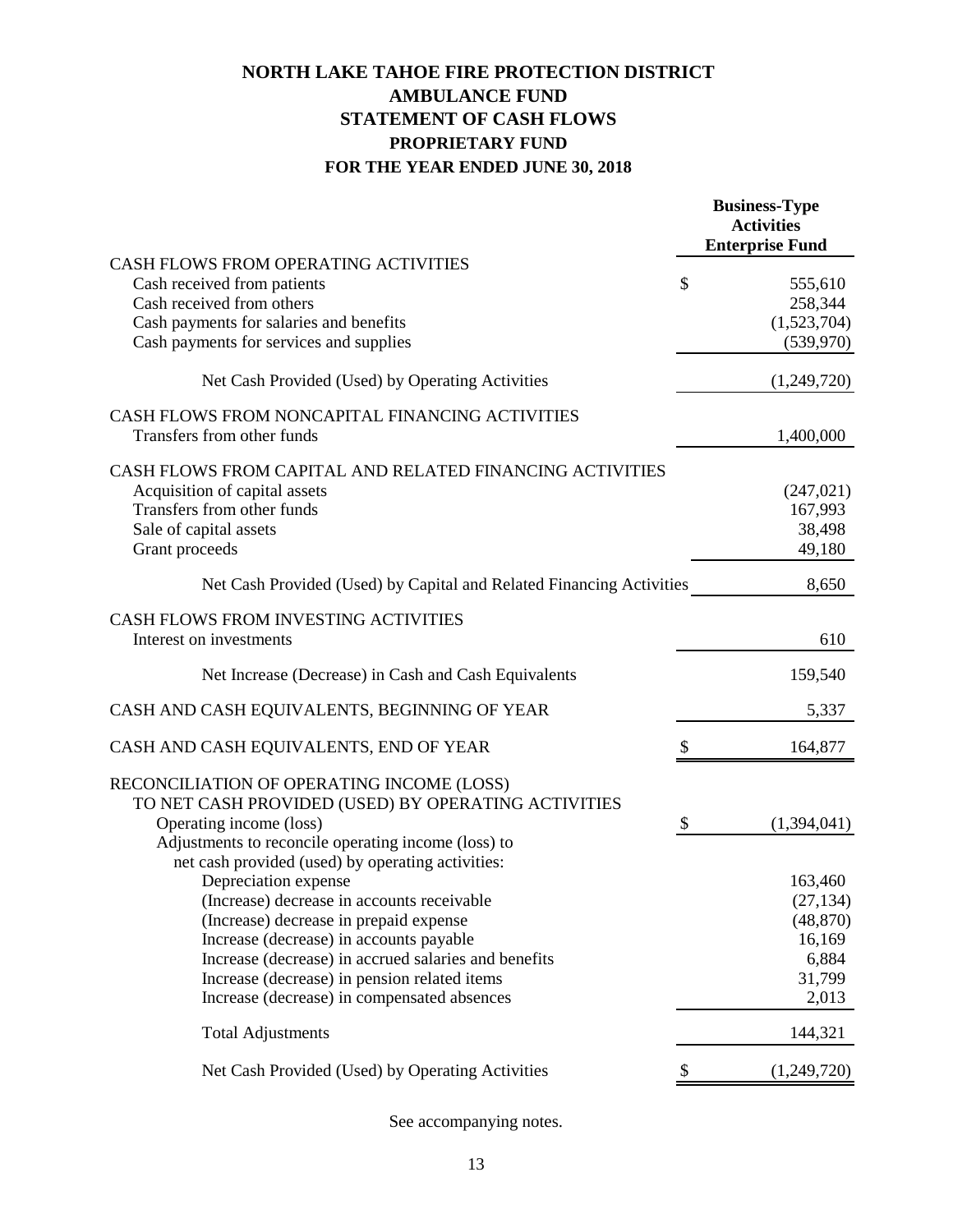#### **NOTE 1 – Summary of Significant Accounting Policies:**

#### Reporting Entity:

North Lake Tahoe Fire Protection District (District) is a municipality of the State of Nevada located in Washoe County, Nevada. The District is under the direct jurisdiction of the Board of Directors of North Lake Tahoe Fire Protection District.

#### Accounting Changes

As of July 1, 2017, the District adopted GASB Statement No. 75, *Accounting and Financial Reporting for Postemployment Benefits Other Than Pensions.* The implementation of this standard replaces the requirements of GASB Statement No. 45, *Accounting and Financial Reporting by Employers for Postemployment Benefits Other Than Pensions*, and requires governments to calculate and report the costs and obligations associated with postemployment benefits other than pensions (OPEB) in their basic financial statements. Employers are required to recognize OPEB amounts for all benefits provided through the plan which include the total OPEB liability, deferred outflows of resources, deferred inflows of resources, and OPEB expense. The effect of the implementation of this standard on beginning net position is disclosed in Note 13 and the additional disclosures required by this standard are included in Note 10.

#### Government-Wide and Fund Financial Statements:

The government-wide financial statements (Statement of Net Position and the Statement of Activities) report information about the activities of the District. For the most part, the effect of interfund activity has been removed from these statements. Governmental activities, which normally are supported by taxes and intergovernmental revenues, are reported separately from business-type activities, which rely to a significant extent on fees and charges for support.

The Statement of Activities demonstrates the degree to which the direct expenses are offset by program revenues. Direct expenses are those that are clearly identifiable with a specific function/activity. Program revenues include 1) charges to customers or applicants who purchase, use, or directly benefit from goods, services, or privileges provided by a given function/activity and 2) grants and contributions that are restricted to meeting the operational or capital requirements of a particular function/activity. Taxes and other items not properly included among program revenues are reported instead as general revenues.

Proprietary funds distinguish operating revenues and expenses from nonoperating items. Operating revenues and expenses generally result from an exchange transaction such as providing services and producing and delivering goods in connection with a proprietary fund's principal ongoing operations. Nonoperating revenues and nonoperating expenses result from nonexchange transactions or ancillary services.

Separate financial statements are provided for governmental funds and proprietary funds. Major individual governmental funds and the enterprise fund (also, a major fund) are reported as separate columns in the fund financial statements.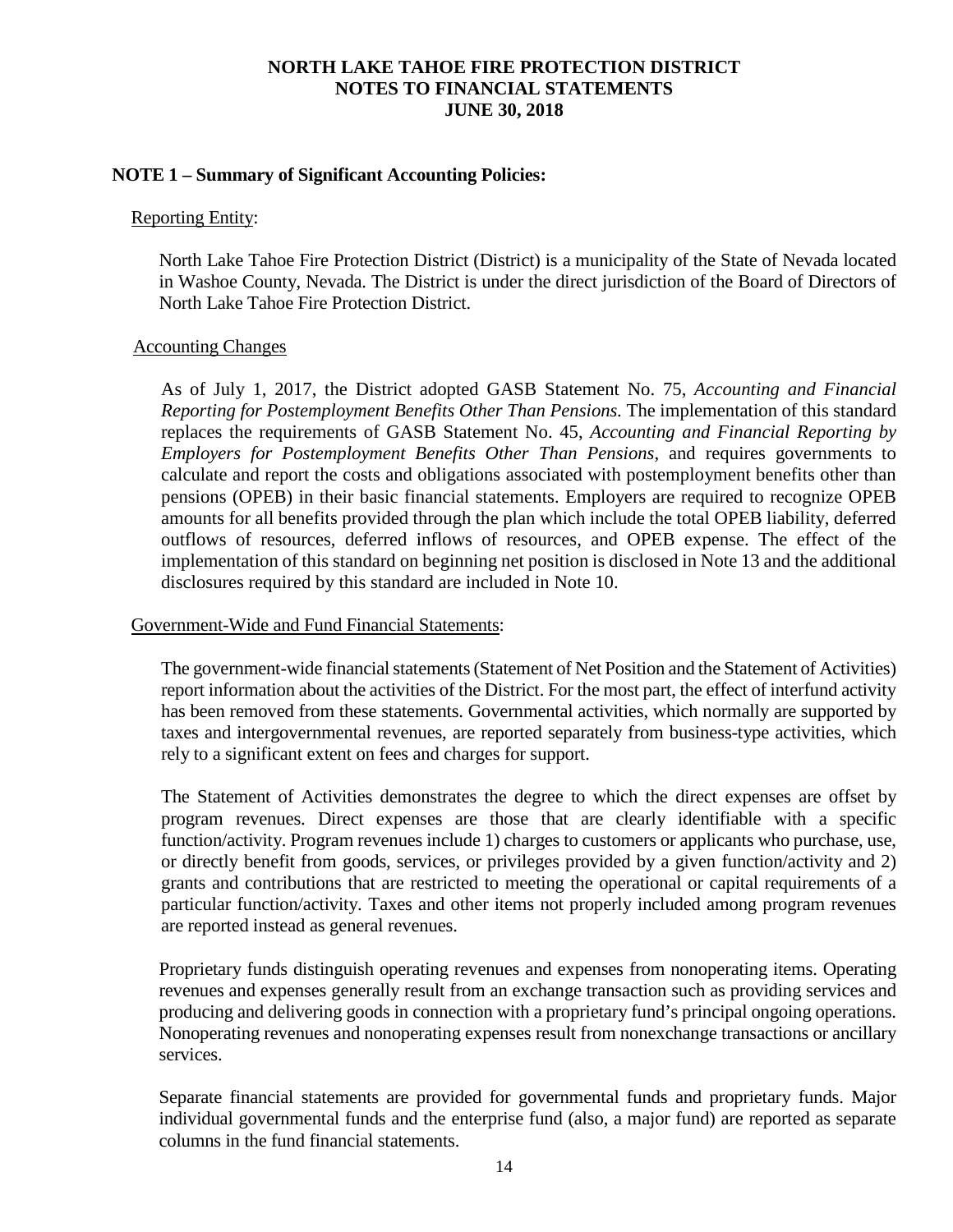### Measurement Focus, Basis of Accounting, and Financial Statement Presentation:

The government-wide financial statements are reported using the economic resources measurement focus and the accrual basis of accounting, as is the proprietary fund. Agency funds have no measurement focus, but are reported on the accrual basis of accounting. Revenues are recorded when earned and expenses are recorded when liabilities are incurred, regardless of the timing of the related cash flows. Property taxes are recognized as revenues in the year for which they are levied. Grants and similar items are recognized as revenue as soon as all eligibility requirements imposed by the provider have been met. The District's net position isreported in three parts – net investment in capital assets, restricted net position and unrestricted net position. The District first utilizes restricted resources to finance qualifying activities, then unrestricted resources as they are needed.

Governmental fund financial statements are reported using the current financial resources measurement focus and the modified accrual basis of accounting. Revenues are recognized as soon as they are both measurable and available. Revenues are considered to be available when they are collectible within the current period or soon enough thereafter to pay liabilities of the current period. For this purpose, the District considers revenues to be available if they are collected within 60 days of the end of the current fiscal period. When revenues are due, but will not be collected within this 60 day period, the receivable is recorded and an offsetting deferred inflow of resources is established. Deferred inflows of resources also arise when the government receives resources before it has legal claim to them, and thus in subsequent periods, when both revenue recognition criteria are met, or when the government has a legal claim to the resources, the deferred inflow of resources is removed and revenue is recognized. Expenditures generally are recorded when the related liabilities are incurred, as under accrual accounting. However, debt service expenditures, as well as expenditures related to compensated absences, claims, and judgments are recorded only when payment is due.

Property taxes, intergovernmental revenues, and interest earnings associated with the current fiscal period are all considered to be susceptible to accrual and so have been recognized as revenues of the current fiscal period. Other revenue items are considered to be measurable and available only when cash is received by the District.

The District reports the following major governmental funds:

- The General Fund is the District's primary operating fund. It accounts for all financial resources of the District, except those required to be accounted for in another fund.
- The Debt Service Fund accounts for the accumulation of funds for the payment of principal and interest on long-term debt.
- The Capital Projects Fund accounts for the financial resources to be used for the acquisition and construction of major capital assets.

The District has one proprietary fund, which is considered to be a major enterprise fund:

• The Ambulance Fund accounts for the operations of the District's ambulance service.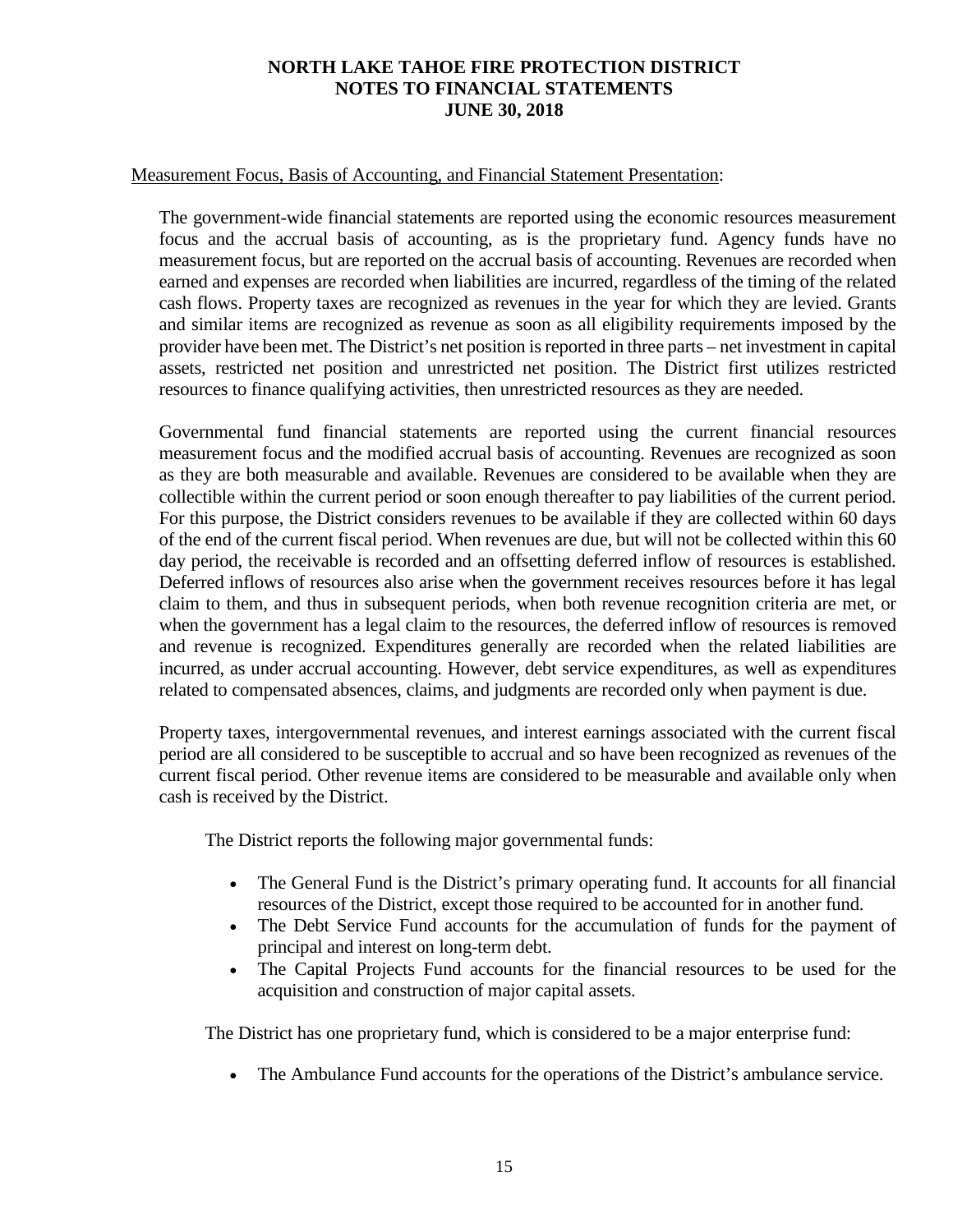#### Budgets and Budgetary Accounting:

#### Budget Policies:

North Lake Tahoe Fire Protection District adheres to the Local Government Budget and Finance Act incorporated within the statutes of the State of Nevada, which include the following major procedures to establish the budgetary data, which is reflected in these financial statements:

- 1. On or before April 15, the Board of Directors files a tentative budget with the Nevada Department of Taxation for all funds.
- 2. Public hearings on the tentative budget are held in the third week in May.
- 3. Prior to June 1, at a public hearing, the Board indicates changes, if any, to be made to the tentative budget and adopts a final budget by the favorable vote of a majority of the members of the Board. The final budget must then be forwarded to the Nevada Tax Commission for approval. In any year in which legislative action, which was not anticipated, affects the local government's final budget, the Board may file an amended final budget before August 15 of the budget year.
- 4. Formal budgetary integration in the financial records of all funds is employed to enhance management control during the year.
- 5. Budgets for all funds are adopted on a basis consistent with accounting principles generally accepted in the United States of America.
- 6. Budget amounts within funds, and between funds, may be transferred if amounts do not exceed the original budget. Such transfers are to be approved by the Board of Directors.
- 7. Budget augmentations in excess of original budgetary amounts may not be made without prior approval of the Board of Directors, following a scheduled and noticed public hearing. Such augmentations become effective upon receipt of a resolution by the Nevada Department of Taxation.
- 8. In accordance with state statute, actual expenditures generally may not exceed budgetary appropriations of the public safety function of the General Fund. State statutes do not require that debt service payments (Debt Service Fund) be limited by the budget. Also, state statutes generally do not require that capital payments (Capital Projects Fund) be limited by the budget. Actual expenses of the Proprietary Funds may not exceed the sum of budgeted operating and nonoperating expenses.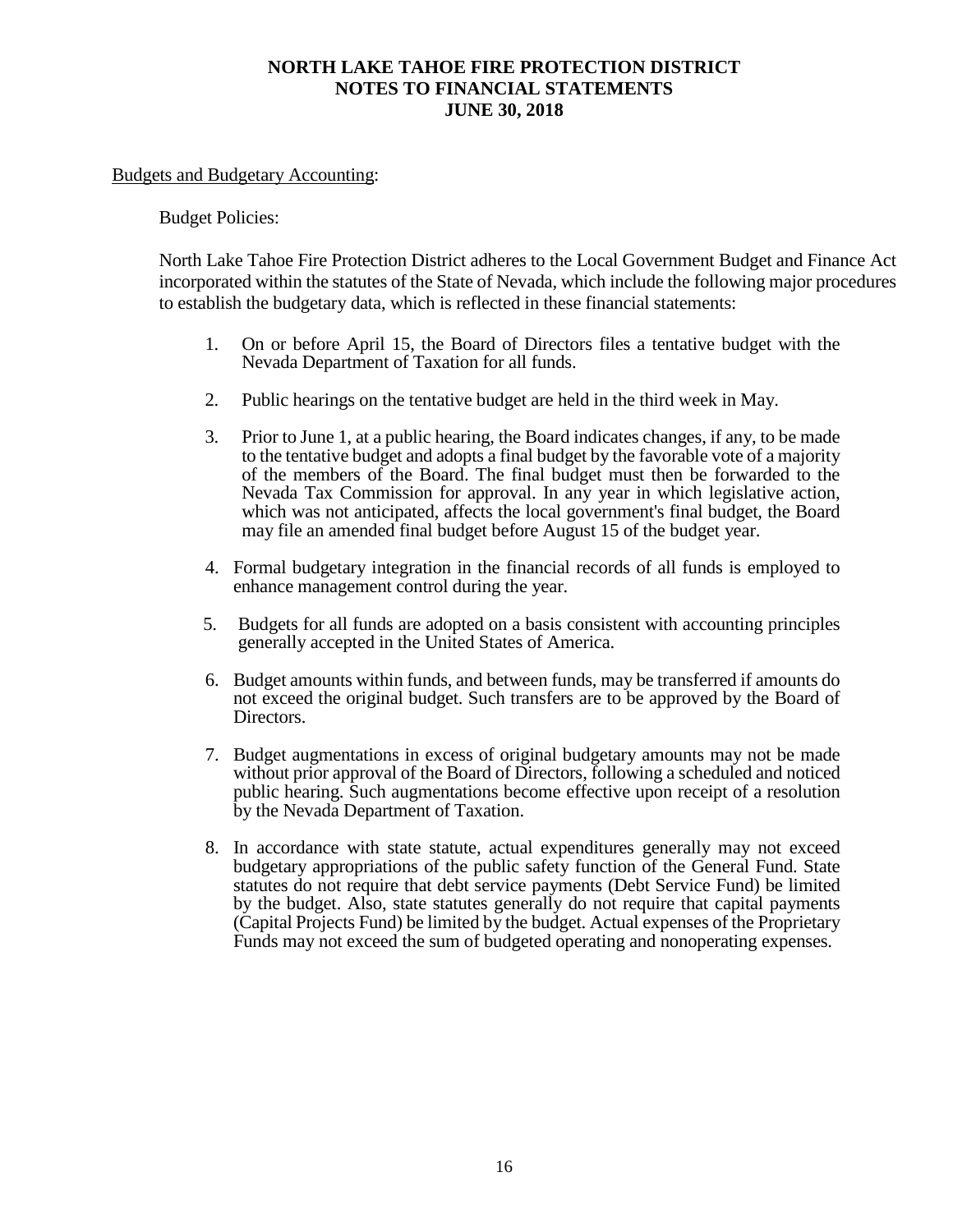### Assets, Liabilities, and Net Position or Equity:

#### Cash Deposited and Invested:

Cash balances from all funds are combined and, to the extent practicable, invested as permitted by law. Investments are carried at fair value.

Pursuant to NRS 355.170, the District may only invest in the following types of securities:

- Certain "A" rated notes and bonds purchased by a registered broker-dealer that are issued by corporations organized and operating in the United States and that mature within five (5) years from the date of purchase; asset-backed securities and collateralized mortgage obligations rated "AAA" or higher by a nationally recognized rating service. These investments must not, in the aggregate, exceed 20 percent of the total portfolio at the time of purchase, nor include notes and bonds issued by any one corporation in excess of 25 percent of such investments.
- United States bonds and debentures maturing within ten (10) years from the date of purchase.
- Certain farm loan bonds.
- Bills and notes of the United States Treasury, maturing within ten (10) years from the date of purchase.
- Obligations of an agency of the United States or a corporation sponsored by the government, maturing within ten (10) years from the date of purchase.
- Obligations of state and local governments if, (1) the interest is exempt for federal income tax purposes, and (2) the obligation has been rated "A" or higher by a nationally recognized bond credit rating agency.
- Negotiable and nonnegotiable certificates of deposit from commercial banks and insured savings and loan associations.
- State of Nevada Local Government Investment Pool.
- Certain securities issued by local governments of the State of Nevada.
- Certain bankers' acceptances.
- Certain short-term paper issued by a corporation organized and operating in the United States.
- Other securities expressly provided by other statutes, including repurchase agreements.
- Certain "AAA" rated mutual funds that invest in (1) securities issued by the Federal Government or agencies of the Federal Government, (2) Master, bank notes or other shortterm commercial paper rated as "A-1" or "P-1" issued by a corporation or depository institution organized, licensed and operating in the United States and/or (3) Repurchase agreements that are fully collateralized by (1) and (2) above.

For purposes of the Statement of Cash Flows, cash equivalents are defined as short-term, highly liquid investments, generally with original maturities of three months or less. All cash and investments are considered to be cash equivalents.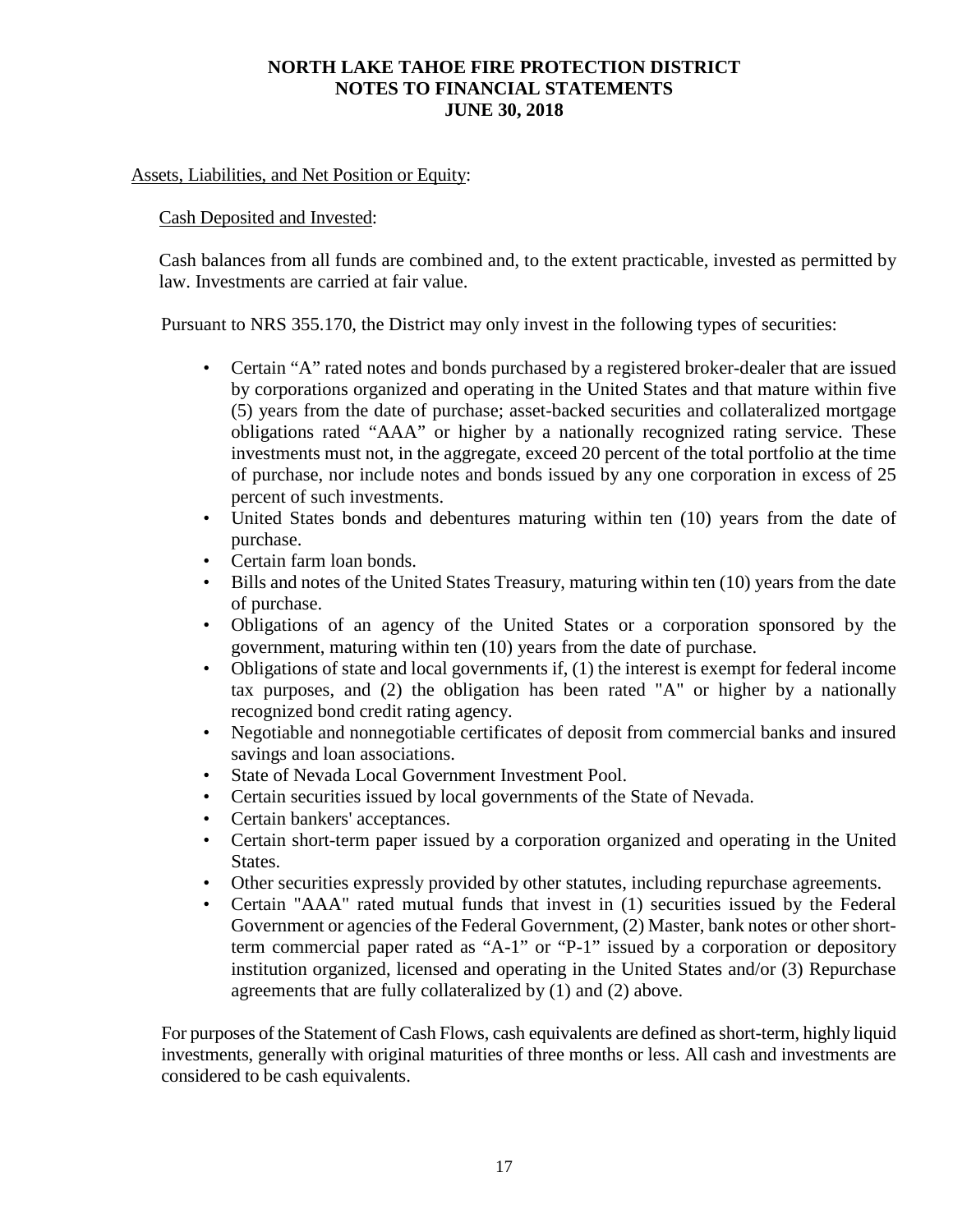#### Property Taxes Receivable:

Real property taxes receivable reflect only those taxes receivable from the delinquent roll years. Delinquent taxes from all roll years prior to 2016-17 have been written off. No provision for uncollectible accounts has been established since management does not anticipate any material collection loss in respect to the remaining balances.

Personal property taxes receivable reflect only those taxes management believes to be collectible. Delinquent taxes from all other prior years have been written off.

Amounts not collected within 60 days after year end have been recorded as unavailable revenue at the governmental fund level.

#### Receivables:

The allowance method is used to provide for estimated uncollectible amounts in the Ambulance Fund. At June 30, 2018, the allowance for uncollectible accounts was \$226,554.

The District has not established an allowance for uncollectible receivables for Governmental Funds since prior experience has shown that uncollectible receivables are not significant.

#### Inventory/Prepaid Expense:

For all funds, the District charges consumable supplies against appropriations at the time of purchase. Any inventories of such supplies at June 30 are not material to the individual funds and are not recognized in these financial statements.

When payments to vendors reflect costs applicable to future accounting periods, they are recorded as prepaid items in both government-wide and fund financial statements.

#### Capital Assets:

Capital assets, which include land, land improvements, buildings and improvements, and vehicles and equipment, are reported in the government-wide financial statements and the enterprise fund financial statements. Capital assets are defined by the District as assets with an initial individual cost of more than \$1,000 for office equipment and tools, \$2,000 for equipment, \$3,000 for buildings and land improvements, \$5,000 for construction and remodel projects and a normal useful life of more than one year. Such assets are recorded at historical cost or estimated historical cost if purchased or constructed. Donated capital assets are recorded at estimated fair market value at the date of donation.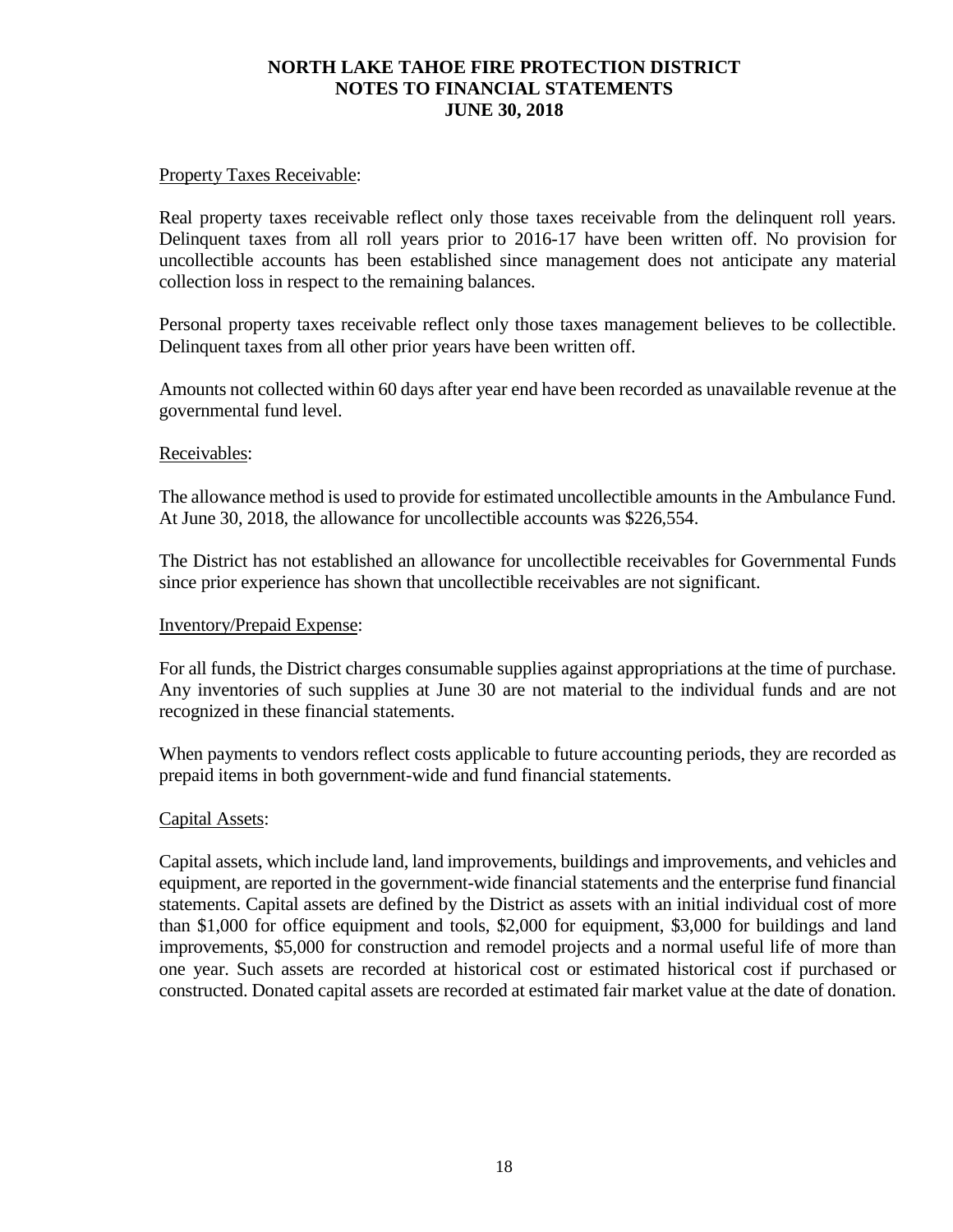Major outlays for capital assets and improvements are capitalized as projects are constructed. The costs of normal maintenance and repairs that do not add to the value of the asset or materially extend the asset's life are not capitalized. Property, plant, and equipment of the District are depreciated using the straight line method over the following estimated useful lives:

| Assets                     | Years     |
|----------------------------|-----------|
| Land improvements          | 25        |
| Buildings and improvements | $15 - 25$ |
| Vehicles and equipment     | $3-10$    |

### Deferred Outflows/Inflows of Resources:

In addition to assets, the Statement of Net Position/Governmental Funds Balance Sheet may report a separate section for deferred outflows of resources. The separate financial statement element, deferred outflows of resources, represents a consumption of net position that applies to a future period(s) and so will not be recognized as an outflow of resources (expense/expenditure) until then. The District has the following items that fall under this category:

- The deferred charge on refunding reported in the government-wide statement of net position results from the difference in the carrying value of refunded debt and its reacquisition price. This amount is deferred and amortized over the shorter of the life of the refunded or refunding debt.
- The OPEB related amounts reported in the government-wide statement of net position results from the District's contributions subsequent to the measurement date of the OPEB liability. This item is deferred and recognized as a reduction of the OPEB liability in the subsequent year.
- The Net pension related amounts reported in the government-wide statement of net position results from the differences between projected and actual earnings on pension plan investments, changes in the District's proportionate share, changes of assumptions or other inputs, and the District's contributions subsequent to the measurement date of the net pension liability. These items are deferred and recognized as a reduction of the net pension liability in the subsequent year.

In addition to liabilities, the Statement of Net Position/Balance Sheet Governmental Funds may report a separate section for deferred inflows of resources. This separate financial statement element, deferred inflows of resources, represents an acquisition of net position that applies to a future period(s) and so will not be recognized as an inflow of resources (revenue) until that time.

- The OPEB related amounts reported in the government-wide statement of net position results from differences between projected and actual earnings. This item is deferred and recognized as an increase to the OPEB liability in subsequent periods.
- The Net pension related amounts reported in the government-wide statement of net position results from differences between expected and actual experience and changes in the District's proportionate share. These items are deferred and recognized as an increase in the net pension liability in subsequent periods.
- Unavailable revenue is reported in the Governmental Funds Balance Sheet. The governmental funds report unavailable revenues from property taxes and other revenue items. These items are deferred and recognized as an inflow of resources in the period that the amounts become available.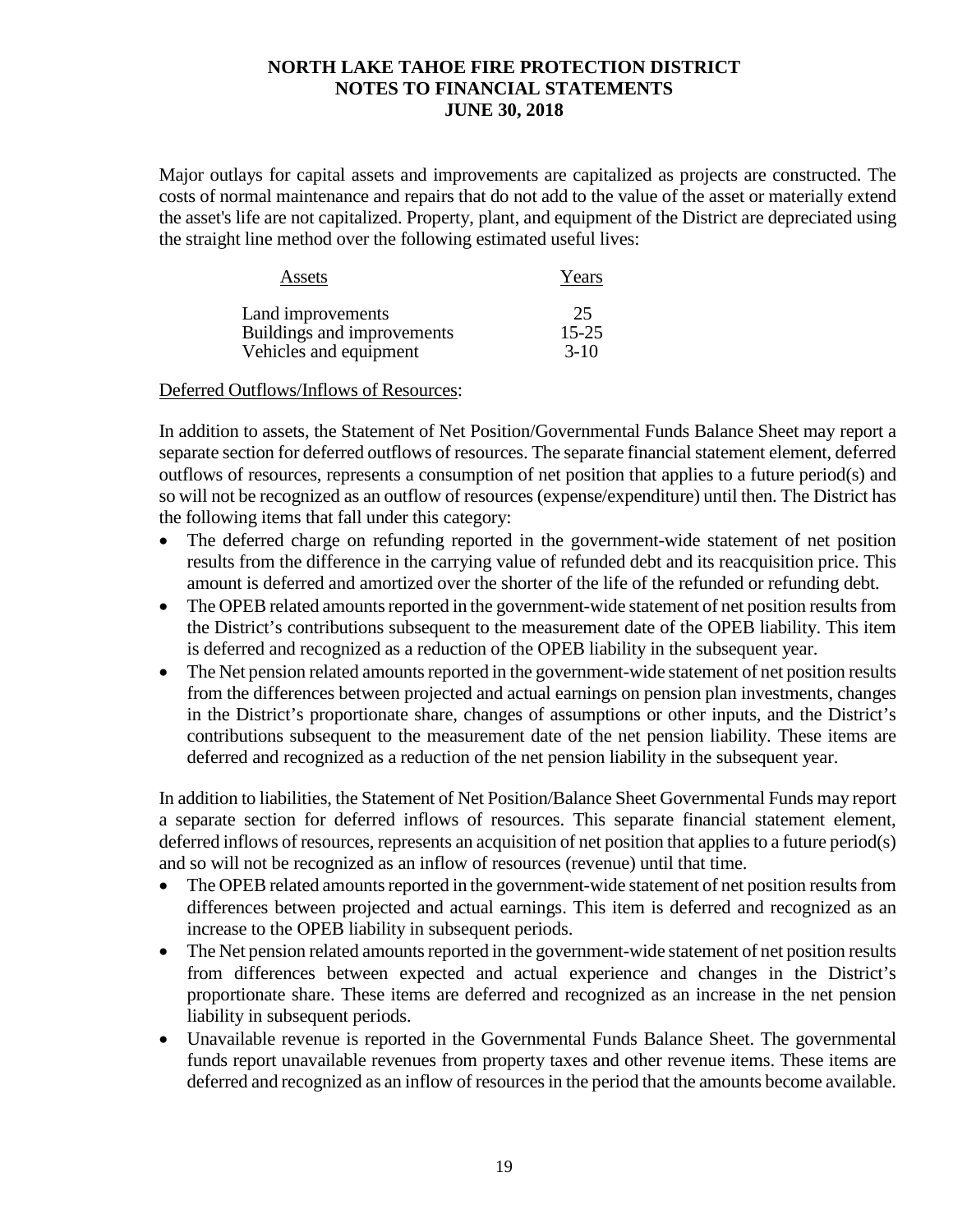#### Pensions:

For purposes of measuring the net pension liability and pension expense, information about the fiduciary net position of the Public Employees' Retirement System of the State of Nevada (PERS) Base Plan (Base Plan) and additions to/deductions from Base Plan's fiduciary net position have been determined on the same basis as they are reported by the Base Plan. For this purpose, benefit payments (including refunds of employee contributions) are recognized when due and payable in accordance with the benefit terms. Investments are reported at fair value.

#### Long-Term Liabilities:

In the government-wide and proprietary fund financial statements, long-term debt and other longterm obligations are reported as liabilities in the applicable governmental activities, business-type activities, or proprietary fund type Statement of Net Position. Bond premiums and discounts and prepaid bond insurance, if applicable, are amortized over the life of the bonds. Bonds payable are reported net of the applicable bond premium or discount. Bond issuance costs are expensed during the current period.

In fund financial statements, governmental fund types recognize bond premiums and discounts, as well as bond issuance costs, during the current period. The face amount of bonds issued is reported as other financing sources. Premiums received on debt issuances are reported as other financing sources while discounts on debt issuances are reported as other financing uses, when applicable. Issuance costs, whether or not withheld from the actual debt proceeds received, are reported as debt service expenditures.

#### Compensated Absences:

The costs involved in vacation time and sick leave benefits are accrued when incurred in the government-wide and enterprise fund financial statements. A liability for these amounts is reported in the governmental funds only if they have matured as a result of employee resignations and retirements; costs are recorded as payroll costs only when the accumulated benefits are paid or accrued as a result of a termination of service.

Upon death, permanent disability, or termination of an employee after two years of full-time service, all personnel, whether union or non-union, shall be compensated for 50% (75% upon retirement) of accrued sick leave in accordance with the employment contract in effect and District policy.

#### Equity Classifications:

In the governmental-wide financial statements, equity is classified as net position and displayed in three components:

• Net Investment in Capital Assets – Consists of capital assets, net of accumulated depreciation and reduced by outstanding balances of any bonds, notes, or other borrowings that are attributable to the acquisition, construction or improvement of those assets.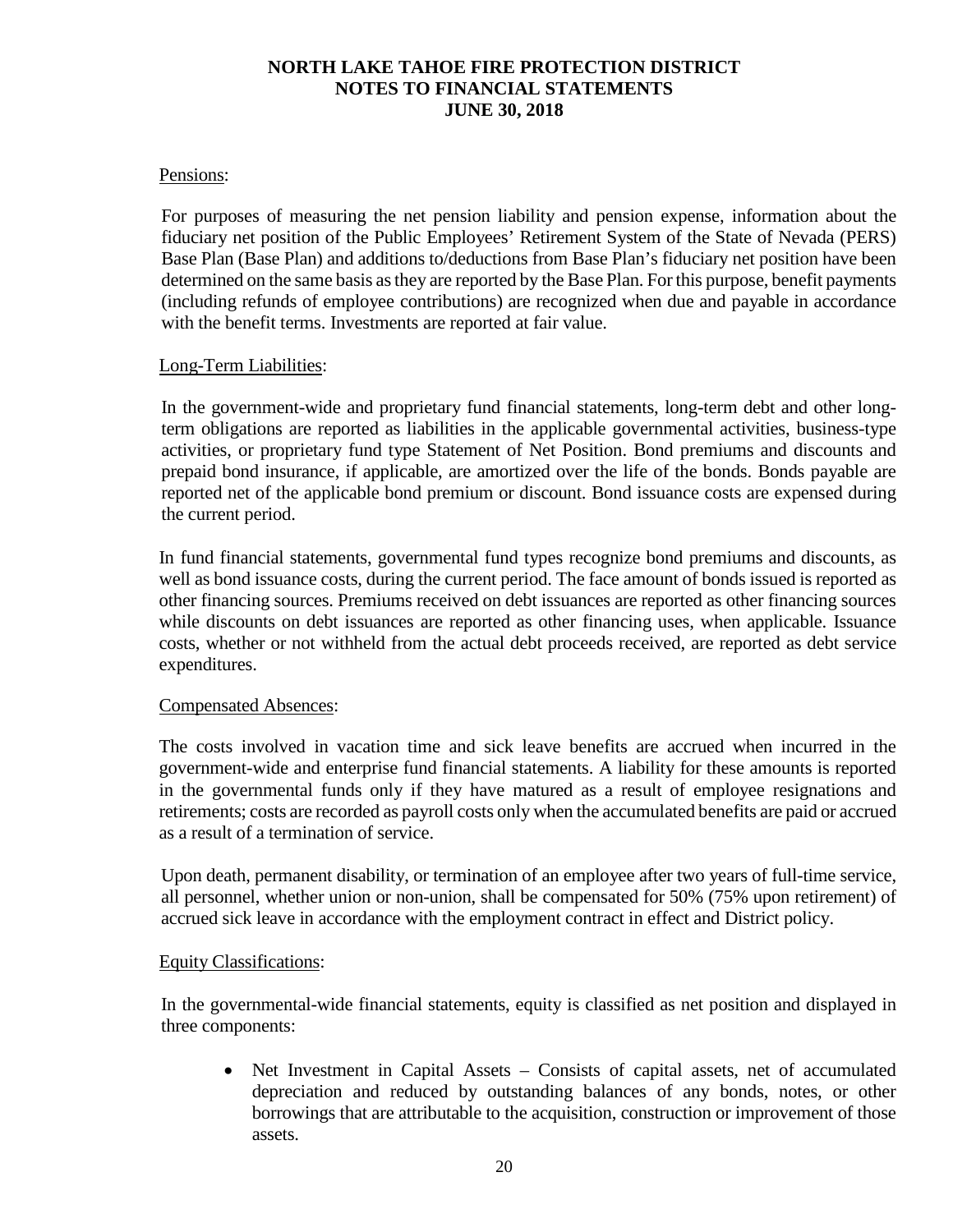- Restricted Net Position Consists of net position with constraints placed on its use either by (1) external groups such as creditors, grantors, contributors, or laws and regulations of other governments; (2) law through constitutional provisions or enabling legislation.
- Unrestricted Net Position All other net position that does not meet the definition of "restricted" or "net investment in capital assets."

In the governmental fund financial statements, fund equity is classified as fund balance. Fund balance is further classified in the following components:

- Nonspendable Amounts that cannot be spent because they are either not spendable in form or are legally or contractually required to be maintained intact.
- Restricted Amounts that can be spent only for specific purposes because of constitutional provisions, enabling legislation, or because of constraints that are externally imposed by creditors, grantors, contributors, or the law or regulations of other governments.
- Committed Amounts that can only be used for specific purposes. Committed fund balance is reported pursuant to actions passed by the Board of Directors, which is the District's highest level of decision making authority. A similar action is required to rescind or modify a commitment.
- Assigned Amounts that the District intends to use for a specific purpose, that do not meet the definition of restricted or committed fund balance. Under the District's policy, amounts may be assigned by the Business Manager under the authorization of the Board of Directors.
- Unassigned all other spendable amounts in the General Fund.

Proprietary fund equity is classified the same as in the government-wide statements.

When an expenditure is incurred for purposes for which both restricted and unrestricted amounts are available, the District considers restricted funds to have been spent first. When an expenditure is incurred for which committed, assigned, or unassigned amounts are available, the District considers amounts to have been spent first out of committed funds, then assigned funds, and finally unassigned funds, as needed, unless the Board of Director's has provided otherwise in its commitment or assignment actions.

### Property Taxes:

All real property in the District is assigned a parcel number in accordance with state law, with each parcel being subject to physical reappraisal every five years. A factoring system is used to adjust the appraised value during the years between physical appraisals. The valuation of the property and its improvements is being assessed at 35 percent of "taxable value" as defined by statute. The amount of tax levied is determined by multiplying the assessed value by the tax rate applicable to the area in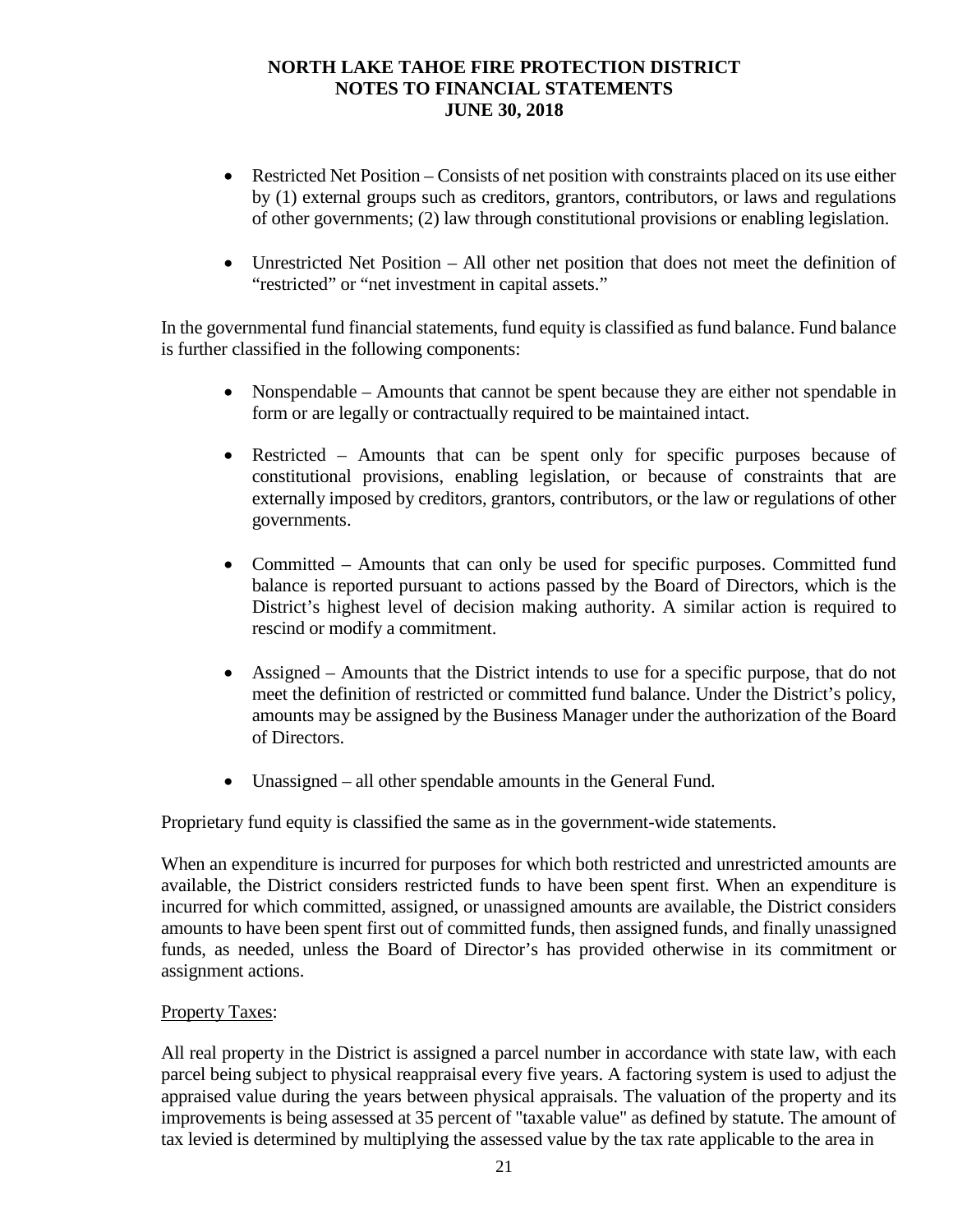which the property is located. The maximum tax rate was established in the State Constitution at \$5 per \$100 of assessed valuation; however, as a result of the legislative action, the tax rate was further limited to \$3.64 per \$100 of assessed valuation, except in cases of severe financial emergency defined in NRS 354.705.

Taxes on real property are a lien on the property and attach on July 1 of the year for which the taxes are levied. Taxes may be paid in four installments payable on the third Monday in August, and the first Mondays in October, January, and March, to the Treasurer of Washoe County. Penalties are assessed if a taxpayer fails to pay an installment within ten days of the installment due date. After a two-year waiting period, if taxes remain unpaid, a tax deed is issued conveying the property to the County with a lien for back taxes and accumulated charges. Redemption may be made by the owner and such persons as described by statute by paying all back taxes and accumulated penalties, interest, and costs before sale.

Taxes on personal property are collected currently. Personal property declarations are mailed out annually and the tax is computed using percentages of taxable values established by the Department of Taxation and tax rates described above.

The major classifications of personal property are commercial and mobile homes. In Washoe County, taxes on motor vehicles are collected by a State agency and remitted to the District as part of Consolidated Tax revenue.

## **NOTE 2 – Compliance with Nevada Revised Statutes (NRS) and the Nevada Administrative Code (NAC):**

The District conformed to all significant statutory and Nevada Administrative Code constraints on its financial administration during the year. Actual operating expenses in the Ambulance Fund exceeded appropriations by \$108,708, which appears to be an apparent violation of NRS 354.626, however it is covered under one of the exclusions to NRS 354.626.

### **NOTE 3 – Cash and Investments:**

As of June 30, 2018, the North Lake Tahoe Fire Protection District had the following investments and maturities:

| Investments:                                                      | <b>June 30, 2018</b> |
|-------------------------------------------------------------------|----------------------|
| <b>State of Nevada Local Government</b><br>Investment Pool (LGIP) | $$8,105,242*$        |
| Total Cash                                                        | 1,916,185            |
| <b>Total Cash and Investments</b>                                 | \$10,021,427         |

\* Represents average weighted maturity of 142 days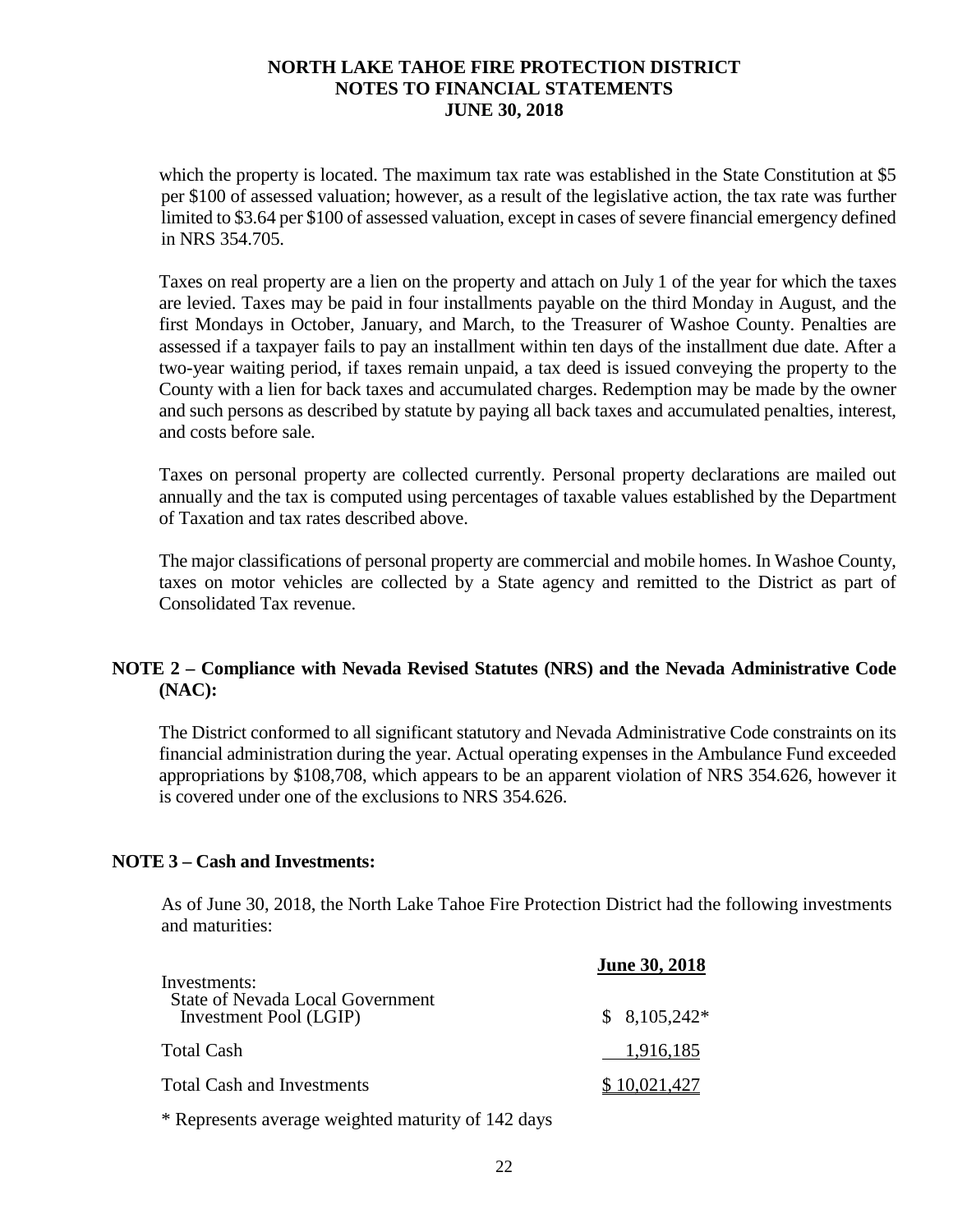The District is a voluntary participant in the State of Nevada Local Government Investment Pool (LGIP), which has regulatory oversight from the Board of Finance of the State of Nevada. The District's investment in the LGIP is reported at fair value. The District's investment in the LGIP is equal to its original investment plus monthly allocations of interest income, and realized and unrealized gains and losses, which is the same as the value of the pool shares.

As noted, Nevada Revised Statutes (NRS 355.170) set forth acceptable investments for Nevada local governments. The District has not adopted a formal investment policy that would further limit its investment choices nor further limit its exposure to certain risks as set forth below.

*Interest Rate Risk.* Interest rate risk is the risk of possible reduction in the value of a security, especially a bond, resulting from a rise in interest rates. As noted above, the District does not have a formal investment policy that limits investment maturities as a means of managing its exposure to fair value losses arising from increasing interest rates beyond those specified in the Statute.

*Credit Risk.* Credit risk is the risk that an issuer or other counterparty to an investment will not fulfill its obligation and is a function of the credit quality rating of investments. The LGIP is an unrated external investment pool and as noted above, the District does not have a formal investment policy that specifies minimum acceptable credit ratings.

*Custodial Credit Risk on Deposits*. Custodial credit risk is the risk that in the event of a bank failure, the District's deposits may not be returned to it. The District's bank deposits are covered by FDIC insurance and collateralized by the office of the State Treasurer/Nevada Collateral Pool.

Investment income has been allocated to funds pursuant to the provisions of NRS 355.170 – 175, which allow income from investments associated with one fund to be assigned to another fund.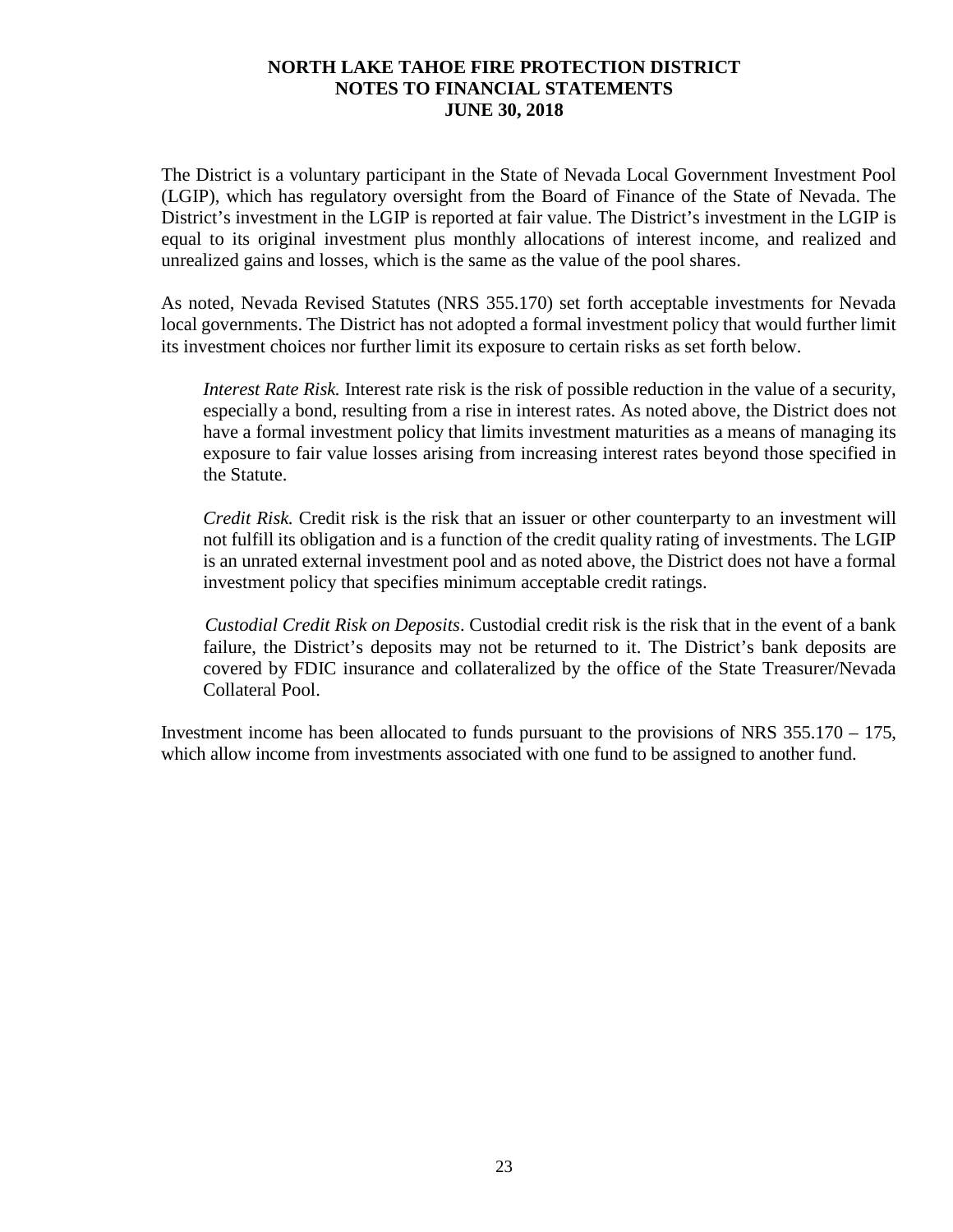# **NOTE 4 – Capital Assets:**

Capital asset activity for the year ended June 30, 2018 was as follows:

| <b>Governmental Activities:</b>                                                   | <b>Balance</b><br>July 1, 2017 | Increases    | Decreases     | <b>Balance</b><br>June 30, 2018 |
|-----------------------------------------------------------------------------------|--------------------------------|--------------|---------------|---------------------------------|
| Capital assets, not being depreciated:<br>Land                                    | \$1,019,283                    | \$           | $\mathcal{S}$ | \$1,019,283                     |
| Capital assets, being depreciated:<br>Land improvements<br>Buildings and building | 99,428                         |              |               | 99,428                          |
| improvements                                                                      | 9,923,046                      | 15,378       |               | 9,938,424                       |
| Vehicles and equipment                                                            | 7,382,779                      | 134,128      |               | 7,516,907                       |
| Total capital assets being depreciated                                            | 17,405,253                     | 149,506      |               | 17,554,759                      |
| Less accumulated depreciation for:<br>Land improvements<br>Buildings and building | (99, 428)                      |              |               | (99, 428)                       |
| improvements                                                                      | (5,815,342)                    | (331, 332)   |               | (6, 146, 674)                   |
| Vehicles and equipment                                                            | (6,033,035)                    | (275, 307)   |               | (6,308,342)                     |
| Total accumulated depreciation                                                    | (11, 947, 805)                 | (606, 639)   |               | (12, 554, 444)                  |
| Total capital assets, being depreciated,<br>net                                   | 5,457,448                      | (457, 133)   |               | 5,000,315                       |
| Governmental activities capital assets<br>net                                     | 6,476,731<br>\$                | \$ (457,133) | \$            | 6,019,598                       |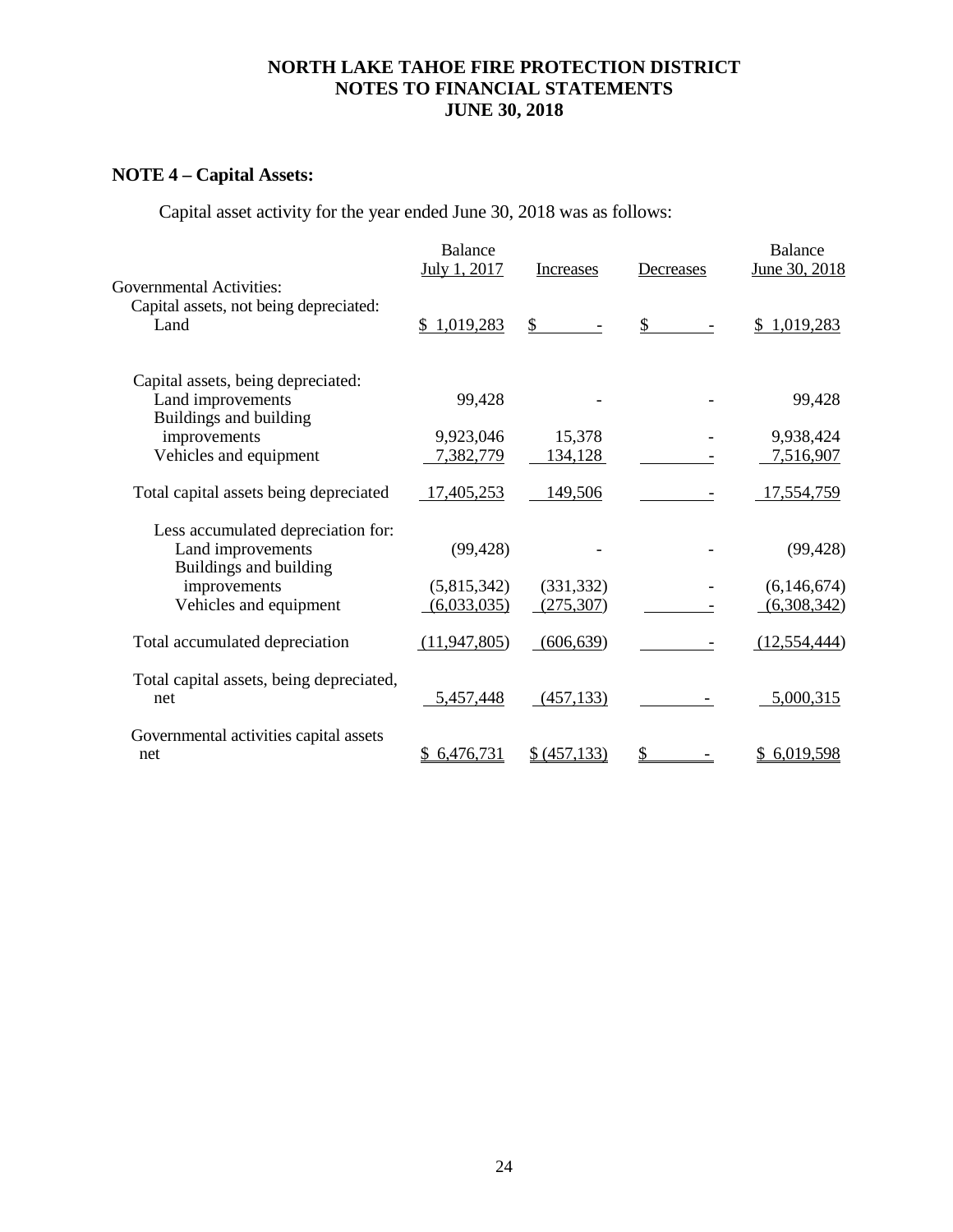|                                                                                  | Balance<br>July 1, 2017  | Increases              | Decreases     | <b>Balance</b><br>June 30, 2018 |
|----------------------------------------------------------------------------------|--------------------------|------------------------|---------------|---------------------------------|
| <b>Business-type Activities:</b>                                                 |                          |                        |               |                                 |
| Capital assets, not being depreciated:<br>Land                                   | \$30,588                 | \$                     | \$            | S.<br>30,588                    |
| Capital assets, being depreciated:<br><b>Buildings</b>                           | 338,550                  |                        |               | 338,550                         |
| Vehicles and equipment                                                           | ,360,137                 | 247,021                | (216,740)     | 1,390,418                       |
| Total capital assets being depreciated                                           | 1,698,687                | 247,021                | (216,740)     | 1,728,968                       |
| Less accumulated depreciation for:<br><b>Buildings</b><br>Vehicles and equipment | (291, 153)<br>(586, 304) | (13,542)<br>(149, 918) | 182,113       | (304, 695)<br>(554, 109)        |
| Total accumulated depreciation                                                   | (877, 457)               | (163,460)              | 182,113       | (858, 804)                      |
| Total capital assets, being depreciated,<br>net                                  | 821,230                  | 83,561                 | (34,627)      | 870,164                         |
| Business-type activities capital assets,<br>net                                  | 851,818                  | 83,561                 | <u>34,627</u> | 900.752                         |

Depreciation expense of \$606,639 was charged to the public safety function and \$163,460 was charged to Ambulance operations.

### **NOTE 5 – Defined Benefit Pension Plan:**

#### *Plan Description*

The District contributes to the Public Employees' Retirement System of the State of Nevada (PERS). PERS administers a cost-sharing, multiple-employer, defined benefit public employees' retirement system which includes both Regular and Police/Fire members. PERS was established by the Nevada Legislature in 1947, effective July 1, 1948. PERS is administered to provide a reasonable base income to qualified employees who have been employed by a public employer and whose earnings capacities have been removed or substantially impaired by age or disability.

#### *Benefits Provided*

Benefits, as required by the Nevada Revised Statutes (NRS or statute), are determined by the number of years of accredited service at time of retirement and the member's highest average compensation in any 36 consecutive months with special provisions for members entering PERS on or after January 1, 2010. Benefit payments to which participants or their beneficiaries may be entitled under the plan include pension benefits, disability benefits, and survivor benefits.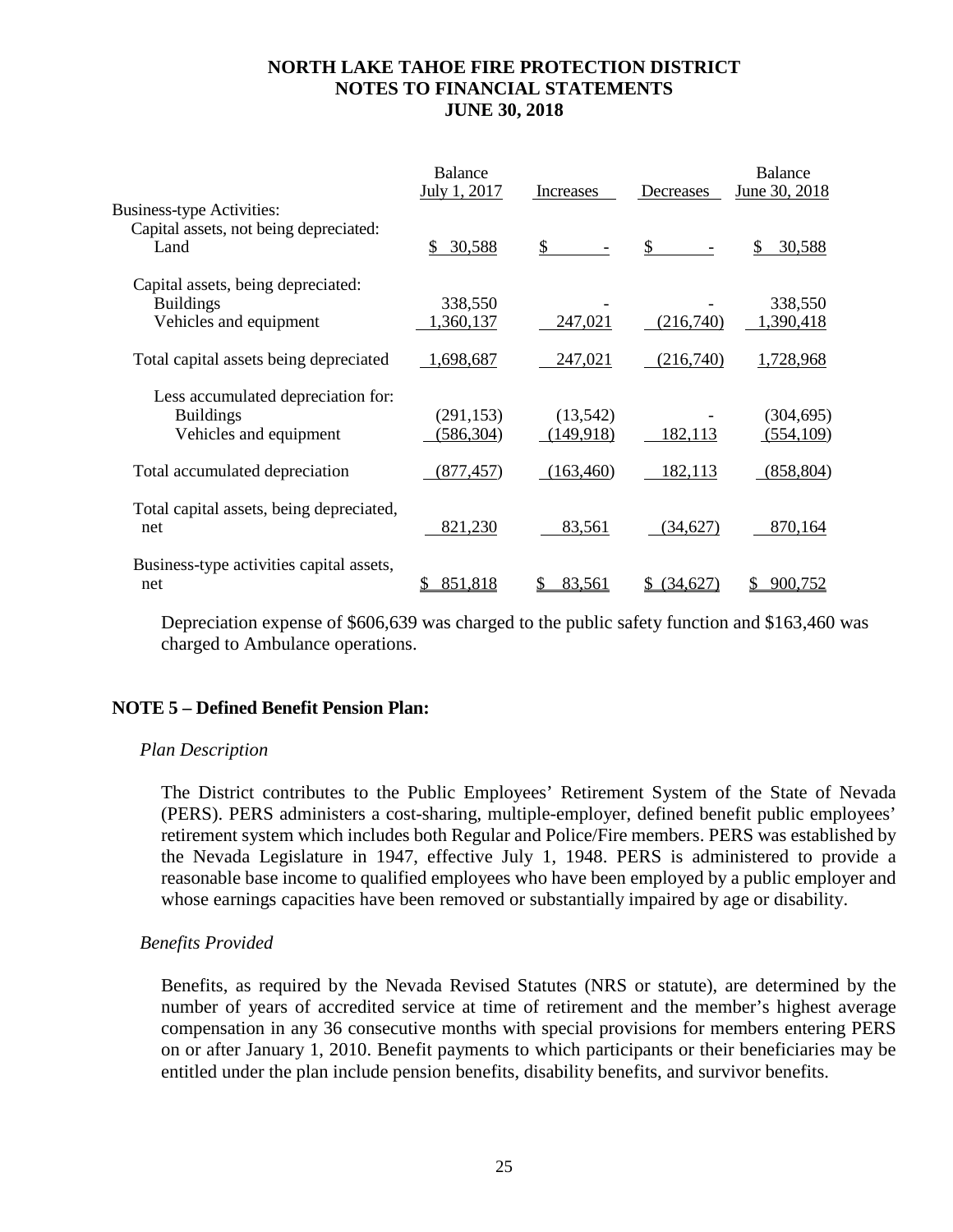Monthly benefit allowances for members are computed as 2.5% of average compensation for each accredited year of service prior to July 1, 2001. For service earned on and after July 1, 2001, this multiplier is 2.67% of average compensation. For members entering PERS on or after January 1, 2010, there is a 2.5% multiplier and for regular members entering PERS on or after July 1, 2015, there is a 2.25% factor. PERS offers several alternatives to the unmodified service retirement allowance which, in general, allow the retired employee to accept a reduced service retirement allowance payable monthly during his or her lifetime and various optional monthly payments to a named beneficiary after his or her death.

Post-retirement increases are provided by authority of NRS 286.575 - .579.

#### *Vesting*

Regular members are eligible for retirement at age 65 with five years of service, at age 60 with 10 years of service, or at any age with thirty years of service. Regular members entering PERS on or after January 1, 2010, are eligible for retirement at age 65 with five years of service, or age 62 with 10 years of service, or any age with thirty years of service. Regular members entering PERS on or after July 1, 2015 are eligible for retirement at age 65 with five years of service, or at age 62 with ten years of service, or at age 55 with 30 years of service, or any age with 33 1/3 years of service.

Police/Fire members are eligible for retirement at age 65 with five years of service, at age 55 with ten years of service, at age 50 with twenty years of service, or at any age with twenty-five years of service. Police/Fire members entering PERS on or after January 1, 2010, are eligible for retirement at 65 with five years of service, or age 60 with ten years of service, or age 50 with twenty years of service, or at any age with thirty years of service. Only service performed in a position as a police officer or firefighter may be counted towards to eligibility for retirement as Police/Fire accredited service.

The normal ceiling limitation on monthly benefits allowances is 75% of average compensation. However, a member who has an effective date of membership before July 1, 1985, is entitled to a benefit of up to 90% of average compensation. Both Regular and Police/Fire members become fully vested as to benefits upon completion of five years of service.

### *Contributions*

The authority for establishing and amending the obligation to make contributions and member contribution rates, is set by statute. New hires, in agencies which did not elect the Employer-Pay Contribution (EPC) plan prior to July 1, 1983, have the option of selecting one of two contribution plans. One plan provides for matching employee and employer contributions, while the other plan provides for employer-pay contributions only. The District contributes under the employer-pay contribution (EPC) option.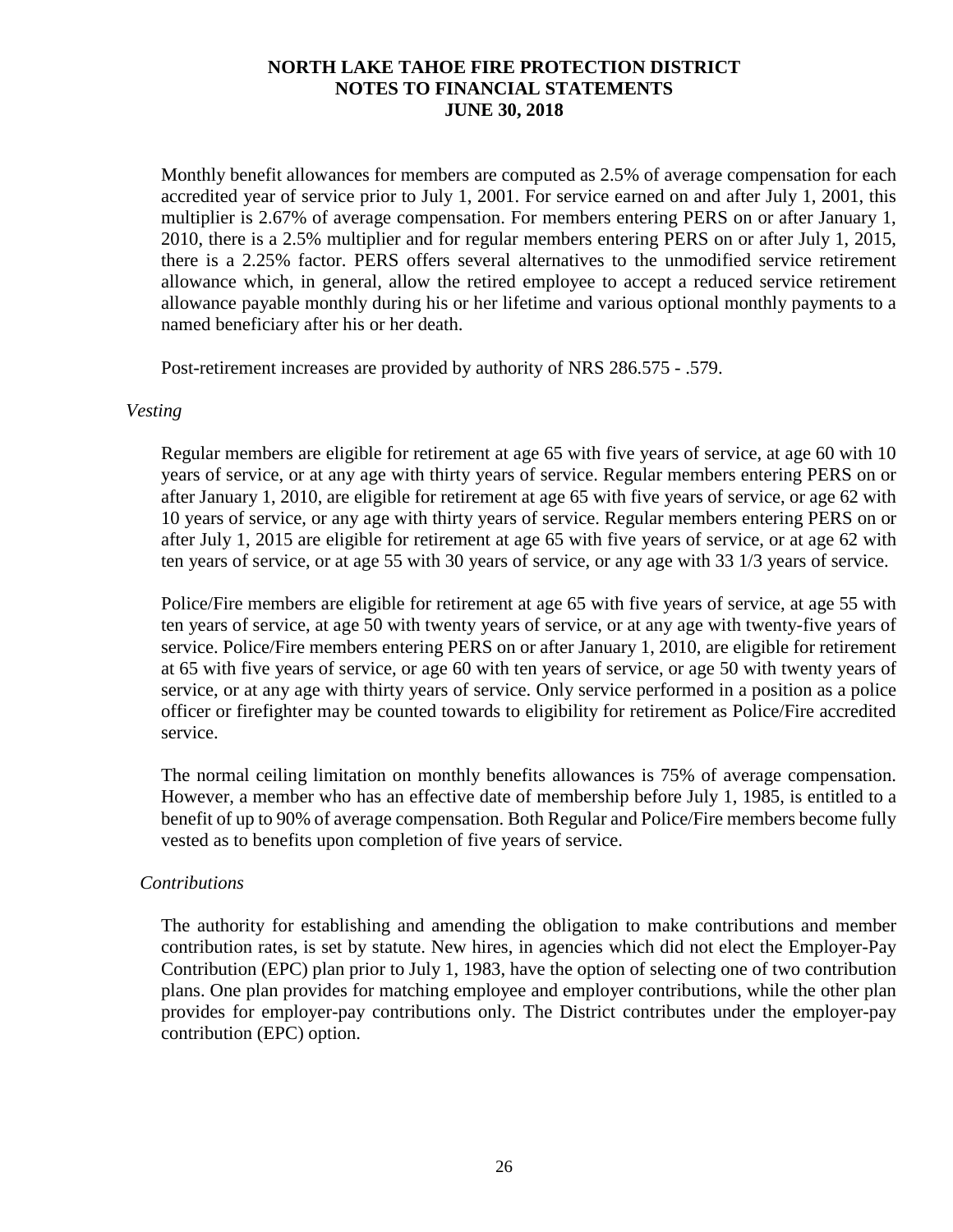Under the Employer-Pay provisions, the contributions made by employers on behalf of employees are not credited to the member's PERS account and are not refunded upon termination. For employees covered by the Employer-Pay provisions, average compensation is increased by half the total contributions made by the District and may not be less than it would have been if contributions had been made by the member and the employer separately.

PERS' basic funding policy provides for periodic contributions at a level pattern of cost as a percentage of salary throughout an employee's working lifetime in order to accumulate sufficient assets to pay benefits when due.

PERS receives an actuarial valuation on an annual basis indicating the contribution rates required to fund PERS on an actuarial reserve basis. Contributions actually made are in accordance with the required rates established by the Nevada Legislature. These statutory rates are increased/decreased pursuant to NRS 286.421 and 286.450.

The actuary funding method used is the Entry Age Normal Cost Method. It is intended to meet the funding objective and result in a relatively level long-term contributions requirement as a percentage of salary.

For the fiscal years ended June 30, 2018 and 2017, the statutory employer/employee matching rates were 14.50% for Regular and 20.75% for Police/Fire. The employer-pay contribution (EPC) rates were 28.00% for Regular and 40.50% for Police/Fire.

The District's contributions were \$1,101,370 for the year ended June 30, 2018.

## *PERS Investment Policy*

PERS' policies which determine the investment portfolio target asset allocation are established by the PERS Board. The asset allocation is reviewed annually and is designed to meet the future risk and return needs of the System.

|                             | Target     | Long-Term Geometric Expected |
|-----------------------------|------------|------------------------------|
| <b>Asset Class</b>          | Allocation | <b>Real Rate of Return</b>   |
| Domestic Equity             | 42%        | 5.50%                        |
| <b>International Equity</b> | 18%        | 5.75%                        |
| Domestic Fixed Income       | 30%        | 0.25%                        |
| <b>Private Markets</b>      | 10%        | 6.80%                        |

The following was the PERS Board adopted policy target asset allocation as of June 30, 2017:

As of June 30, 2017, PERS' long-term inflation assumption was 2.75%.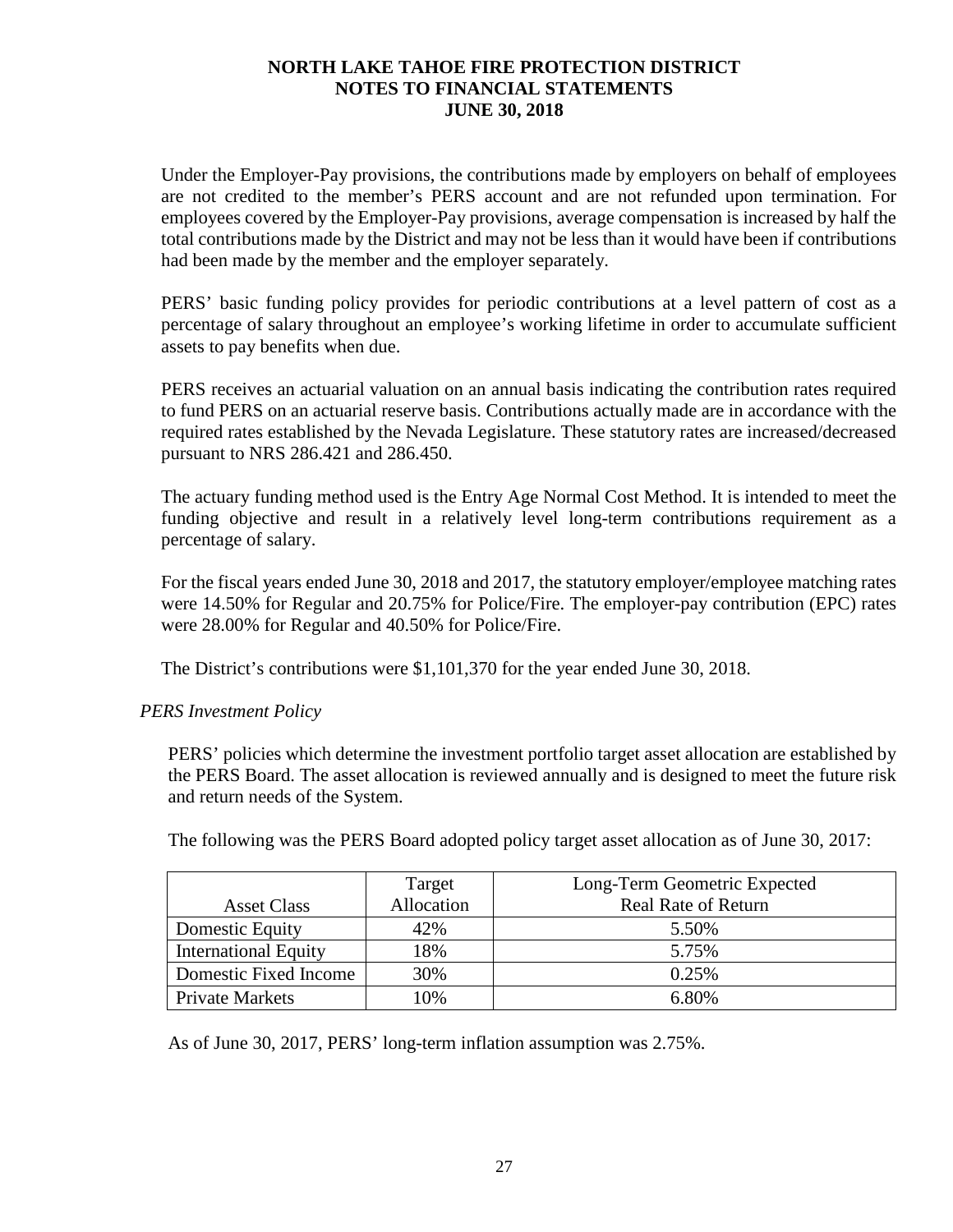## *Net Pension Liability*

At June 30, 2018, the District reported a liability for its proportionate share of the net pension liability of \$15,583,104. The net pension liability was measured as of June 30, 2017, and the total pension liability used to calculate the net pension liability was determined by an actuarial valuation as of that date. The District's proportionate share of the net pension liability was based on the District's share of contributions in the PERS pension plan relative to the contributions of all participating PERS employers and members. At June 30, 2017, the District's proportion was 0.11717%, which was an increase of .00776 from its proportion measured at June 30, 2016.

## *Pension Liability Discount Rate Sensitivity*

The following presents the net pension liability of the District as of June 30, 2017, calculated using the discount rate of 7.50%, as well as what the District's net pension liability would be if it were calculated using a discount rate that is 1-percentage-point lower (6.50%) or 1-percentage-point higher (8.50%) than the current discount rate:

|                       | 1% Decrease in |               | 1% Increase in |
|-----------------------|----------------|---------------|----------------|
|                       | Discount Rate  | Discount Rate | Discount Rate  |
|                       | $(6.50\%)$     | $(7.50\%)$    | $(8.50\%)$     |
| Net Pension Liability | \$23,557,303   | \$15,583,104  | \$8,960,407    |

## *Pension Plan Fiduciary Net Position*

Detailed information about the pension plan's fiduciary net position is available in the PERS Comprehensive Annual Financial Report, available on the PERS website (www.nvpers.org).

### *Actuarial Assumptions*

The District's net pension liability was measured as of June 30, 2017, and the total pension liability used to calculate the net pension liability was determined by an actuarial valuation as of that date. The total pension liability was determined using the following actuarial assumptions, applied to all periods included in the measurement:

| <b>Inflation Rate</b>             | 2.75%                                              |
|-----------------------------------|----------------------------------------------------|
| Payroll Growth                    | 5.00% including inflation                          |
| <b>Investment Rate of Return</b>  | 7.50%                                              |
| Productivity Pay Increase         | 0.50%                                              |
| <b>Projected Salary Increases</b> | Regular: 4.25% to 9.15%, depending on service      |
|                                   | Police/Fire: 4.55% to 13.9%, depending on          |
|                                   | service                                            |
|                                   | Rates include inflation and productivity increases |
| <b>Consumer Price Index</b>       | 2.75%                                              |
| <b>Other Assumptions</b>          | Same as those used in the June 30, 2017 funding    |
|                                   | actuarial valuation                                |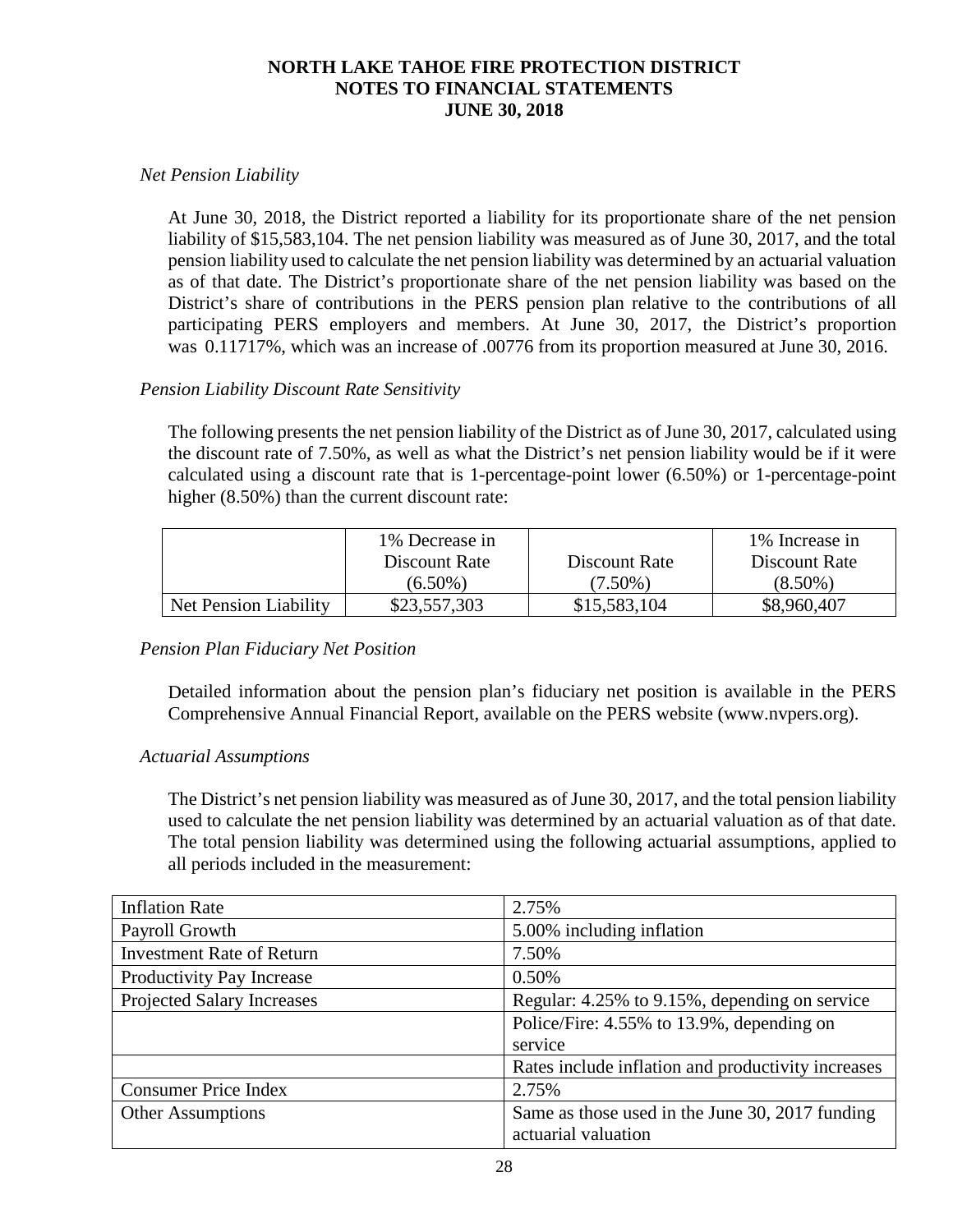Mortality rates for healthy were based on the Headcount-Weighted RP-2014 Healthy Annuitant Table projected to 2020 with Scale MP-2016, set forward one year for spouses and beneficiaries. For ages less than 50, mortality rates are based on the Headcount-Weighted RP-2014 Employee Mortality Tables. Those mortality rates are adjusted by the ratio of the mortality rate for healthy annuitants at age 50 to the mortality rate for employees at age 50. The mortality rates are then projected to 2020 with Scale MP-2016. Mortality rates for disabled were based on the Headcount-Weighted RP-2014 Disabled Retiree Table, set forward four years. Mortality rates for preretirement were based on Headcount-Weighted RP-2014 Employee Table, projected to 2020 with Scale MP-2016. The additional projection of 6 years is a provision made for future mortality improvement.

Actuarial assumptions used in the June 30, 2017 valuation were based on the results of the experience review completed in 2017.

The discount rate used to measure the total pension liability was 7.50% as of June 30, 2017. The projection of cash flows used to determine the discount rate assumed that employee and employer contributions will be made at the rate specified in statute. Based on that assumption, the pension plan's fiduciary net position at June 30, 2017, was projected to be available to make all projected future benefit payments of current active and inactive employees. Therefore, the long-term expected rate of return on pension plan investments was applied to all periods of projected benefit payments to determine the total pension liability as of June 30, 2017.

Changes in assumptions include changes in the inflation rate and consumer price index from 3.50% to 2.75%, changes in the investment rate of return from 8.00% to 7.50%, changes in the productivity pay increase from 0.75% to 0.50%, and changes in the projected salary increases. In addition, the mortality rates are now based on the Headcount-Weighed RP-2014 Mortality Tables rather than the RP-2000 Mortality Tables.

## *Pension Expense, Deferred Outflows of Resources and Deferred Inflows of Resources Related to Pensions*

For the year ended June 30, 2018, the District recognized pension expense of \$1,352,477. At June 30, 2018 the District reported deferred outflows of resources and deferred inflows of resources related to pensions from the following sources: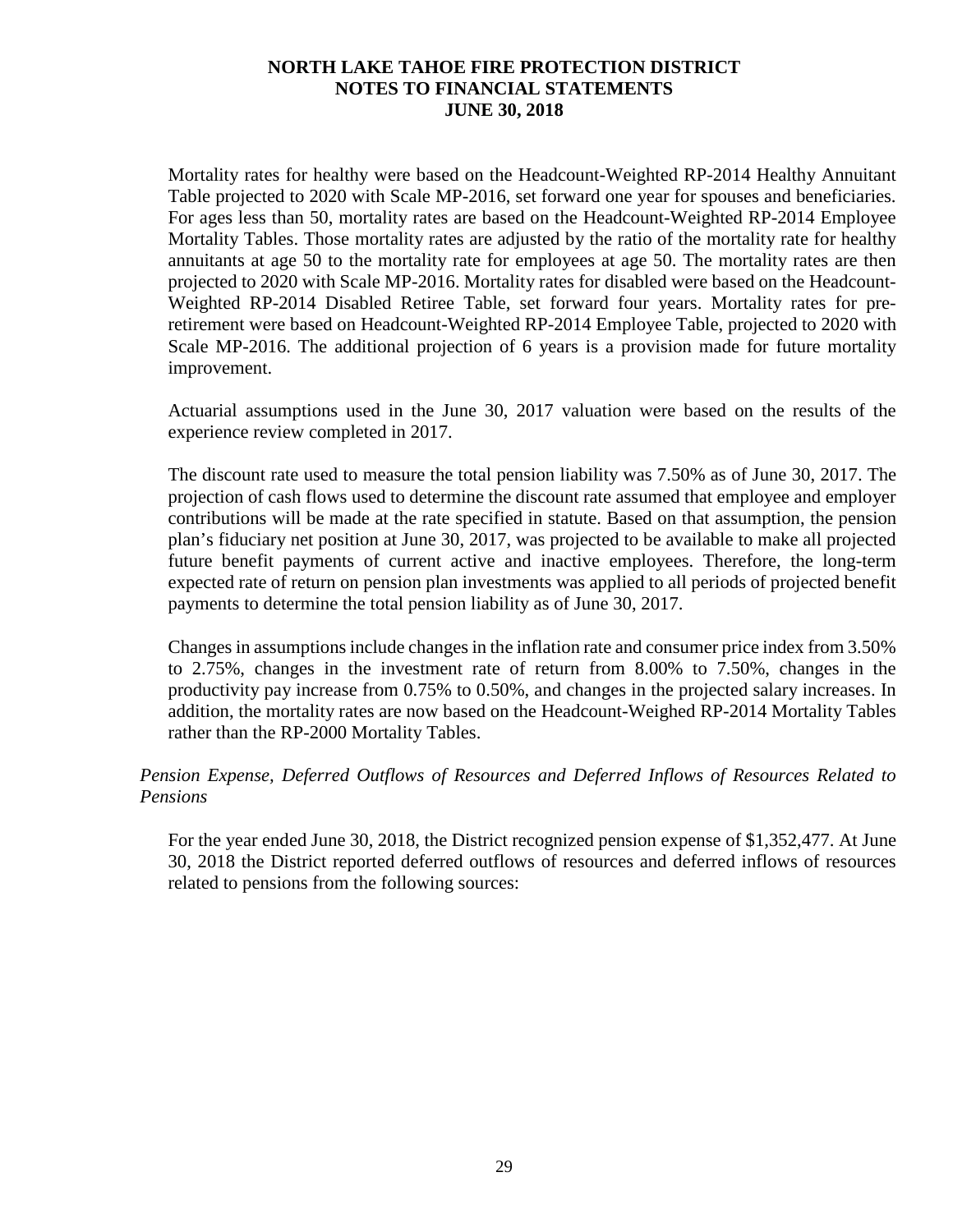|                                                                                                                 |    | <b>Deferred Outflows</b><br>of Resources |    | Deferred Inflows<br>of Resources |  |
|-----------------------------------------------------------------------------------------------------------------|----|------------------------------------------|----|----------------------------------|--|
| Differences between expected and actual experience                                                              | \$ |                                          | \$ | 1,022,567                        |  |
| Changes in assumptions or other inputs                                                                          |    | 1,033,791                                |    |                                  |  |
| Net difference between projected and actual earnings on<br>pension plan investments                             |    | 101,179                                  |    |                                  |  |
| Changes in the employer's proportion and differences<br>between the employer's contributions and the employer's |    |                                          |    |                                  |  |
| proportionate contributions                                                                                     |    | 1,163,730                                |    | 258,758                          |  |
| District contributions subsequent to the measurement date                                                       |    | 1,101,370                                |    |                                  |  |
| Total                                                                                                           |    | 3,400,070                                |    | 1,281,325                        |  |

Of the amount reported as deferred outflows of resources, \$1,101,370 related to pensions resulting from Employer contributions subsequent to the measurement date will be recognized as a reduction of the net pension liability in the year ending June 30, 2019.

The average of the expected remaining service lives of all employees that are provided with pensions through PERS (active and inactive employees) determined at July 1, 2016 (the beginning of the measurement period ended June 30, 2017) is 6.39 years.

Other estimated amounts reported as deferred outflows of resources and deferred inflows of resources related to pensions will be recognized in pension expense as follows:

| Year ending June 30: |            |
|----------------------|------------|
| 2019                 | 70,622     |
| 2020                 | (520, 401) |
| 2021                 | (279, 747) |
| 2022                 | 86,303     |
| 2023                 | (256,313)  |
| Thereafter           | (117, 839) |

### *Additional Information*

Additional information supporting the Schedule of Employer Allocations and the Schedule of Pension Amounts by Employer is located in the PERS Comprehensive Annual Financial Report (CAFR) available on the PERS website at www.nvpers.org under Quick Links – Publications.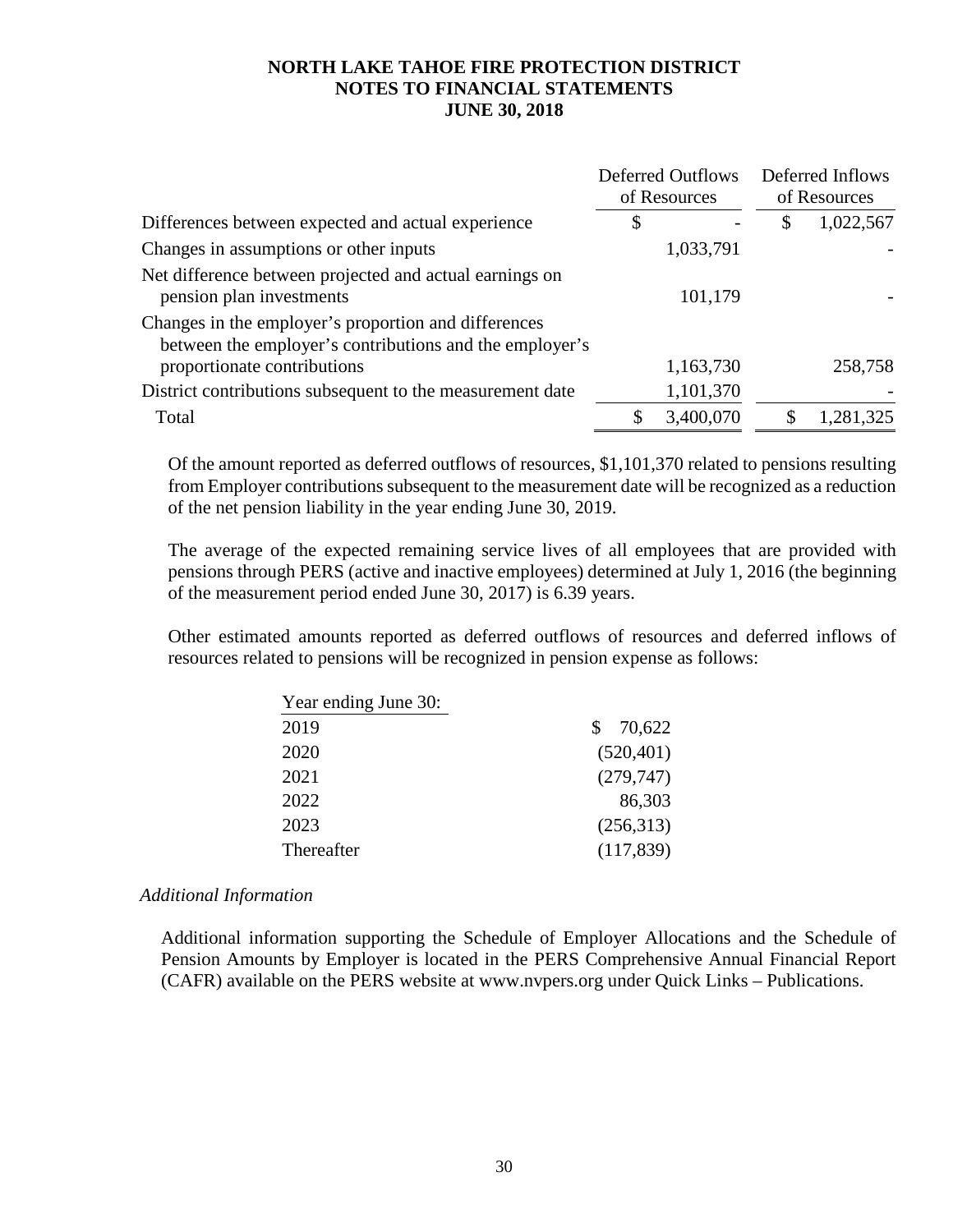## **NOTE 6 – Fund Balances – Governmental Funds:**

Under GASB Statement No. 54, *Fund Balance Reporting and Governmental Fund Type Definitions,* fund balances are composed of the following as of June 30, 2018:

|                            |              | Debt<br>Service<br>Fund |  |    | Capital<br>Projects<br>Fund |    | Total<br>Governmental |  |
|----------------------------|--------------|-------------------------|--|----|-----------------------------|----|-----------------------|--|
|                            | General Fund |                         |  |    |                             |    | Funds                 |  |
| Nonspendable:              | \$<br>80,044 | \$                      |  | \$ |                             | \$ | 80,044                |  |
| Committed:                 |              |                         |  |    |                             |    |                       |  |
| <b>Capital Projects</b>    |              |                         |  |    | 182,116                     |    | 182,116               |  |
| Assigned:                  |              |                         |  |    |                             |    |                       |  |
| Subsequent Year's          |              |                         |  |    |                             |    |                       |  |
| <b>Budget Shortfall</b>    | 958,001      |                         |  |    |                             |    | 958,001               |  |
| Unassigned                 | 9,691,277    |                         |  |    |                             |    | 9,691,277             |  |
|                            |              |                         |  |    |                             |    |                       |  |
| <b>Total fund balances</b> | \$10,729,322 | \$                      |  |    | \$182,116                   |    | \$10,911,438          |  |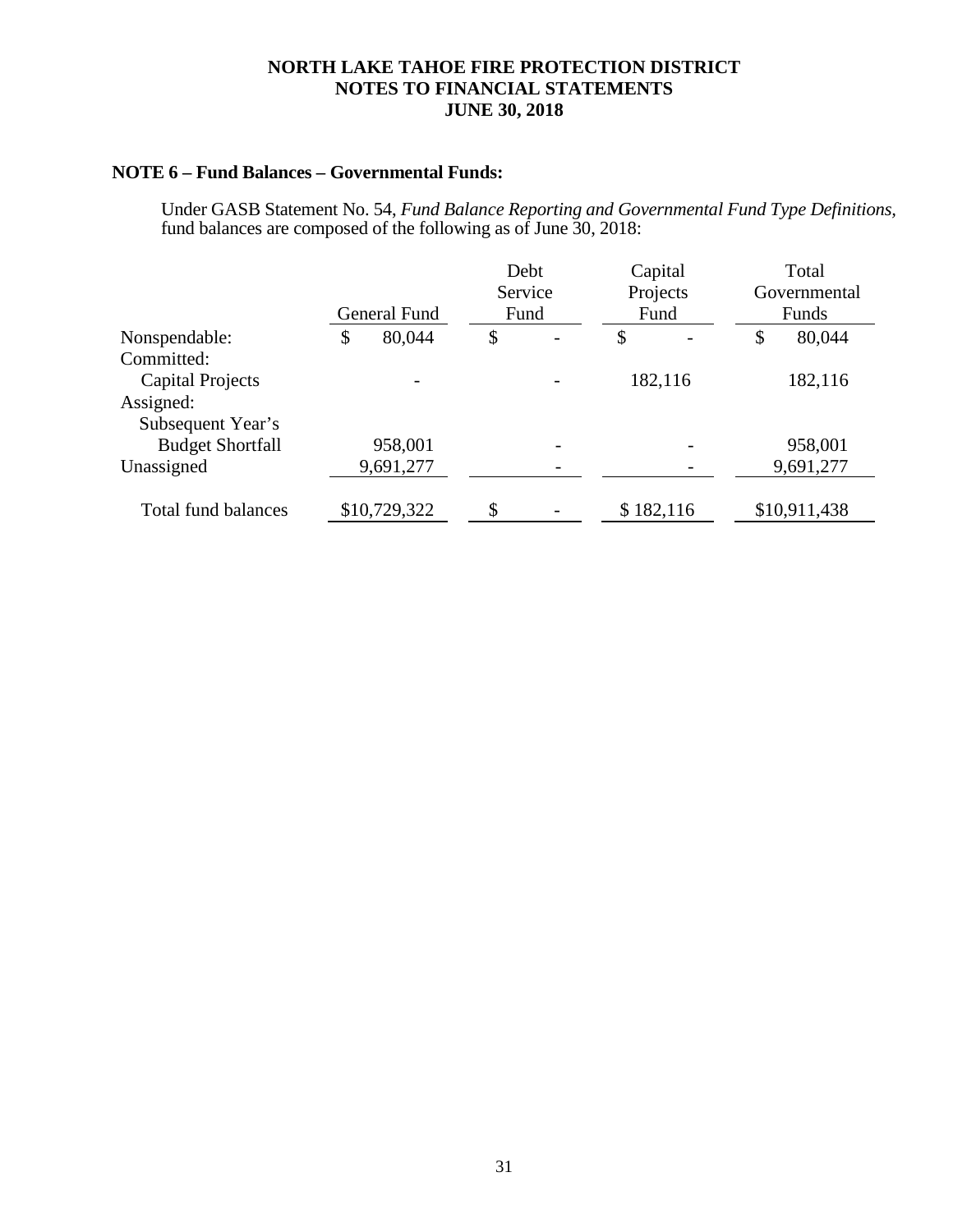#### **NOTE 7 – Long-Term Debt:**

Long-term liability activity for the year ended June 30, 2018 was as follows:

| Governmental Activities:                                                                                                                                | Date of<br>Issue                   | Original<br><i>Issue</i>             | <b>Interest Rate</b>         |
|---------------------------------------------------------------------------------------------------------------------------------------------------------|------------------------------------|--------------------------------------|------------------------------|
| 2012 General Obligation (Limited Tax)<br>Refunding Bonds, Series 2012<br>Medium Term Financing, Series 2013<br>Sales tax refund<br>Compensated absences | 12/04/12<br>12/11/13<br>N/A<br>N/A | 3,429,000<br>1,000,000<br>N/A<br>N/A | 2.35%<br>2.70%<br>N/A<br>N/A |
| <b>Total Governmental Activities</b>                                                                                                                    |                                    |                                      |                              |
| <b>Business-Type Activities:</b><br>Compensated absences                                                                                                | N/A                                | N/A                                  | N/A                          |

Total Long-Term Debt

The annual requirements to amortize outstanding general long-term liabilities, excluding compensated absences and other post-employment benefits, at June 30, 2018 are as follows:

| Year Ending | <b>General Obligation</b> |              |               | <b>Medium Term Financing</b> |
|-------------|---------------------------|--------------|---------------|------------------------------|
| June $30$ , | Principal                 | Interest     | Principal     | Interest                     |
| 2019        | \$336,000                 | 50,924<br>S. | 100,000<br>\$ | 15,660<br>\$                 |
| 2020        | 345,000                   | 43,029       | 100,000       | 12,960                       |
| 2021        | 355,000                   | 34,921       | 105,000       | 10,192                       |
| 2022        | 366,000                   | 26,578       | 105,000       | 7,358                        |
| 2023        | 379,000                   | 17,978       | 110,000       | 4,455                        |
| 2024        | 386,000                   | 9,071        | 110,000       | 1,485                        |
|             | \$2,167,000               | \$182,501    | 630,000       | 52,110                       |

Interest expense of \$76,993 was incurred during the 2017-2018 year for long term liabilities. Compensated absences will be liquidated from the General Fund for Governmental Activities and from the Ambulance Fund for Business-Type Activities. The General Obligation Revenue Bonds and the Medium Term Financing will be liquidated from the Debt Service Fund, after transfers from the General Fund.

The District has pledged 15% of the Consolidated Tax revenue receipts for the repayment of the General Obligation (Limited Tax) Refunding Bonds, Series 2012. The Bonds are general obligation (limited tax) bonds additionally secured by the pledged revenue. The total principal and interest remaining to be paid on the 2012 General Obligation Refunding bonds is \$2,349,501 through fiscal year 2024. The current year principal and interest on the 2012 Refunding Bonds was \$389,703 and the pledged revenue was \$574,337.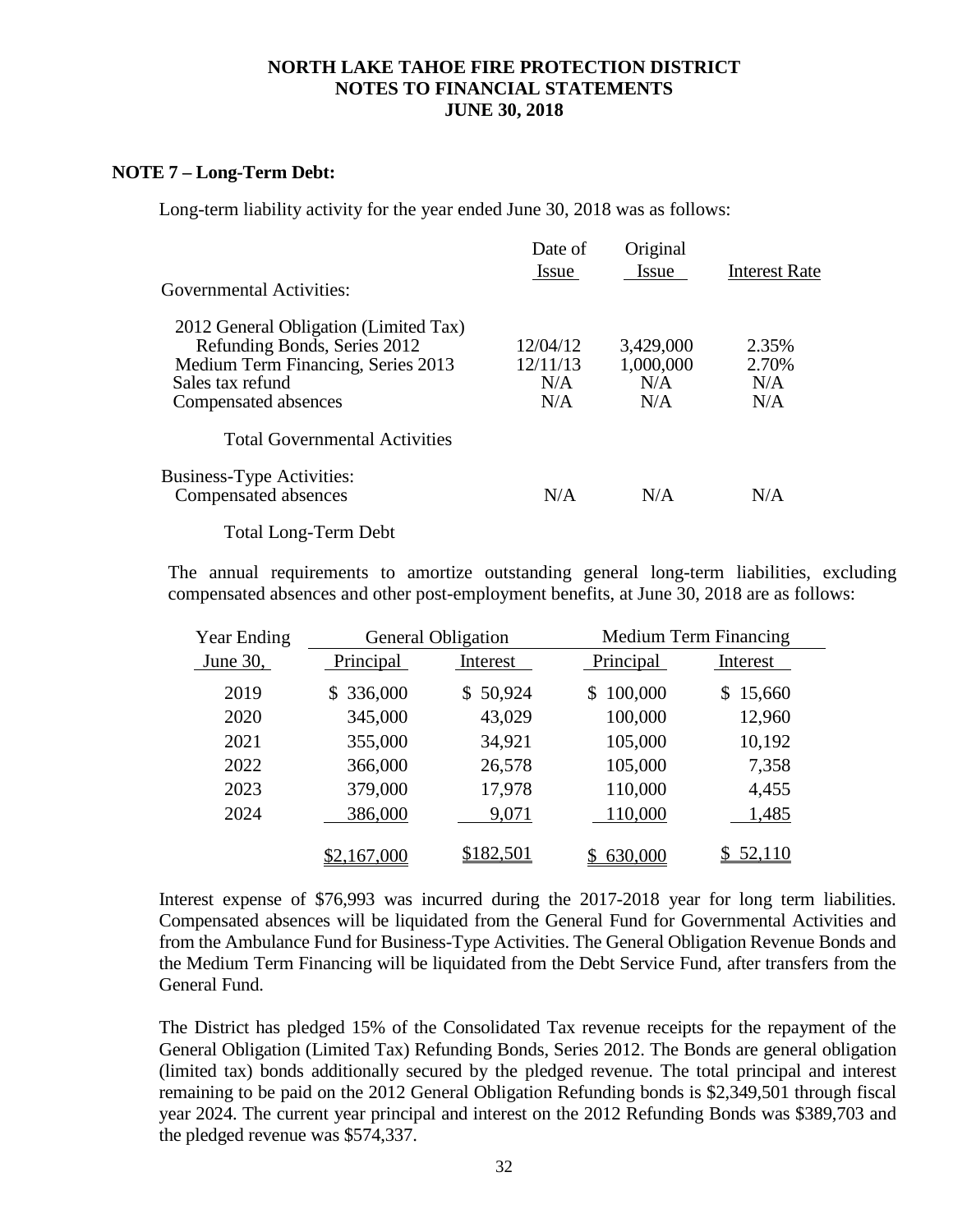| Principal<br>Outstanding<br>July 1, 2017        | <b>Additions</b>             | Reductions                     | Principal<br>Outstanding<br>June 30, 2018      | Due Within<br>One Year                     |
|-------------------------------------------------|------------------------------|--------------------------------|------------------------------------------------|--------------------------------------------|
| 2,498,000<br>$\mathbb{S}$<br>725,000<br>894,899 | \$<br>155,484<br>767,839     | \$331,000<br>95,000<br>417,624 | \$2,167,000<br>630,000<br>155,484<br>1,245,114 | \$336,000<br>100,000<br>103,656<br>403,649 |
| 4,117,899<br>74,078<br>\$4,191,977              | 923,323<br>71,434<br>994,757 | 843,624<br>69,421<br>\$913,045 | 4,197,598<br>76,091<br>\$4,273,689             | 943,305<br>66,308<br>\$1,009,613           |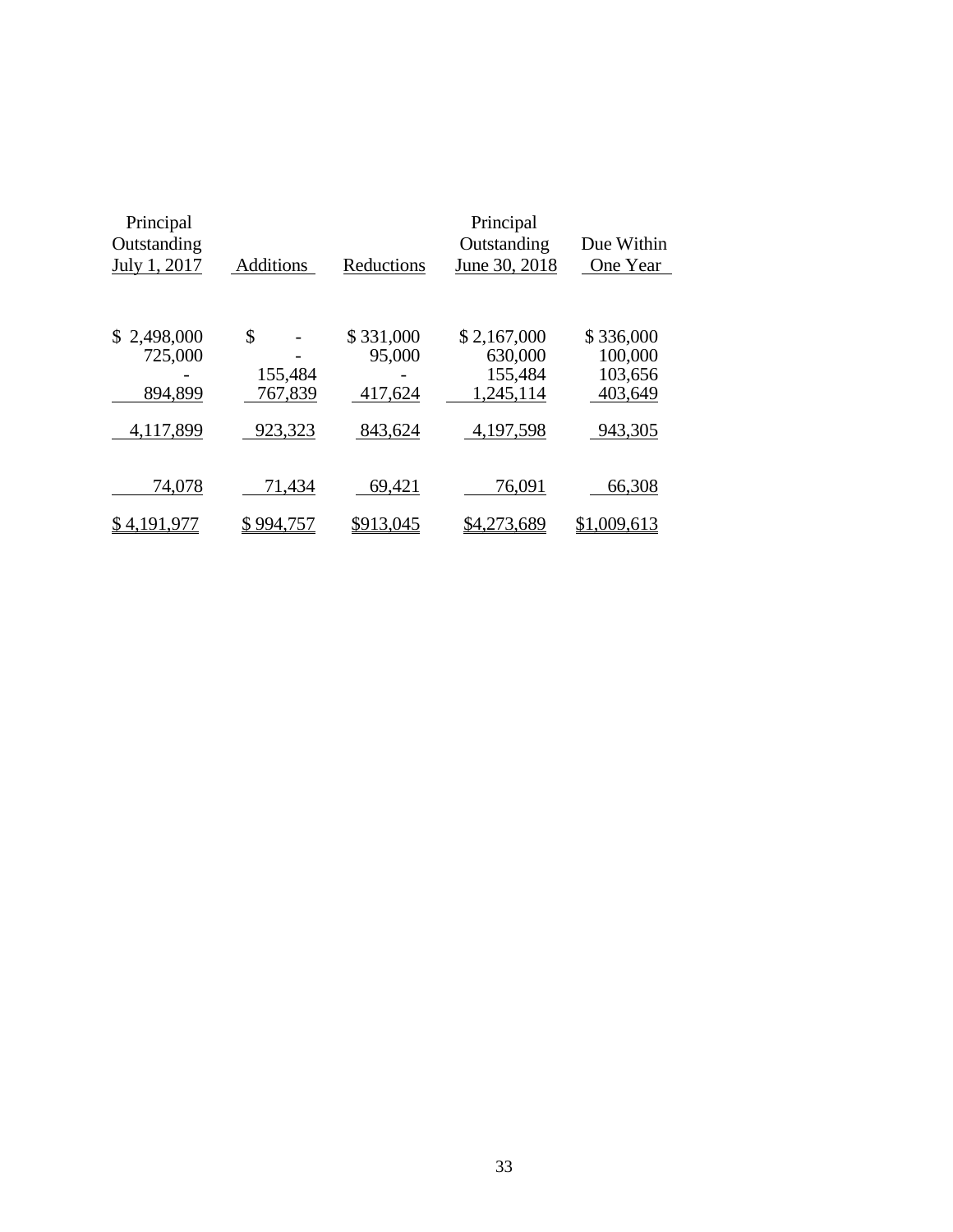### **NOTE 8 – Interfund Transfers:**

Interfund transfers for the year ended June 30, 2018 consisted of the following:

|                       | <b>Transfers To:</b> |
|-----------------------|----------------------|
|                       | Ambulance            |
| Transfers From:       | Service Fund         |
| General Fund          | 1,400,000            |
| Capital Projects Fund | 167,993              |
|                       |                      |
|                       | 1,567,993            |
|                       |                      |

Transfers are used to move revenues from the General Fund to the funds that will expend them in accordance with the budget and to use unrestricted revenues collected or resources in the General Fund and Capital Projects Fund to finance various programs accounted for in other funds in accordance with budgetary authorizations.

#### **NOTE 9 – Risk Management:**

The District is exposed, as are all entities, to various risks of loss related to torts; theft of, damage to, and destruction of assets; errors and omissions; illness and injuries to employees; and natural disasters.

The District carries commercial insurance for risks of loss related to property and casualty liabilities. The District also carries health insurance for all eligible employees.

Settled claims resulting from these risks have not exceeded commercial insurance coverage in any of the past three fiscal years.

The District has joined together with similar public agencies, under the Nevada Interlocal Cooperation Act to create an intergovernmental self-insured association for Workers' Compensation insurance, the PACT. The District pays premiums based on payroll costs to the PACT. The PACT is considered a self-sustaining pool that will provide coverage based on established statutory limits.

#### **NOTE 10 – Other Post-Employment Benefits Plan (OPEB):**

#### *Plan Descriptions*

The District contributes to a single employer defined benefit healthcare plan, the North Lake Tahoe Fire Protection District Health Insurance Benefit Plan (the District's Plan). The District's Plan is administered through the North Lake Tahoe Fire Protection District OPEB Trust. The measurement focus of this plan is its net OPEB liability. The District's Plan will issue a publicly available financial report, when available. More information can be obtained by contacting the North Lake Tahoe Fire Protection District business office.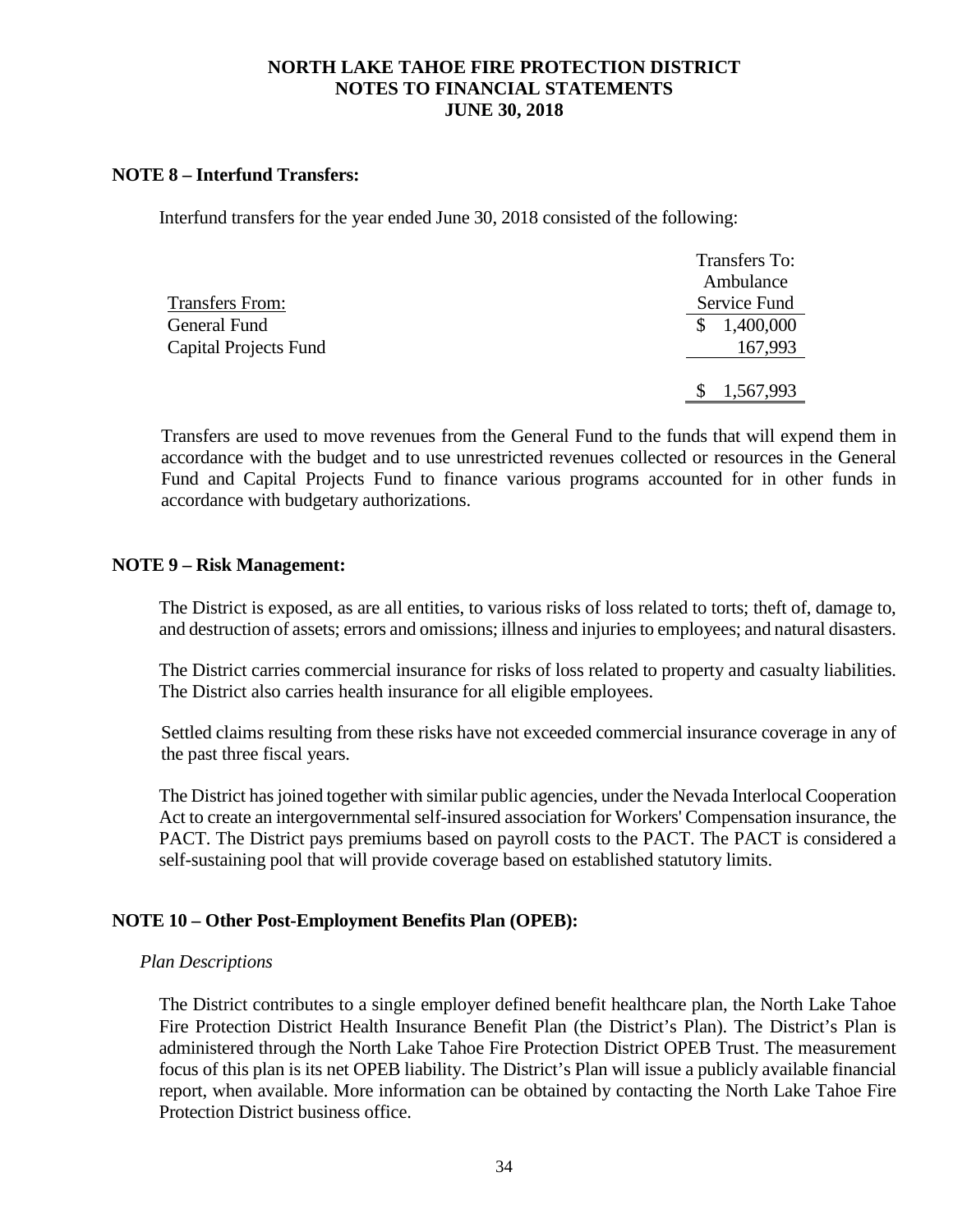The District also provides OPEB for certain former employees through the Nevada Public Employees' Benefits Plan (PEBP), an agent multiple employer defined benefit plan. PEBP is administered by the State of Nevada, and as such, no assets are accumulated in a trust that meets the criteria in paragraph 4 of GASB No. 75. The measurement focus of PEBP is the total OPEB liability associated with participating former District employees. No separate financial reports are issued.

### *Benefit Provisions and Contributions (District Plan)*

Benefit provisions for the District's plan are established pursuant to NRS 287.023 and can be amended by the District's Board of Directors. Benefit provisions for PEBP are established pursuant to NRS 287.023 and subject to amendment through legislation by the State of Nevada, each biennium. The District's plan provides medical, dental, vision, and life insurance benefits to eligible retired District employees and beneficiaries.

Employees must have at least fifteen years of full-time service to be eligible for benefits and must be at least 50 years of age. Employees who separate from the District with at least fifteen years of service may activate this benefit upon attainment of age 50. The District pays the entire cost of retiree health benefits for retirees, their spouses and their dependent children for employees hired prior to March 1, 2012. The coverage is provided until the employee and/or their spouse attain Medicare eligibility, and/or the children are no longer dependents as defined by the health insurance plan. For employees hired on or after March 1, 2012, the District will pay 65% of the premiums for the retiree until they attain Medicare eligibility.

Under state law, retiree loss experience is pooled with active loss experience for the purpose of setting rates. The difference between the true premium cost and the blended premium is an implicit rate subsidy that creates an OPEB cost for the District. The District's contribution requirements for retirees relate to the implicit subsidy that results from using the blended rates, as well as the percentage of pay-as-you-go premiums and is determined in actuarial studies contracted by the District.

Contribution requirements of the District's Plan may be amended through negotiations between the District and the employee associations. The contribution to the OPEB Trust is determined by the collective bargaining agreement and requires a minimum amount of \$25,200 be contributed. The District may contribute additional amounts based on projected pay-as-you-go financing requirements and actuarial studies contracted for by the District. For the year ended June 30, 2018, the District contributed \$691,366 to the OPEB trust and paid \$463,315 in pay-as-you-go premiums to benefit the District's Plan.

### *Benefit Provisions and Contributions (PEBP)*

PEBP provides medical, prescription, vision, life and accident insurance, and dental for retirees. Retirees can choose between a self-funded preferred provider organization (PPO) and a health maintenance organization (HMO) plan. Retirees are responsible for payment of unsubsidized premiums. The District is required to provide a subsidy for their retirees who have elected to join PEBP. Contribution requirements for plan members and the participating employers are assessed by the PEBP Board annually. The contributions required for PEBP subsidies depends on the date of retirement and years of PERS service former employees earned in total and while working for the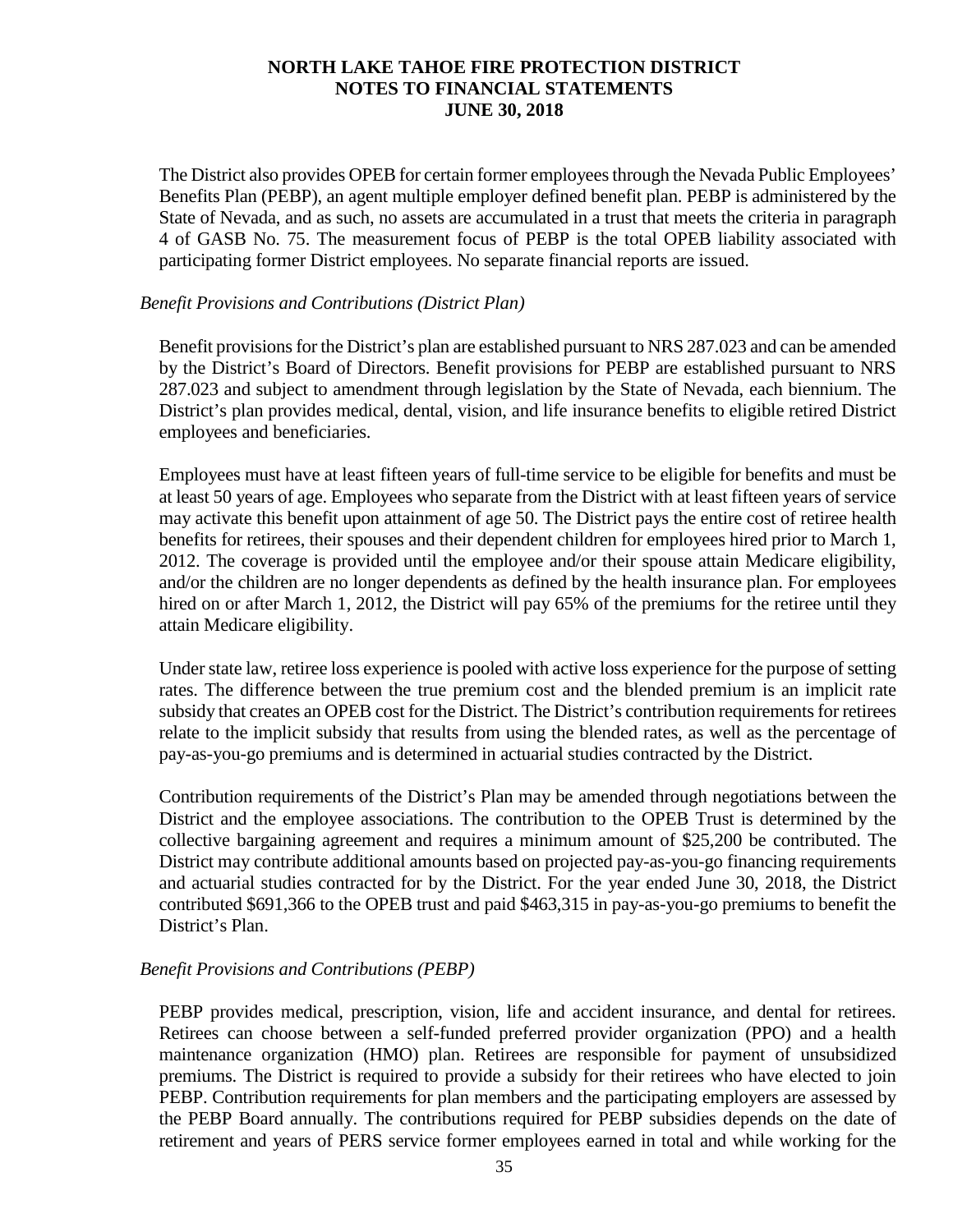District. The subsidy ranges from a minimum of \$6 to a maximum of \$266 per month. Subsidies for retiree premiums participating in PEBP are paid directly to the State when due. The District's obligation for subsidies is limited to payment of the statutorily required contribution. The statues were revised with an effective date of November 30, 2008, to create new participation limitation so that only active members of PEBP can elect coverage after retirement. Based on the statute revision, former District employees and retirees must have retired and joined PEBP by September 1, 2008 to elect PEBP membership. Consequently, no employees retiring from the District on or after September 1, 2008 will be eligible to participate in the PEBP plan as a retiree at the District's expense.

### *Employees Covered by Benefit Terms*

At June 30, 2017, the following employees were covered by the benefit terms:

|                                            | District Plan | <b>PERP</b> | Total |
|--------------------------------------------|---------------|-------------|-------|
| Inactive employees or beneficiaries        |               |             |       |
| currently receiving benefit payments       | 44            |             | 48    |
| Inactive employees entitled to but not yet |               |             |       |
| receiving benefit payments                 |               |             |       |
| Active employees                           | 64            |             | 64    |
|                                            | 108           |             |       |

## *OPEB Liability*

The District's Plan net OPEB liability was measured as of June 30, 2017, and the total OPEB liability used to calculate the net OPEB liability was determined by an actuarial valuation as of July 1, 2017. PEBP's total liability was measured as of June 30, 2017 and was determined by an actuarial valuation as of July 1, 2017.

### *Actuarial Assumptions*

The total OPEB liability in the July 1, 2017 actuarial valuation was determined using the following actuarial assumptions, applied to all periods included in the measurement, unless otherwise specified:

|                           | District Plan                       | <b>PEBP</b>                     |
|---------------------------|-------------------------------------|---------------------------------|
| Salary increases          | Ranges from 14.3% with less than    | N/A                             |
|                           | one year of service to 4.6% with    |                                 |
|                           | 13 or more years of service.        |                                 |
| Investment rate of return | 7.00%                               | 7.00%                           |
| Healthcare inflation rate | 8.00% initial; 4.50% ultimate after | 8.00% initial; 4.50% ultimate   |
|                           | 2074. Based on the Getzen Model.    | after 2074. Based on the Getzen |
|                           | Dental and vision cost assumed at   | Model. Dental and vision cost   |
|                           | $3.0\%$ per year.                   | assumed at 3.0% per year.       |
| Inflation                 | 2.75%                               | 2.75%                           |
| Actuarial cost method     | <b>Entry Age Normal</b>             | <b>Entry Age Normal</b>         |

Mortaility rates were based on the RP-2014 Mortality Tables adjusted to reflect Mortality Improvement Scale MP-2017 from the 2006 base year, and projected forward on a generational basis.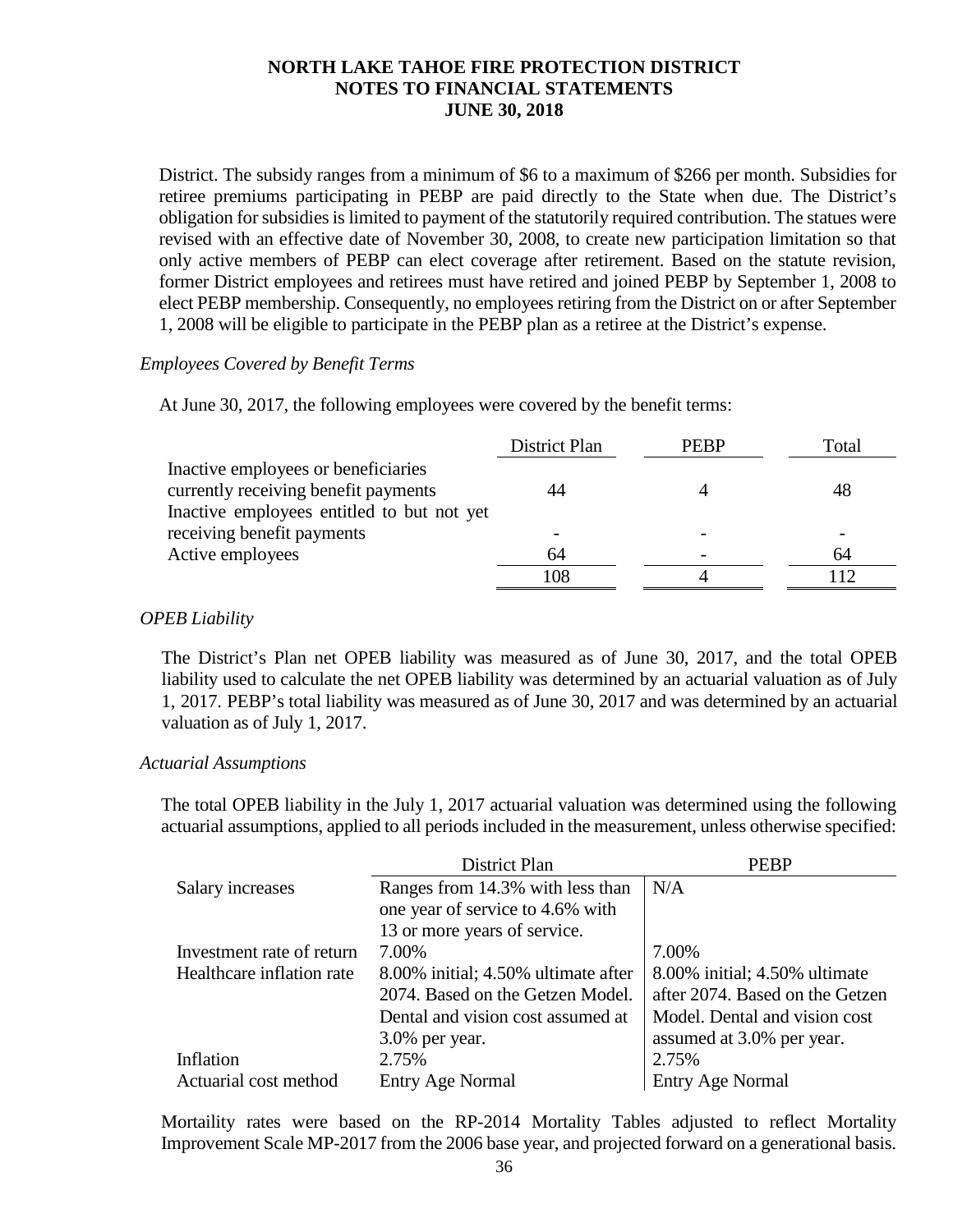The actuarial assumptions used in the July 1, 2017 valuation were based on expectations of NLTFPD regarding its workforce, demographic pattern for similar safety groups, and actuarial judgment. NLTFPD and the actuary monitor assumptions and experience with every valuation and make adjustments to assumptions as needed as experience emerges.

The long-term expected rate of return of 7.00%, net of investment expenses, was based on the investment policy of the State of Nevada's Retiree Benefits Investment Fund (RBIF), where the District's Plan invests its assets to fund the OPEB liability. The rate is derived from RBIF's investment policy (shown in the table below), and includes a 2.50% long-term inflation assumption.

| <b>Asset Class</b>       | <b>Asset Allocation</b> |
|--------------------------|-------------------------|
| Foreign Developed Equity | 21.00%                  |
| U.S. Fixed Income        | 30.00%                  |
| U.S. Large Cap Equity    | 49.00%                  |

The discount rate used to measure the total OPEB liability for both plans was 7.00%. The projection of cash flows used to determine the discount rate assumed that District contributions will be made at rates equal or exceeding the actuarially determined contribution rates. Based on those assumptions, the OPEB plan's fidicuiary net position was projected to be available to make all projected OPEB payments for current active and inactive employees. Therefore, the long-term expected rate of return on OPEB plan investments was applied to all periods of projected benefit payments to determine the total OPEB liabilities.

#### *Changes in OPEB Liabilities*

|                                                                      | District Plan - Increase / (Decrease) |                     |                 |  |
|----------------------------------------------------------------------|---------------------------------------|---------------------|-----------------|--|
|                                                                      | <b>Total OPEB</b>                     | Plan Fiduciary      | Net OPEB        |  |
|                                                                      | Liability                             | <b>Net Position</b> | Liability       |  |
|                                                                      | (a)                                   | (b)                 | (a) - (b)       |  |
| Balance as of June 30, 2016                                          | 7,899,306<br>S                        | \$<br>505,222       | \$<br>7,394,084 |  |
| Changes for the year:                                                |                                       |                     |                 |  |
| Service cost                                                         | 250,647                               |                     | 250,647         |  |
| Interest on the total OPEB liability                                 | 548,689                               |                     | 548,689         |  |
| Changes of benefit terms                                             |                                       |                     |                 |  |
| Differences between actual and<br>expected experience with regard to |                                       |                     |                 |  |
| economic or demographic factors                                      |                                       |                     |                 |  |
| Changes of assumptions                                               |                                       |                     |                 |  |
| Benefit payments                                                     | (629,708)                             | (629,708)           |                 |  |
| Contributions from employer                                          |                                       | 855,108             | (855, 108)      |  |
| Net investment income                                                |                                       | 82,937              | (82, 937)       |  |
| Administrative expense                                               |                                       |                     |                 |  |
| Net changes                                                          | 169,628                               | 308,337             | (138,709)       |  |
| Balance as of June 30, 2017                                          | 8,068,934                             | 813,559<br>\$       | 7,255,375<br>S  |  |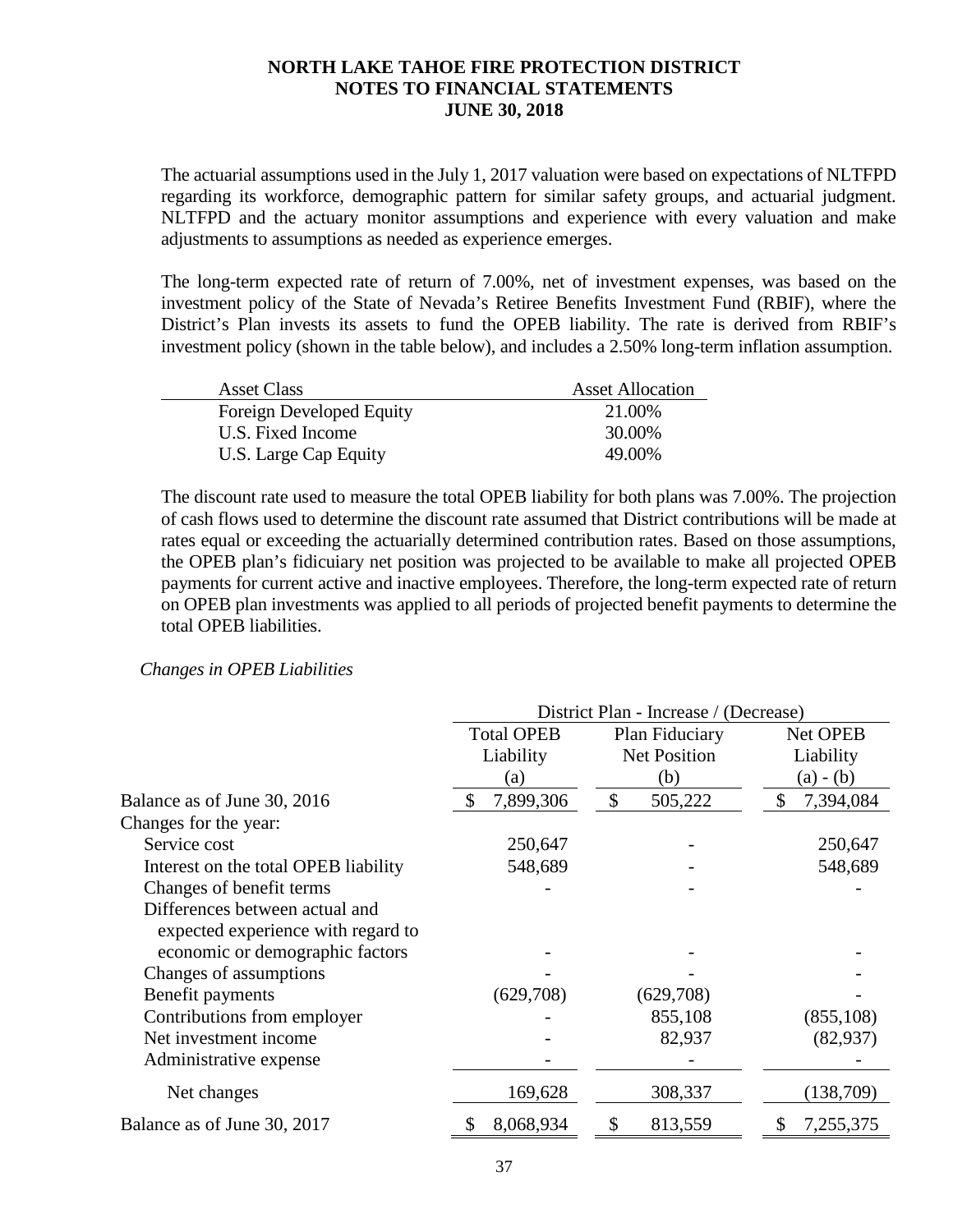|                                      | <b>PEBP</b> |                   |
|--------------------------------------|-------------|-------------------|
|                                      | Increase    |                   |
|                                      |             | (Decrease)        |
|                                      |             | <b>Total OPEB</b> |
|                                      |             | Liability         |
| Balance as of June 30, 2016          | \$          | 127,903           |
| Changes for the year:                |             |                   |
| Service cost                         |             |                   |
| Interest on the total OPEB liability |             | 8,881             |
| Changes of benefit terms             |             |                   |
| Differences between actual and       |             |                   |
| Expected experience with regard to   |             |                   |
| economic or demographic factors      |             |                   |
| Changes of assumptions               |             |                   |
| Benefit payments                     |             | (6,178)           |
| Other changes                        |             |                   |
| Net changes                          |             | 2,703             |
| Balance as of June 30, 2017          |             | 130,606           |

The OPEB liability of both plans as of June 30, 2017 is \$7,385,981.

## *Sensitivity Analysis*

The following presents the OPEB liabilities of the plans, as well as what each plan's OPEB liability would be if it were calculated using a discount rate that is 1-percentage-point lower (6.0%) or 1percentage-point higher (8.0%) than the current discount rate:

|                                      | 1% Decrease | Discount Rate           | 1% Increase |
|--------------------------------------|-------------|-------------------------|-------------|
|                                      | $(6.0\%)$   | $(7.0\%)$               | $(8.0\%)$   |
| District's Plan - Net OPEB Liability | 7,850,404   | $\frac{$}{2}$ 7,255,375 | 6,717,390   |
| PEBP - Total OPEB Liability          | 141,317     | 130,606                 | 120,922     |
| <b>OPEB</b> Liability                | 7,991,721   | 7,385,981               | 6,838,312   |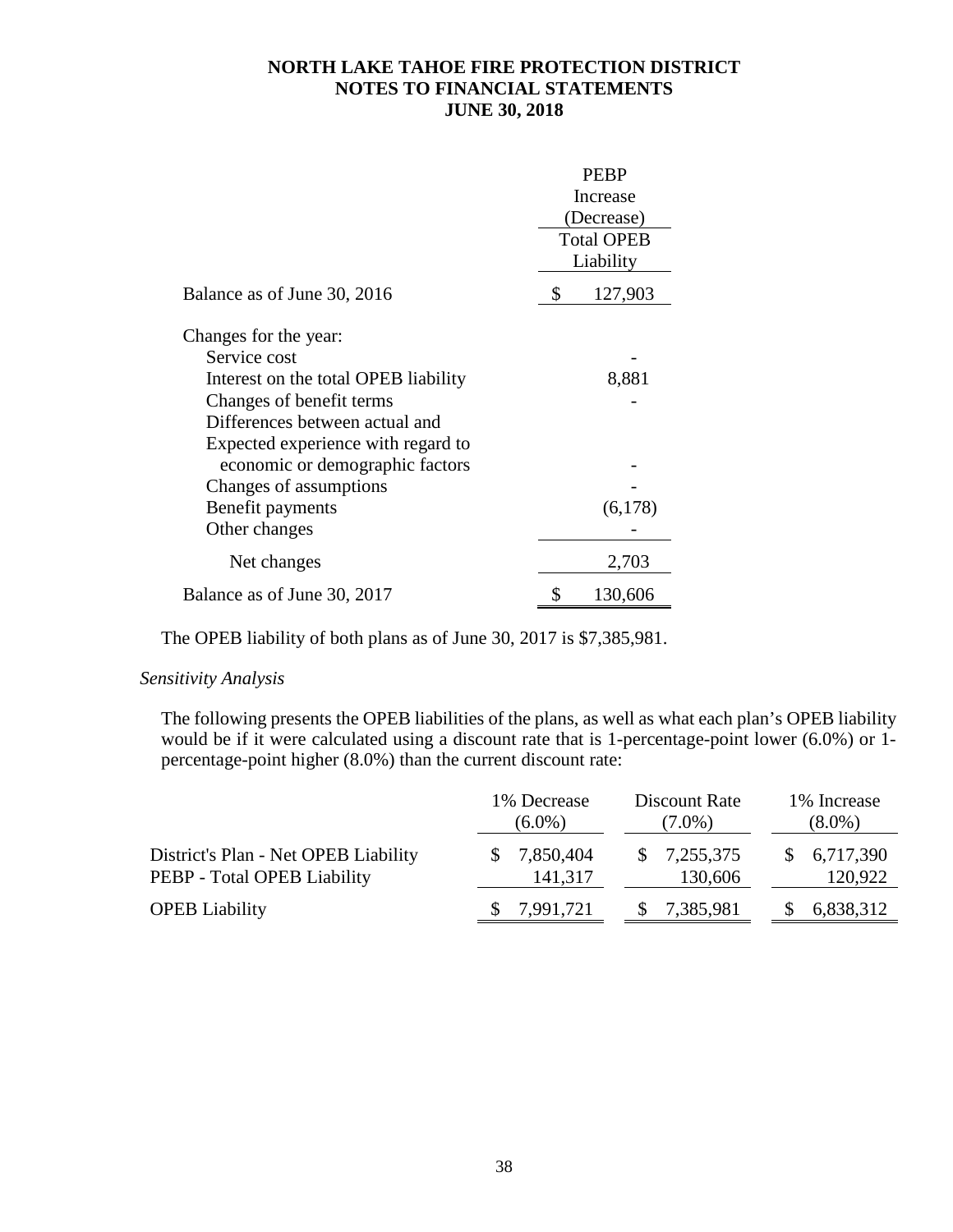The following presents the OPEB liabilities of the plans, as well as what each plan's OPEB liability would be if it were calculated using healthcare cost trend rates that are 1-percentage-point lower (7.0% decreasing to 3.5%) or 1-percentage-point higher (9.0% decreasing to 5.5%) than the current healthcare cost trend rates:

|                            | <b>Healthcare Cost</b>     |                            |
|----------------------------|----------------------------|----------------------------|
| 1% Decrease                | <b>Trend Rates</b>         | 1% Increase                |
| $(7.0\%$                   | $(8.0\%$                   | $(9.0\%$                   |
| decreasing to<br>$3.5\%$ ) | decreasing to<br>$4.5\%$ ) | decreasing to<br>$5.5\%$ ) |
| \$6,620,242                | \$7,255,375                | \$7,981,231                |
| 119,173                    | 130,606                    | 143,672                    |
| \$6,739,415                | \$7,385,981                | \$8,124,903                |
|                            |                            |                            |

*OPEB Plan Fiduciary Net Position:*

Detailed information about the OPEB plan fiduciary net position will be available in a separately issued North Lake Tahoe Fire Protection District OPEB Trust financial report. The audit of the OPEB Trust is currently in progress.

*OPEB Expense and Deferred Outflows of Resources and Deferred Inflows of Resources Related to OPEB:*

For the year ended June 30, 2018, the District recognized OPEB expense of \$757,133:

| District Plan | \$748,252 |
|---------------|-----------|
| PEBP          | 8,881     |
|               | \$757,133 |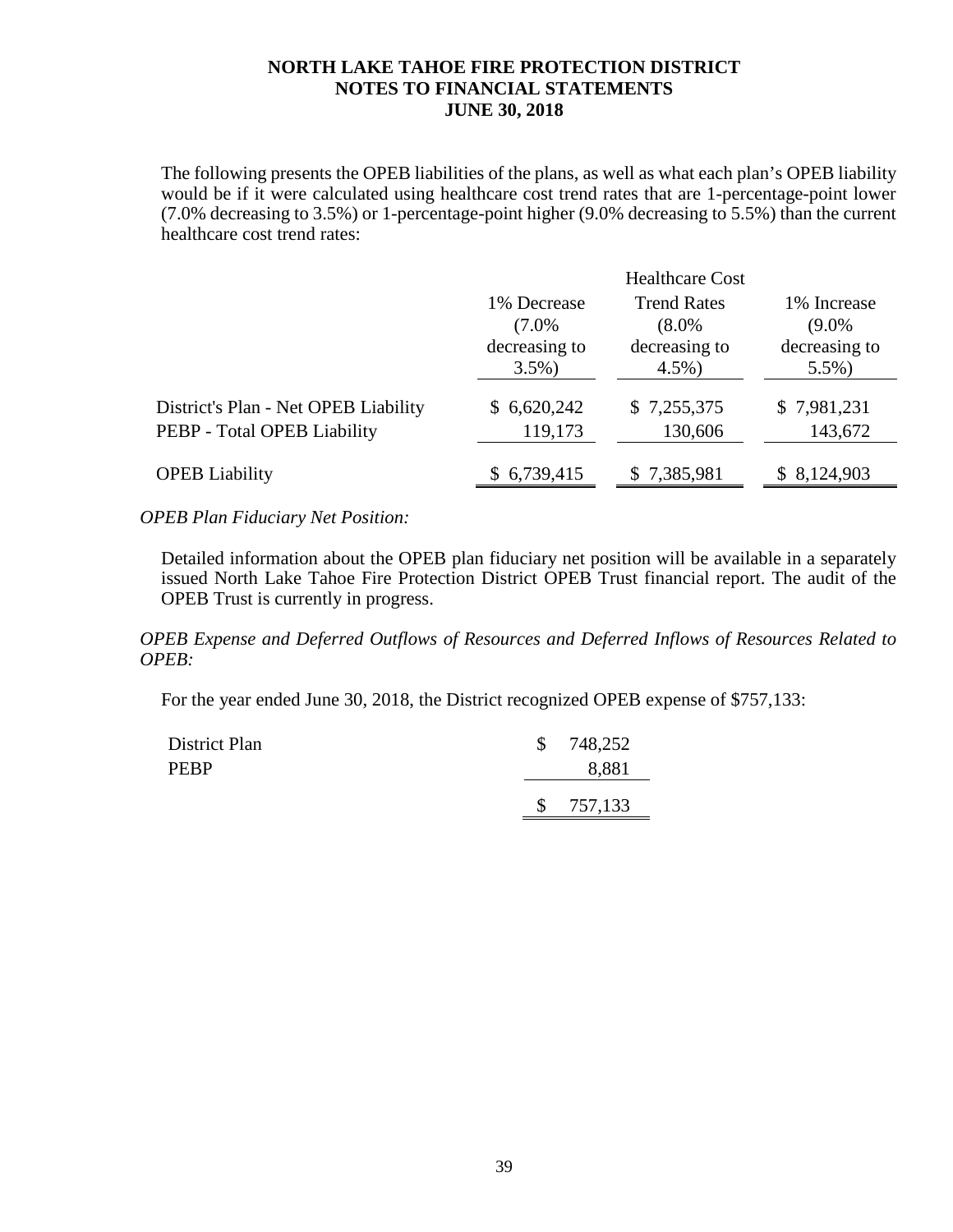At June 30, 2018, the District reported deferred outflows of resources and deferred inflows of resources related to OPEB from the following sources:

|                                                                                     | <b>District Plan</b> |              | <b>PEBP</b>     |                |
|-------------------------------------------------------------------------------------|----------------------|--------------|-----------------|----------------|
|                                                                                     | Deferred             | Deferred     | Deferred        | Deferred       |
|                                                                                     | <b>Outflows</b>      | Inflows      | <b>Outflows</b> | <b>Inflows</b> |
|                                                                                     | of Resources         | of Resources | of Resources    | of Resources   |
| Net difference between<br>projected and actual earnings<br>on OPEB plan investments | \$                   | \$<br>31,853 | \$              | \$             |
| Contributions made<br>subsequent                                                    |                      |              |                 |                |
| to measurement date                                                                 | 1,154,681            |              | 7,125           |                |
| Total                                                                               | \$1,154,681          | \$<br>31,853 | \$<br>7,125     | \$             |

Amounts reported as deferred outflows of resources and deferred inflows of resources related to OPEB will be recognized in OPEB expense as follows:

| Year Ending June 30, | District Plan | <b>PEBP</b> |                          | Total   |  |
|----------------------|---------------|-------------|--------------------------|---------|--|
|                      |               |             |                          |         |  |
| 2019                 | (7,963)       |             | $\overline{\phantom{a}}$ | (7,963) |  |
| 2020                 | (7,963)       |             | -                        | (7,963) |  |
| 2021                 | (7,963)       |             | $\overline{\phantom{a}}$ | (7,963) |  |
| 2022                 | (7,964)       |             | $\overline{\phantom{a}}$ | (7,964) |  |

### **NOTE 11 – Tax Abatements**

Consolidated sales taxes collected in Nevada are partially allocated to local governments in accordance with the distribution formulas established by Nevada Revised Statutes (NRS). The State of Nevada has entered into various tax abatement agreements which have reduced fiscal year 2018 intergovernmental revenues of the District by \$108,661.

State of Nevada Tax Abatements

| Aviation Tax Abatement (NRS 360.753)      | SS. | 3.114  |
|-------------------------------------------|-----|--------|
| Data Centers Abatement (NRS 360.754)      |     | 43,248 |
| Local Sales and Use Tax Abatement*        |     | 62,242 |
| Renewable Energy Abatement (NRS 701A.370) |     | 57.    |

\*Local Sales and Use Tax is a component of the State's Standard Tax Abatement (NRS 360.750).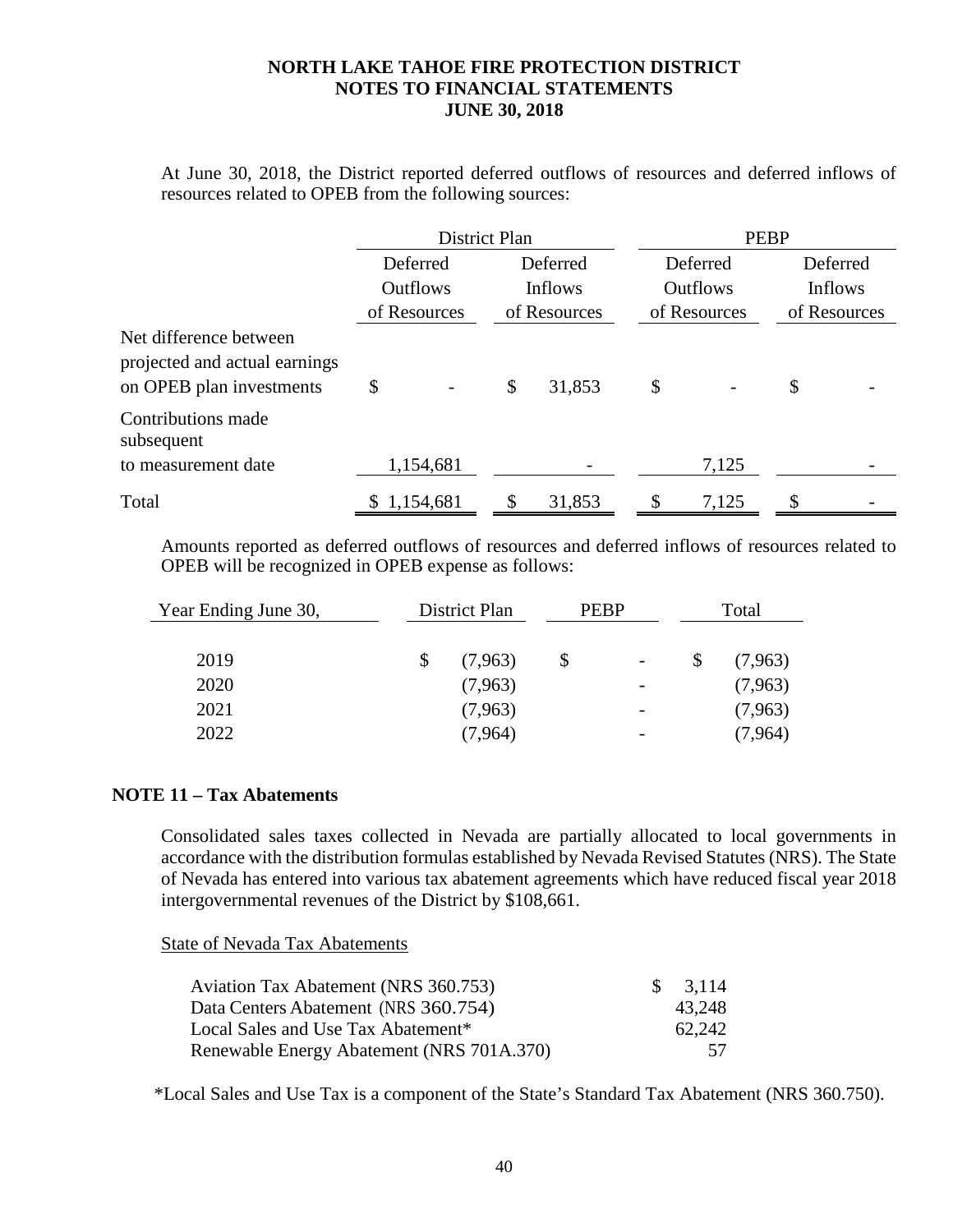#### **NOTE 12 – Commitments and Contingencies**

There are various lawsuits with property owners disputing the Assessor's valuation methods used for property within the Lake Tahoe Basin, which may ultimately impact the District. The outcome of the disputes is not presently determinable.

### **NOTE 13 – Restatements**

#### Adoption of a New Standard

As of July 1, 2017, the District adopted GASB Statement No. 75, *Accounting and Financial Reporting for Postemployment Benefits Other Than Pensions*. The implementation of this standard replaces the requirements of GASB Statement No. 45, *Accounting and Financial Reporting by Employers for Postemployment Benefits Other Than Pensions*, and requires governments to calculate and report the cost and obligations associated with other postemployment benefits other than pensions in their financial statements, including additional note disclosures and required supplementary information. Beginning net position was restated to retroactively remove the prior OPEB liability reported under GASB Statement No. 45 and adopt the provisions of GASB Statement No. 75 to report the beginning OPEB liability and deferred outflows of resources related to contributions made after the measurement date.

### Correction of Errors

During 2018, the District identified misstatements in the June 30, 2017 financial statements related to the determination or classification of payments to satisfy employee contribution requirements in the adoption, as of July 1, 2016, of GASB Statement No. 82, *Pension Issues – An amendment of GASB Statements No. 67, No. 68, and No.73*. Based on the restated Schedule of Employer Allocations for GASB 82 implementation provided by the Public Employee's Retirement System of Nevada (PERS), the beginning net position was restated as of July 1, 2017 to report the previous overstatement of the balances reported for deferred outflows of resources (net pension related) at June 30, 2017.

During 2018, the District identified misstatements in the June 30, 2017 financial statements related to the recognition of receivables due from the North Lake Tahoe Fire Protection District OPEB Trust. Based on these misstatements, beginning net position was restated as of July 1, 2017 to report the previous understatement of the balances reported for accounts receivable at June 30, 2017.

The following summarizes the effect of the restatements: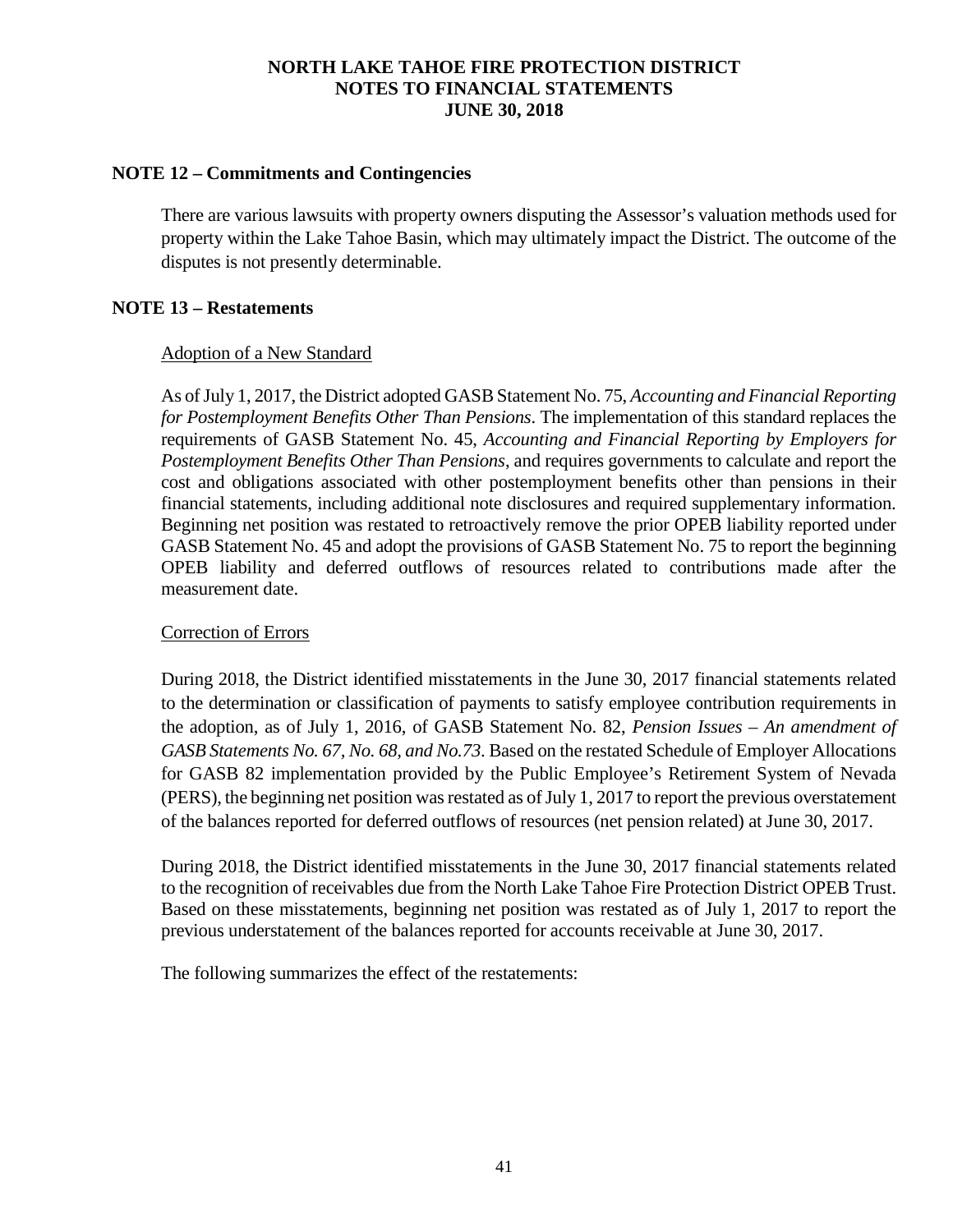|                                      |               | Business-     |             |               |
|--------------------------------------|---------------|---------------|-------------|---------------|
|                                      | Governmental  | Type          | General     | Ambulance     |
|                                      | Activities    | Activities    | Fund        | Fund          |
| Net position/fund balance at June    |               |               |             |               |
| 30, 2017, as previously reported     | \$(1,192,559) | \$(1,104,944) | \$8,097,837 | \$(1,104,944) |
| <b>GASB 82:</b>                      |               |               |             |               |
| Restatement of deferred outflows     |               |               |             |               |
| of resources, net pension            |               |               |             |               |
| related amounts                      | (1,121,890)   | (197,980)     |             | (197,980)     |
| <b>GASB 75:</b>                      |               |               |             |               |
| Remove previous reported OPEB        |               |               |             |               |
| liability reported under GASB        |               |               |             |               |
| Statement No. 45                     | 3,292,375     |               |             |               |
| Addition of OPEB liability under     |               |               |             |               |
| <b>GASB Statement No. 75</b>         | (7,521,987)   |               |             |               |
| Addition of deferred outflows of     |               |               |             |               |
| resources related to                 |               |               |             |               |
| contributions made during the        |               |               |             |               |
| year                                 | 723,078       |               |             |               |
|                                      | (3,506,534)   |               |             |               |
| <b>OPEB</b> Trust:                   |               |               |             |               |
| Recognition of amounts due from      |               |               |             |               |
| the OPEB Trust                       | 252,197       |               | 252,197     |               |
| Net position/fund balance at July 1, |               |               |             |               |
| 2017, as restated                    | \$(5,568,786) | \$(1,302,924) | \$8,350,034 | \$(1,302,924) |
|                                      |               |               |             |               |

# **NOTE 14 – Subsequent Events**

Effective July 1, 2018, the District entered into a new collective bargaining agreement that changes the benefits provided for employees on the District's Retiree Health Benefit Plan. These new provisions may have a significant impact on OPEB related amounts.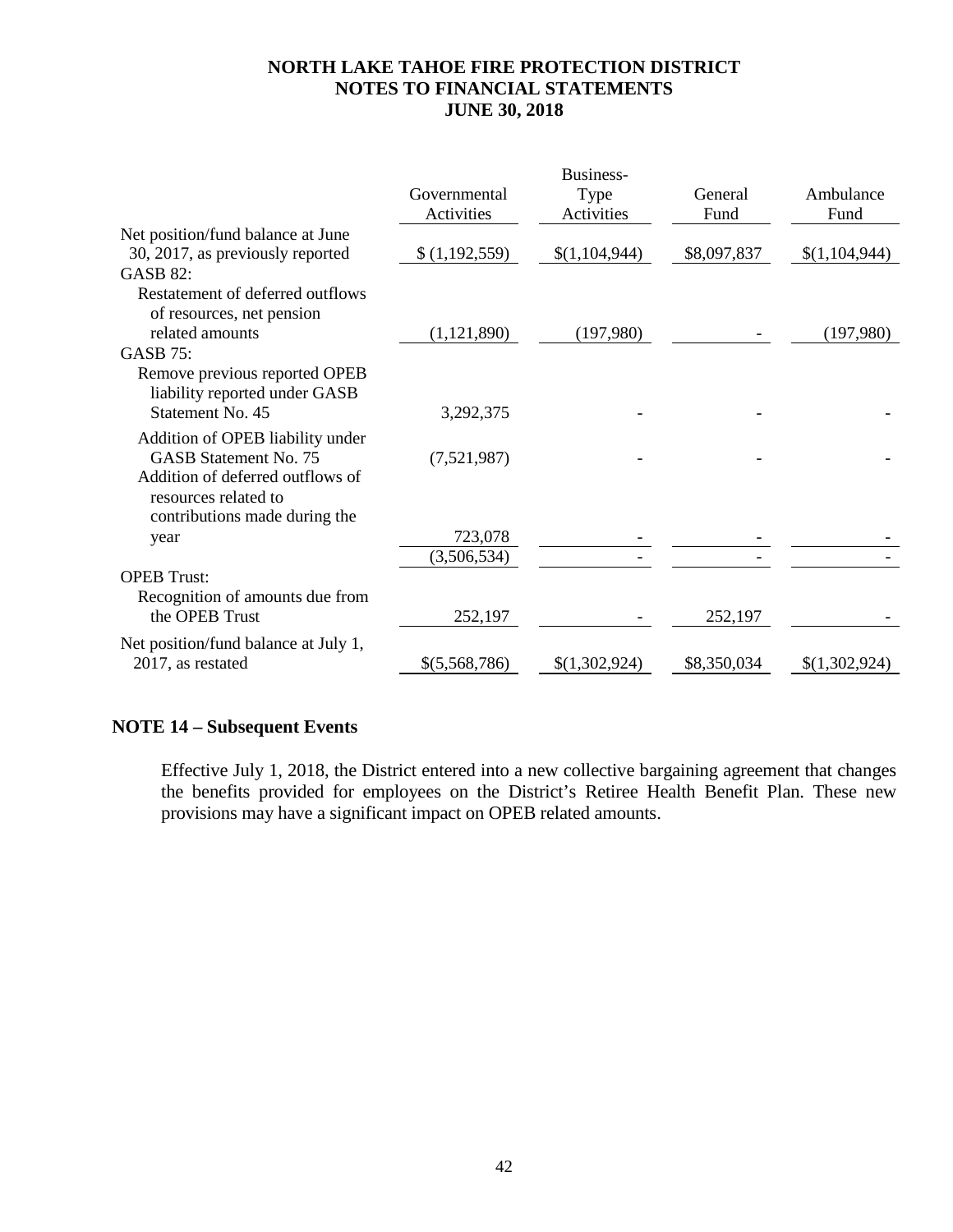#### **NORTH LAKE TAHOE FIRE PROTECTION DISTRICT GENERAL FUND STATEMENT OF REVENUES, EXPENDITURES AND CHANGES IN FUND BALANCES - BUDGET AND ACTUAL FOR THE YEAR ENDED JUNE 30, 2018 REQUIRED SUPPLEMENTARY INFORMATION (WITH COMPARATIVE ACTUAL AMOUNTS FOR THE YEAR ENDED JUNE 30, 2017)**

**(1 of 2)**

|                                          |                 | <b>Budget Amounts</b> | 2018            |                      | 2017            |  |
|------------------------------------------|-----------------|-----------------------|-----------------|----------------------|-----------------|--|
|                                          |                 |                       | Actual          | <b>Variance with</b> | Actual          |  |
|                                          | Original        | <b>Final</b>          | <b>Amounts</b>  | <b>Final Budget</b>  | <b>Amounts</b>  |  |
| <b>REVENUES</b>                          |                 |                       |                 |                      |                 |  |
| Taxes:                                   |                 |                       |                 |                      |                 |  |
| Ad valorem                               |                 |                       |                 |                      |                 |  |
| Real and personal property               | 8,726,876<br>\$ | 8,726,876<br>\$       | \$<br>8,709,331 | \$<br>(17, 545)      | 8,388,660<br>\$ |  |
| Intergovernmental:                       |                 |                       |                 |                      |                 |  |
| State shared revenues                    |                 |                       |                 |                      |                 |  |
| Consolidated tax revenue                 | 3,168,380       | 3,168,380             | 3,828,914       | 660,534              | 3,619,224       |  |
| AB 104, fair share                       | 593,835         | 593,835               | 681,530         | 87,695               | 638,005         |  |
| Federal and state grants                 |                 |                       | 458,629         | 458,629              | 186,239         |  |
|                                          | 3,762,215       | 3,762,215             | 4,969,073       | 1,206,858            | 4,443,468       |  |
| Miscellaneous:                           |                 |                       |                 |                      |                 |  |
| Interest                                 | 15,000          | 15,000                | 82,568          | 67,568               | 27,814          |  |
| Fire suppression reimbursement and other | 3,135,707       | 3,135,707             | 3,003,947       | (131,760)            | 3,135,962       |  |
|                                          | 3,150,707       | 3,150,707             | 3,086,515       | (64, 192)            | 3,163,776       |  |
| <b>Total Revenues</b>                    | 15,639,798      | 15,639,798            | 16,764,919      | 1,125,121            | 15,995,904      |  |
| <b>EXPENDITURES</b>                      |                 |                       |                 |                      |                 |  |
| Public safety:                           |                 |                       |                 |                      |                 |  |
| Fire:                                    |                 |                       |                 |                      |                 |  |
| Salaries and wages                       | 7,001,268       | 7,001,268             | 7,045,899       | (44, 631)            | 6,463,208       |  |
| Employee benefits:                       |                 |                       |                 |                      |                 |  |
| Retirement                               | 2,134,008       | 2,134,008             | 1,912,353       | 221,655              | 1,817,678       |  |
| Group medical insurance                  | 1,041,338       | 1,041,338             | 1,090,464       | (49, 126)            | 1,078,034       |  |
| Retiree medical                          | 722,409         | 722,409               | 698,491         | 23,918               | 722,878         |  |
| Industrial insurance                     | 636,291         | 636,291               | 509,283         | 127,008              | 537,181         |  |
| Clothing allowance                       | 31,200          | 31,200                | 30,148          | 1,052                | 26,150          |  |
| Medicare portion of Social Security      | 98,981          | 98,981                | 100,829         | (1,848)              | 93,285          |  |
| Unemployment insurance                   | 125,000         | 125,000               | 64,284          | 60,716               | 114,915         |  |
| Social Security                          | 38,640          | 38,640                | 26,024          | 12,616               | 47,866          |  |
|                                          | 4,827,867       | 4,827,867             | 4,431,876       | 395,991              | 4,437,987       |  |
| Services and supplies:                   |                 |                       |                 |                      |                 |  |
| <b>Utilities</b>                         | 117,197         | 117,197               | 98,863          | 18,334               | 96,571          |  |
| Telephone                                | 50,981          | 50,981                | 46,239          | 4,742                | 46,019          |  |
| Professional services                    | 284,360         | 284,360               | 241,176         | 43,184               | 275,581         |  |
| Membership and meetings                  | 4,448           | 4,448                 | 4,110           | 338                  | 7,444           |  |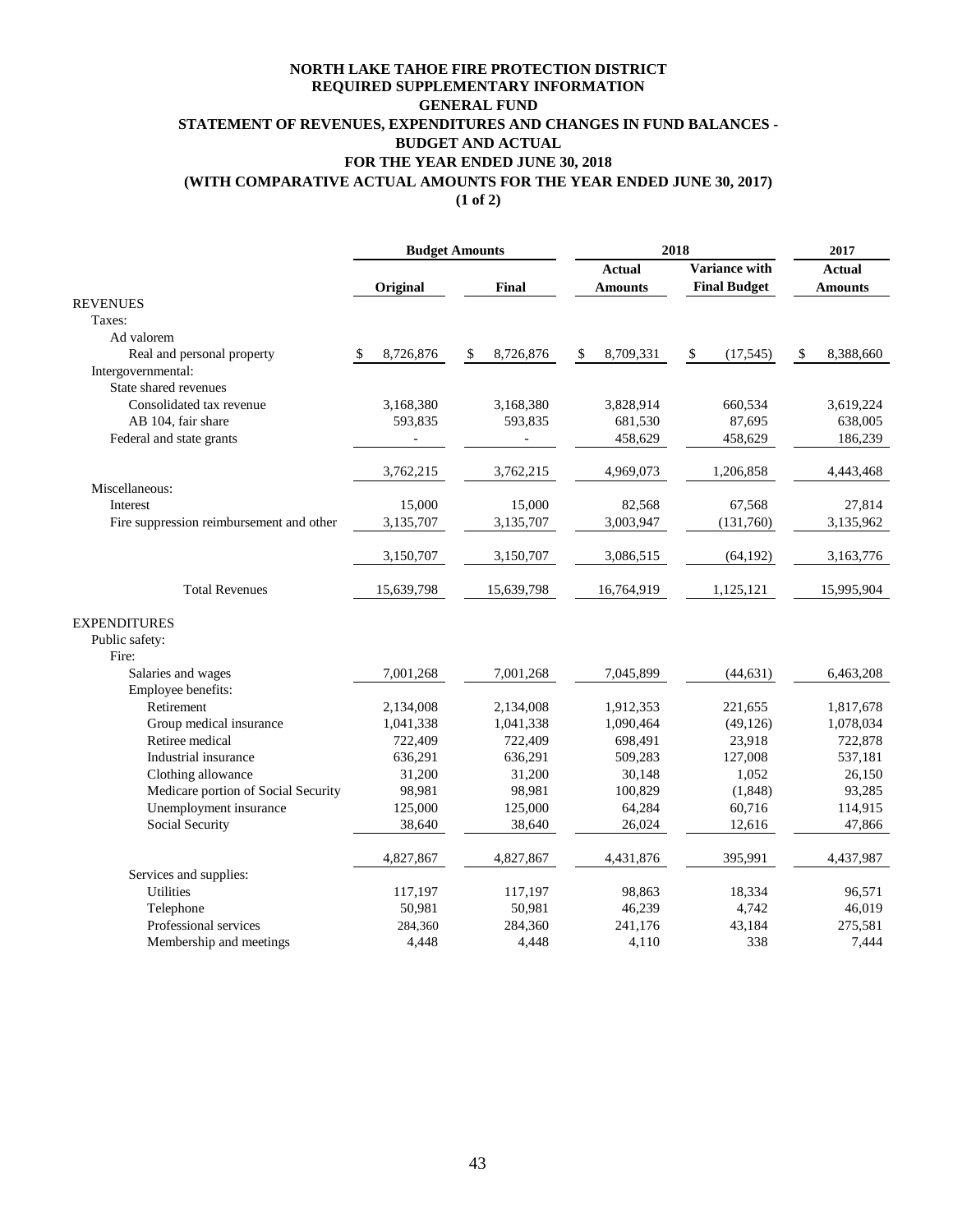#### **(2 of 2) NORTH LAKE TAHOE FIRE PROTECTION DISTRICT GENERAL FUND STATEMENT OF REVENUES, EXPENDITURES AND CHANGES IN FUND BALANCES - BUDGET AND ACTUAL FOR THE YEAR ENDED JUNE 30, 2018 (WITH COMPARATIVE ACTUAL AMOUNTS FOR THE YEAR ENDED JUNE 30, 2017) REQUIRED SUPPLEMENTARY INFORMATION**

|                                      |                 | <b>Budget Amounts</b> | 2018             |                      | 2017            |  |
|--------------------------------------|-----------------|-----------------------|------------------|----------------------|-----------------|--|
|                                      |                 |                       | <b>Actual</b>    | <b>Variance with</b> | Actual          |  |
|                                      | Original        | Final                 | <b>Amounts</b>   | <b>Final Budget</b>  | <b>Amounts</b>  |  |
| Services and supplies (continued):   |                 |                       |                  |                      |                 |  |
| Training                             | \$<br>95,422    | \$<br>95,422          | \$<br>68,175     | \$<br>27,247         | \$<br>45,294    |  |
| Public education supplies            | 10,500          | 10,500                | 11.127           | (627)                | 9,326           |  |
| Dispatch                             | 231,000         | 231,000               | 231,000          |                      | 231,000         |  |
| District insurance                   | 138,938         | 138,938               | 127,433          | 11,505               | 114,535         |  |
| Vehicle repairs and maintenance      | 221,340         | 221,340               | 204,279          | 17,061               | 228,799         |  |
| Equipment supplies                   | 80,836          | 80,836                | 66,778           | 14,058               | 69,486          |  |
| Radio and alarm                      | 45,000          | 45,000                | 43,854           | 1,146                | 24,155          |  |
| Operational expense                  | 20,674          | 20,674                | 11,912           | 8,762                | 14,120          |  |
| <b>Station supplies</b>              | 10,175          | 10,175                | 12,255           | (2,080)              | 14,395          |  |
| Publications and subscriptions       | 2,816           | 2,816                 | 275              | 2,541                | 194             |  |
| Physical fitness                     | 44,250          | 44,250                | 27,537           | 16,713               | 31,391          |  |
| Postage                              | 5,200           | 5,200                 | 4,070            | 1,130                | 5,258           |  |
| Reimbursable expenditures            | 134,548         | 134,548               | 71,278           | 63,270               | 253,588         |  |
| CPR/FACTS                            | 24,000          | 24,000                | 30,176           | (6,176)              | 28,760          |  |
| Employee recognition                 | 12,269          | 12,269                | 6,922            | 5,347                | 10,407          |  |
| Office supplies                      | 10,960          | 10,960                | 8,548            | 2,412                | 12,996          |  |
| Special clothing and gear            | 95,275          | 95,275                | 51,990           | 43,285               | 86,915          |  |
| Building repairs and maintenance     | 169,928         | 169,928               | 139,859          | 30,069               | 225,181         |  |
| Interest expense                     | 1,250,000       | 1,250,000             |                  | 1,250,000            |                 |  |
| Real property tax refunds            | 1,800,000       | 1,800,000             |                  | 1,800,000            | $\blacksquare$  |  |
|                                      |                 |                       |                  |                      |                 |  |
|                                      | 4,860,117       | 4,860,117             | 1,507,856        | 3,352,261            | 1,831,415       |  |
| <b>Total Expenditures</b>            | 16,689,252      | 16,689,252            | 12,985,631       | 3,703,621            | 12,732,610      |  |
| Excess (Deficiency) of Revenues      |                 |                       |                  |                      |                 |  |
| over Expenditures                    | (1,049,454)     | (1,049,454)           | 3,779,288        | 4,828,742            | 3,263,294       |  |
| OTHER FINANCING SOURCES (USES)       |                 |                       |                  |                      |                 |  |
| Contingency                          | (100,000)       | (100,000)             |                  | 100,000              |                 |  |
| <b>Transfers</b> out                 | (1,400,000)     | (1,400,000)           | (1,400,000)      |                      | (2, 134, 255)   |  |
|                                      |                 |                       |                  |                      |                 |  |
| <b>Total Other Financing Sources</b> |                 |                       |                  |                      |                 |  |
| (Uses)                               | (1,500,000)     | (1,500,000)           | (1,400,000)      | 100,000              | (2,134,255)     |  |
| Net Change in Fund Balances          | (2,549,454)     | (2,549,454)           | 2,379,288        | 4,928,742            | 1,129,039       |  |
| FUND BALANCES, BEGINNING OF          |                 |                       |                  |                      |                 |  |
| YEAR, AS ORIGINALLY REPORTED         | 7,451,193       | 7,451,193             | 8,097,837        | 646,644              | 6,968,798       |  |
| PRIOR PERIOD ADJUSTMENT              |                 |                       | 252,197          | 252,197              |                 |  |
|                                      |                 |                       |                  |                      |                 |  |
| FUND BALANCES, BEGINNING OF          |                 |                       |                  |                      |                 |  |
| YEAR, AS RESTATED                    | 7,451,193       | 7,451,193             | 8,350,034        | 898,841              | 6,968,798       |  |
| FUND BALANCES, END OF YEAR           | 4,901,739<br>\$ | \$<br>4,901,739       | 10,729,322<br>\$ | 5,827,583<br>\$      | \$<br>8,097,837 |  |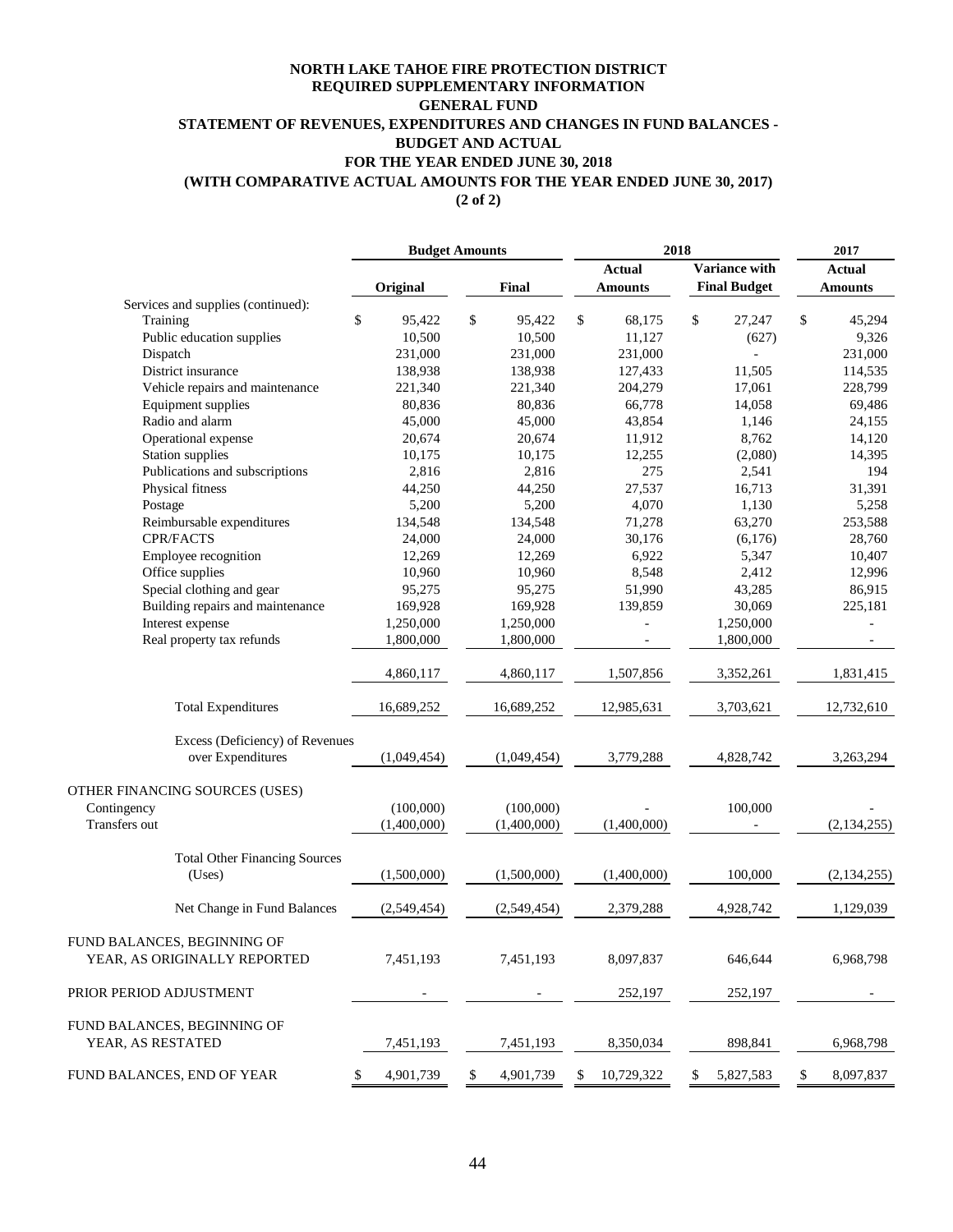# **NORTH LAKE TAHOE FIRE PROTECTION DISTRICT REQUIRED SUPPLEMENTARY INFORMATION Schedule of Changes in the District's OPEB Liability and Related Ratios Last 10 Fiscal Years**

North Lake Tahoe Fire Protection District Health Benefits Plan (District Plan):

|                                                          |               | 2017      |
|----------------------------------------------------------|---------------|-----------|
| <b>Total OPEB liability</b>                              |               |           |
| Service cost                                             | \$            | 250,647   |
| Interest                                                 |               | 548,689   |
| Benefit payments                                         |               | (629,708) |
| Net change in total OPEB liability                       |               | 169,628   |
| <b>Total OPEB liability - beginning</b>                  |               | 7,899,306 |
| Total OPEB liability - ending (a)                        | \$            | 8,068,934 |
| <b>Plan fiduciary net position</b>                       |               |           |
| <b>Employer contributions</b>                            | \$            | 855,108   |
| Net investment income                                    |               | 82,937    |
| Benefit payments                                         |               | (629,708) |
| Net change in plan fiduciary net position                |               | 308,337   |
| Plan fiduciary net position - beginning                  |               | 505,222   |
| Plan fiduciary net position - ending (b)                 | \$            | 813,559   |
| District Plan net OPEB liability -ending (a) - (b)       | S             | 7,255,375 |
| Plan fiduciary net position as a percentage of the total |               |           |
| <b>OPEB</b> liability                                    |               | 10.08%    |
| Covered-employee payroll                                 |               | 6,402,732 |
| District's Plan net OPEB liability as a percentage of    |               |           |
| covered-employee payroll                                 |               | 113.32%   |
| Nevada Public Employees' Benefits Plan (PEBP):           |               |           |
|                                                          |               | 2017      |
| <b>Total OPEB liability</b>                              |               |           |
| Interest                                                 | $\mathcal{S}$ | 8,881     |
| Benefit payments                                         |               | (6,178)   |
| Net change in total OPEB liability                       |               | 2,703     |
| <b>Total OPEB liability - beginning</b>                  |               | 127,903   |
| <b>Total OPEB liability - ending</b>                     | \$            | 130,606   |

#### **Notes to Schedule:**

No assets are accumulated in a trust that meets the criteria in paragraph 4 of Statement 75 for PEBP.

The District adopted GASB 75, *Accounting and Financial Reporting for Postemployment Benefits Other Than Pensions,* for the year ended June 30, 2018. Information is not available prior to that time.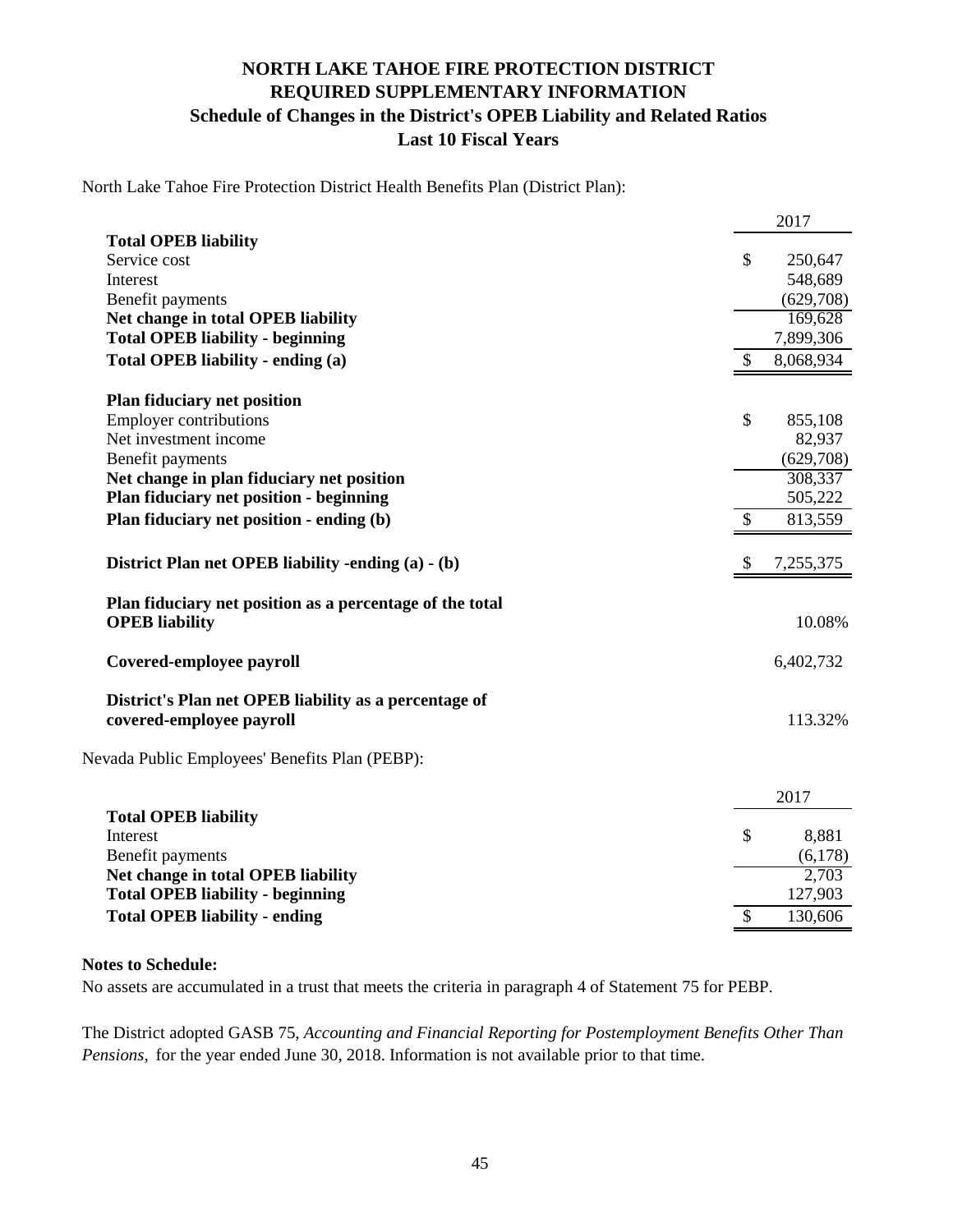# **NORTH LAKE TAHOE FIRE PROTECTION DISTRICT REQUIRED SUPPLEMENTARY INFORMATION Schedule of District Contributions - OPEB Last 10 Fiscal Years**

| North Lake Tahoe Fire Protection District Health Benefits Plan (District Plan): |    |             |
|---------------------------------------------------------------------------------|----|-------------|
|                                                                                 |    | 2017        |
| Actuarially determined contribution                                             | \$ | 882,177     |
| Contributions in relation to the actuarially<br>determined contribution         |    | 855,108     |
| Contribution deficiency (excess)                                                |    | 27,069      |
| Covered-employee payroll                                                        |    | \$6,402,732 |
| Contributions as a percentage of covered-<br>employee payroll                   |    | 13.36%      |

## **Notes to Schedule:**

Valuation date: July 1, 2017, rolled backward to June 30, 2017

Methods and assumptions used to determine contribution amount:

| Actuarial cost method         | <b>Entry Age Normal</b>                                                                                                                                        |
|-------------------------------|----------------------------------------------------------------------------------------------------------------------------------------------------------------|
| Amortization method           | Level dollar, open                                                                                                                                             |
| Remaining amortization period | 30 years                                                                                                                                                       |
| Asset valuation method        | Market value                                                                                                                                                   |
| Healthcare inflation rate     | 8.0% initial, 4.50% ultimate                                                                                                                                   |
| Salary increases              | Ranges from 14.3% with less than one year of service to 4.6%<br>with 13 or more years of service                                                               |
| Investment rate of return     | 7.00%, net of OPEB plan investment expense                                                                                                                     |
| Mortality                     | RP-2014 Mortaility Tables adjusted to reflect Mortality<br>Improvement Scale MP-2017 from the 2006 base year,<br>and projected forward on a generational basis |

No assets are accumulated in a trust that meets the criteria in paragraph 4 of Statement 75 for PEBP.

The District adopted GASB 75, *Accounting and Financial Reporting for Postemployment Benefits Other Than Pensions,* for the year ended June 30, 2018. Information is not available prior to that time.

The schedule reports information by the fiscal year of the measurement date as that is when information is available.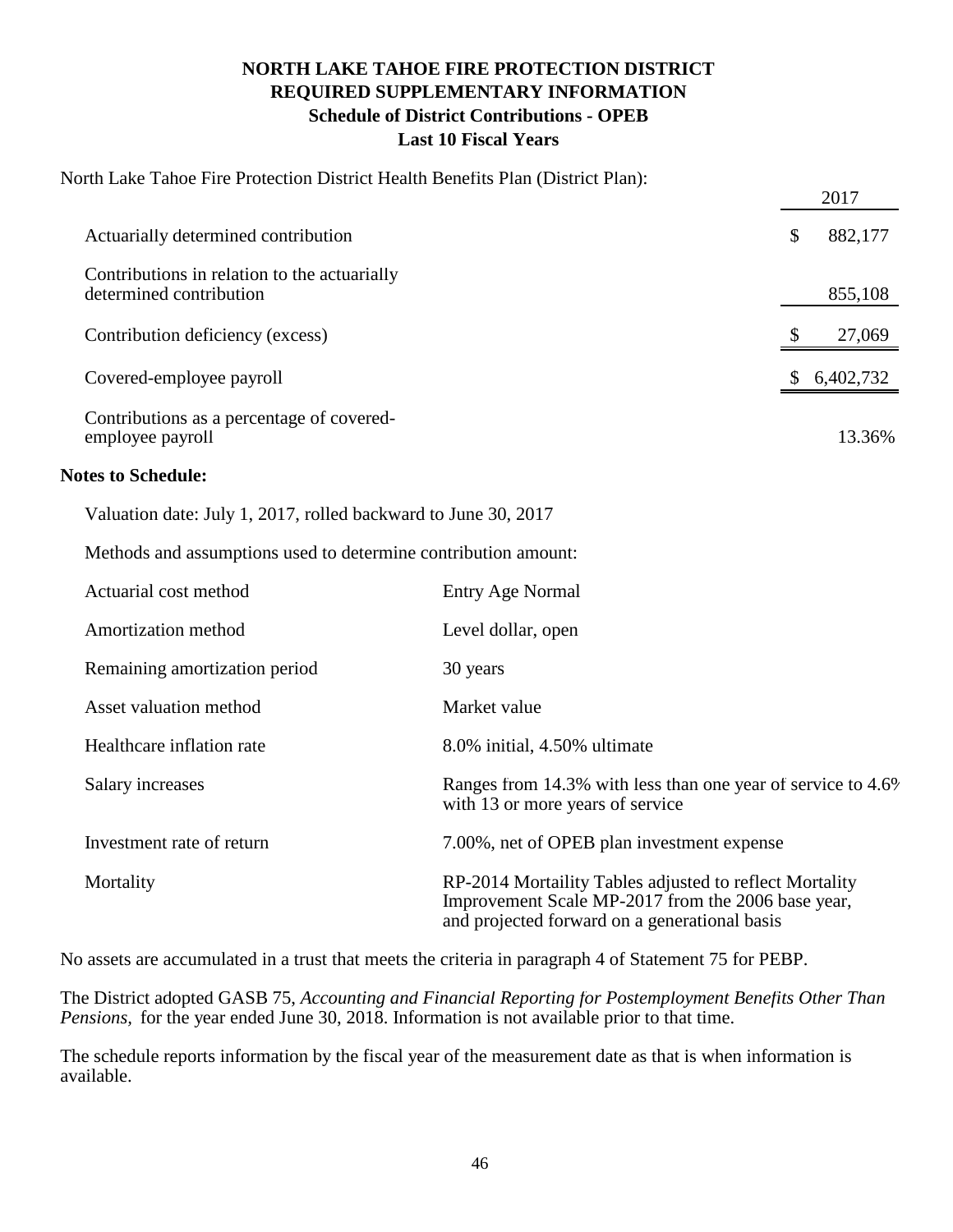## **NORTH LAKE TAHOE FIRE PROTECTION DISTRICT REQUIRED SUPPLEMENTARY INFORMATION Schedule of the District's Proportionate Share of Net Pension Liability Public Employees' Retirement System of Nevada (PERS) Last 10 Fiscal Years**

|                                                                 | 2017         | 2016         | 2015         | 2014            |
|-----------------------------------------------------------------|--------------|--------------|--------------|-----------------|
| District's portion of net the pension liability                 | 0.11717\%    | 0.10941%     | 0.11230\%    | 0.10800\%       |
| District's proportionate share of the net pension liability     | \$15,583,104 | \$14,722,931 | \$12,868,725 | \$11,255,393    |
| District's covered payroll                                      | \$5,772,945  | \$4,827,941  | \$4,740,506  | 4,405,244<br>S. |
| Districts' proportional share of the net pension liability as a |              |              |              |                 |
| percentage of its covered payroll                               | 269.93%      | 304.95%      | 271.46%      | 255.50%         |
| Plan fiduciary net position as a percentage of the total        |              |              |              |                 |
| pension liability                                               | 74.42%       | 72.23%       | 75.13%       | 76.31%          |

GASB Statement No. 68 requires ten years of information to be presented in this table. However, until ten years of data is available, the District will present information for only those years for which information is available.

#### **Public Employees' Retirement System of Nevada (PERS) Last 10 Fiscal Years Schedule of the District Contributions - Pension**

|                                                                                 | 2018        | 2017                     | 2016                     | 2015        |
|---------------------------------------------------------------------------------|-------------|--------------------------|--------------------------|-------------|
| Statutorily required contribution*                                              | \$1,103,370 | \$1.051.687              | 927.603                  | 866,686     |
| Contributions in relation to the statutorily required contribution $$1,103,370$ |             | \$1,051,687              | 927.603                  | 866,686     |
| Contribution (deficiency) excess                                                | $\sim$      | $\overline{\phantom{a}}$ | $\overline{\phantom{0}}$ |             |
| Employer's covered payroll                                                      | \$6.019.370 | \$ 5,772,945             | \$4.827.941              | \$4.740.506 |
| Contributions as a percentage of covered payroll                                | 18.33%      | 18.22%                   | 19.21%                   | 18.28%      |

GASB Statement No. 68 requires ten years of information to be presented in this table. However, until ten years of data is available, the District will present information for only those years for which information is available.

Changes in assumptions include changes in the inflation rate and consumer price index from 3.50% to 2.75%, changes in the investment rate of return from 8.00% to 7.50%, changes in the productivity pay increase from 0.75% to 0.50%, and changes in the projected salary increases. In addition, the mortality rates are now based on the Headcount-Weighted RP-2014 Mortality Tables rather than the RP-2000 Mortality Tables.

\*All contributions shown reflect employer-paid contributions only. Member contributions are excluded. Prior values are restated due to GASB No. 82, which classifies contributions as member contributions for the purposes of GASB No. 68 if they are made by an employer to satisfy what are actually deemed to be member contribution requirements.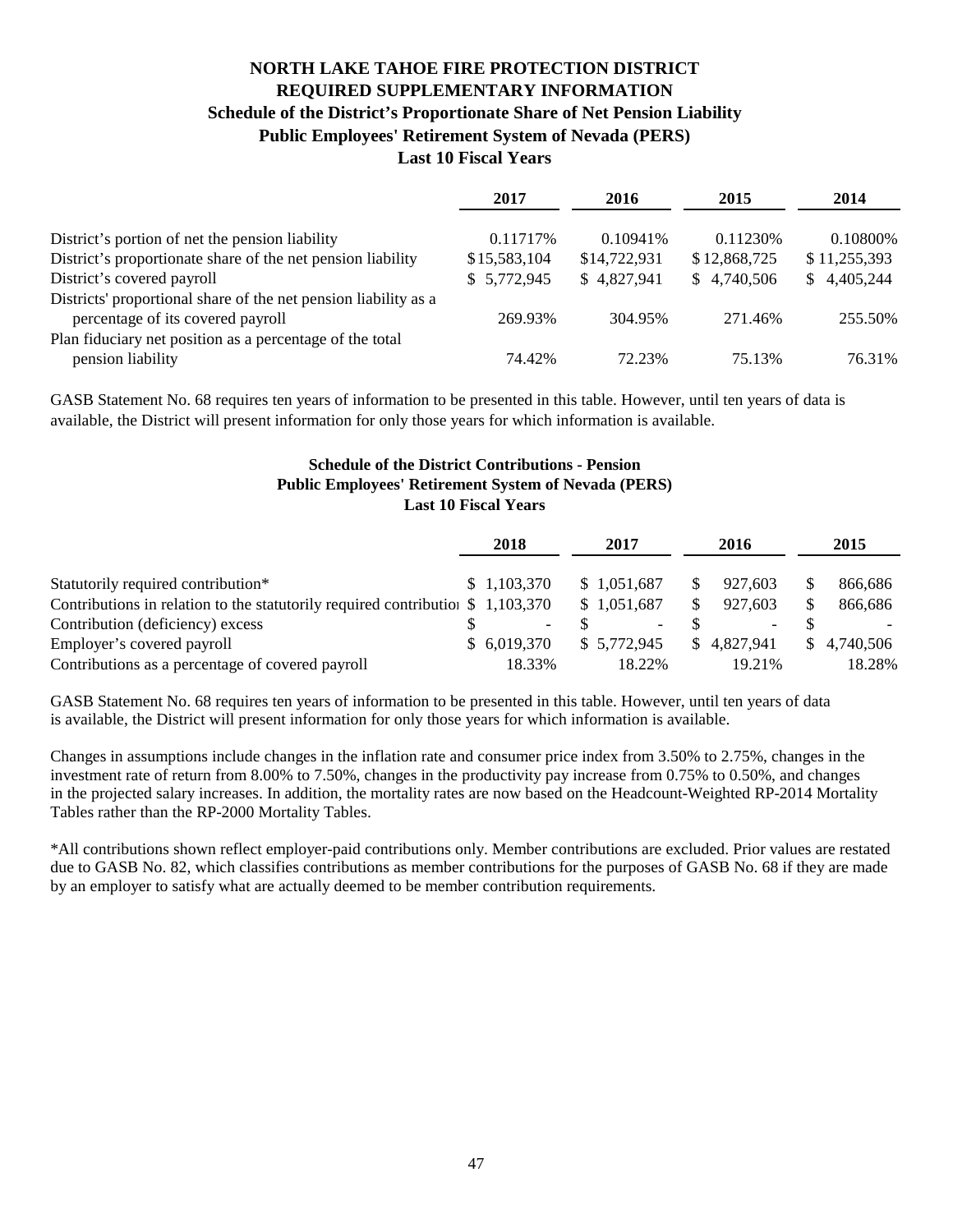# **NORTH LAKE TAHOE FIRE PROTECTION DISTRICT DEBT SERVICE FUND SCHEDULE OF REVENUES, EXPENDITURES AND CHANGES IN FUND BALANCES - BUDGET AND ACTUAL FOR THE YEAR ENDED JUNE 30, 2018 (WITH COMPARATIVE ACTUAL AMOUNTS FOR THE YEAR ENDED JUNE 30, 2017)**

|                                                      |               |                         | 2017                    |                 |                |
|------------------------------------------------------|---------------|-------------------------|-------------------------|-----------------|----------------|
|                                                      |               | <b>Budget Amount</b>    |                         |                 |                |
|                                                      | Original      | Final                   | <b>Actual</b>           | <b>Variance</b> | <b>Actual</b>  |
| <b>EXPENDITURES</b>                                  |               |                         |                         |                 |                |
| Debt service:                                        |               |                         |                         |                 |                |
| Principal                                            | 426,000<br>\$ | $\mathbb{S}$<br>426,000 | 426,000<br>$\mathbb{S}$ | $\mathcal{S}$   | 415,000<br>\$. |
| Interest                                             | 76,993        | 76,993                  | 76,993                  |                 | 87,081         |
| <b>Total Expenditures</b>                            | 502,993       | 502,993                 | 502,993                 |                 | 502,081        |
| Excess (Deficiency) of Revenues<br>over Expenditures | (502,993)     | (502, 993)              | (502, 993)              |                 | (502,081)      |
| OTHER FINANCING SOURCES (USES)<br>Transfers in       |               |                         |                         |                 | 494,182        |
| Net Change in Fund Balances                          | (502, 993)    | (502, 993)              | (502, 993)              |                 | (7,899)        |
| FUND BALANCES, BEGINNING OF YEAR                     | 502,993       | 502,993                 | 502,993                 |                 | 510,892        |
| FUND BALANCES, END OF YEAR                           |               | S                       |                         |                 | 502,993        |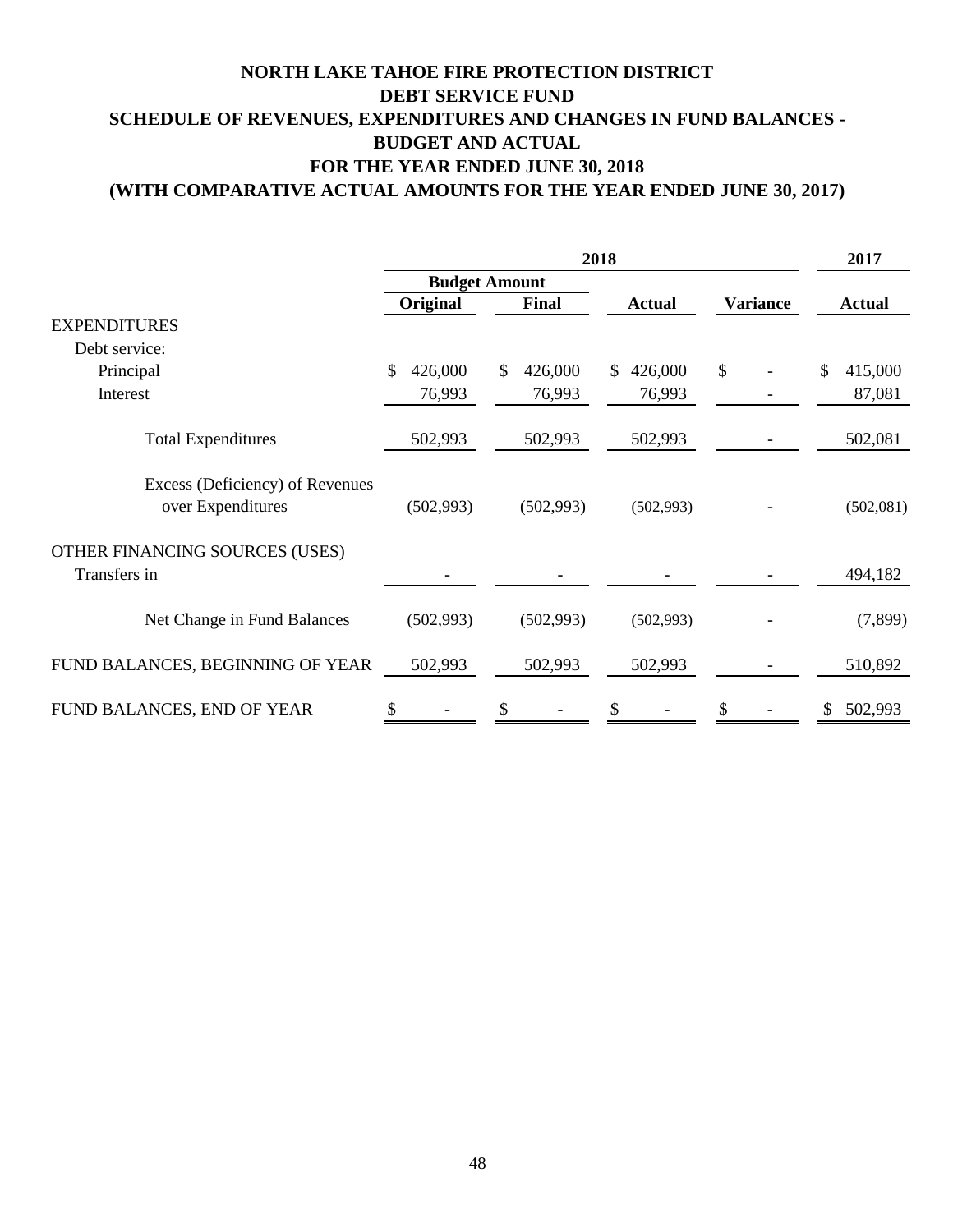# **NORTH LAKE TAHOE FIRE PROTECTION DISTRICT CAPITAL PROJECTS FUND SCHEDULE OF REVENUES, EXPENDITURES AND CHANGES IN FUND BALANCES - BUDGET AND ACTUAL FOR THE YEAR ENDED JUNE 30, 2018 (WITH COMPARATIVE ACTUAL AMOUNTS FOR THE YEAR ENDED JUNE 30, 2017)**

|                                             | 2018         |                      |               |                   | 2017          |
|---------------------------------------------|--------------|----------------------|---------------|-------------------|---------------|
|                                             |              | <b>Budget Amount</b> |               |                   |               |
|                                             | Original     | Final                | <b>Actual</b> | <b>Variance</b>   | <b>Actual</b> |
| <b>REVENUES</b>                             |              |                      |               |                   |               |
| Miscellaneous:                              |              |                      |               |                   |               |
| Other                                       | \$<br>40,000 | 40,000<br>\$         | 40,000<br>\$  | \$                | 40,000<br>\$  |
| <b>EXPENDITURES</b>                         |              |                      |               |                   |               |
| Capital outlay                              | 354,474      | 354,474              | 149,506       | 204,968           | 285,888       |
| Excess (Deficiency) of Revenues             |              |                      |               |                   |               |
| over Expenditures                           | (314, 474)   | (314, 474)           | (109, 506)    | 204,968           | (245, 888)    |
| OTHER FINANCING SOURCES (USES)              |              |                      |               |                   |               |
| Transfers in                                |              |                      |               |                   | 340,073       |
| <b>Transfers out</b>                        |              |                      | (167,993)     | (167,993)         | (240, 581)    |
| Sale of capital assets                      |              |                      |               |                   | 23,757        |
| <b>Total Other Financing Sources (Uses)</b> |              |                      | (167,993)     | (167,993)         | 123,249       |
| Net Change in Fund Balances                 | (314, 474)   | (314, 474)           | (277, 499)    | 36,975            | (122, 639)    |
| FUND BALANCES, BEGINNING OF YEAR            | 607,403      | 607,403              | 459,615       | (147, 788)        | 582,254       |
| FUND BALANCES, END OF YEAR                  | 292,929      | 292,929              | 182,116<br>S  | (110, 813)<br>\$. | 459,615<br>S  |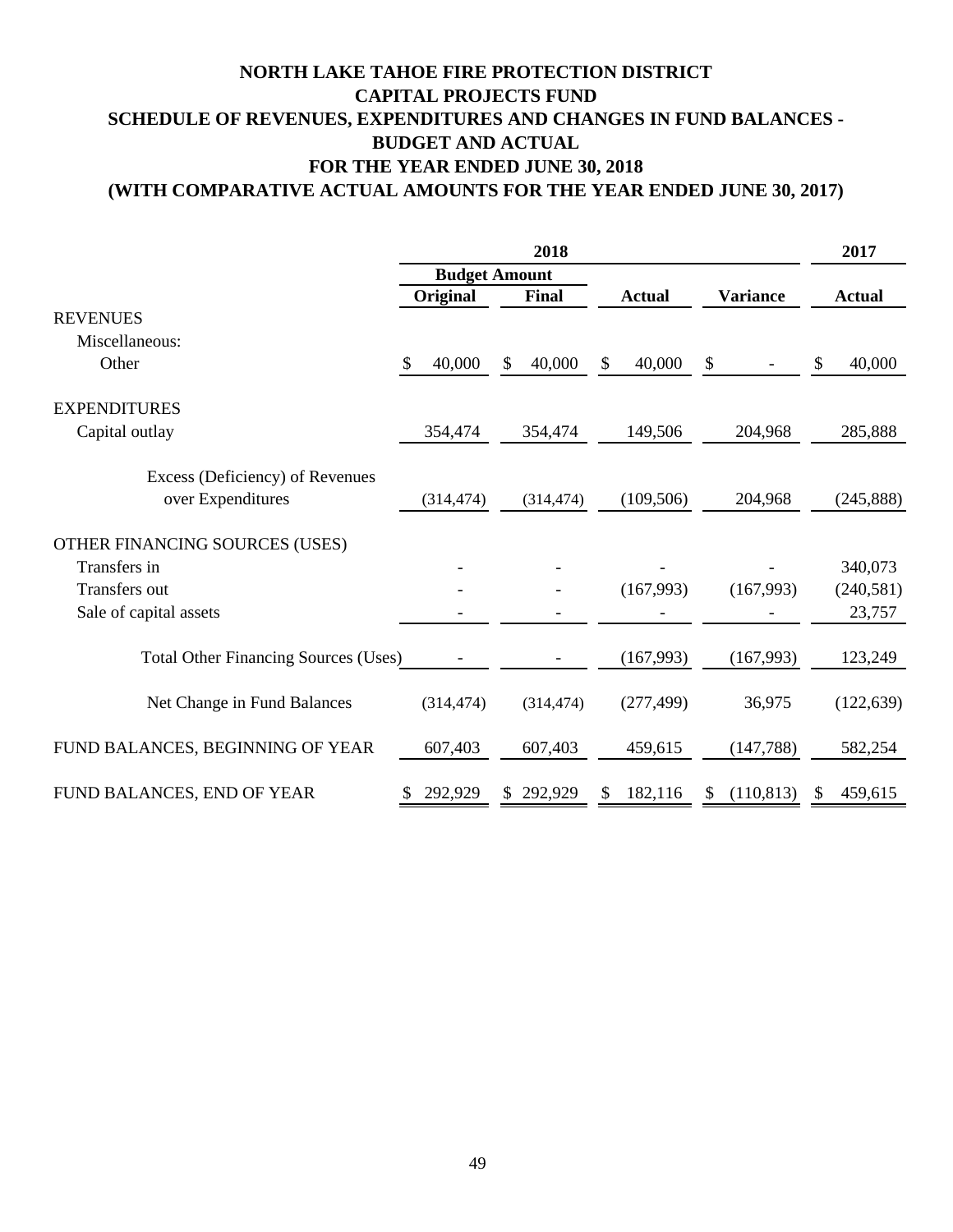# **(WITH COMPARATIVE ACTUAL AMOUNTS FOR THE YEAR ENDED JUNE 30, 2017) NORTH LAKE TAHOE FIRE PROTECTION DISTRICT ENTERPRISE FUND - AMBULANCE FUND SCHEDULE OF REVENUES, EXPENSES AND CHANGES IN NET POSITION - BUDGET AND ACTUAL FOR THE YEAR ENDED JUNE 30, 2018**

|                                                       | 2018                 |                            |               | 2017            |               |
|-------------------------------------------------------|----------------------|----------------------------|---------------|-----------------|---------------|
|                                                       | <b>Budget Amount</b> |                            |               |                 |               |
|                                                       | Original             | Final                      | <b>Actual</b> | <b>Variance</b> | <b>Actual</b> |
| <b>OPERATING REVENUES</b>                             |                      |                            |               |                 |               |
| Charges for services:                                 |                      |                            |               |                 |               |
| Public safety:                                        |                      |                            |               |                 |               |
| Ambulance                                             | \$<br>502,157        | \$<br>502,157              | \$<br>582,744 | \$<br>80,587    | \$<br>584,405 |
| <b>GEMT Cost Settlement</b>                           |                      |                            | 180,788       | 180,788         |               |
| Other                                                 | 70,725               | 70,725                     | 77,556        | 6,831           | 41,034        |
| <b>Total Operating Revenues</b>                       | 572,882              | 572,882                    | 841,088       | 268,206         | 625,439       |
| <b>OPERATING EXPENSES</b>                             |                      |                            |               |                 |               |
| Public safety:                                        |                      |                            |               |                 |               |
| Ambulance:                                            |                      |                            |               |                 |               |
| Salaries and wages                                    | 822,068              | 822,068                    | 941,552       | (119, 484)      | 837,942       |
| Employee benefits                                     | 541,334              | 541,334                    | 622,848       | (81,514)        | 560,384       |
| Services and supplies                                 | 680,452              | 680,452                    | 507,269       | 173,183         | 472,336       |
| Depreciation                                          | 82,567               | 82,567                     | 163,460       | (80, 893)       | 121,156       |
| <b>Total Operating Expenses</b>                       | 2,126,421            | 2,126,421                  | 2,235,129     | (108, 708)      | 1,991,818     |
| Operating Income (Loss)                               | (1,553,539)          | (1,553,539)                | (1,394,041)   | 159,498         | (1,366,379)   |
| NONOPERATING REVENUES                                 |                      |                            |               |                 |               |
| Interest revenue                                      | 744                  | 744                        | 610           | (134)           | 807           |
| Gain on sale of capital assets                        |                      |                            | 3,871         | 3,871           | 1,892         |
| Insurance recovery                                    |                      |                            |               |                 | 82,943        |
| Grant revenue                                         |                      |                            | 49,180        | 49,180          | 86,736        |
| <b>Total Nonoperating Revenues</b>                    | 744                  | 744                        | 53,661        | 52,917          | 172,378       |
| Income (Loss) before Transfers                        | (1,552,795)          | (1,552,795)                | (1,340,380)   | 212,415         | (1,194,001)   |
| <b>TRANSFERS</b>                                      |                      |                            |               |                 |               |
| Transfers in                                          | 1,400,000            | 1,400,000                  | 1,567,993     | 167,993         | 1,540,581     |
| Changes in Net Position                               | (152,795)            | (152,795)<br>$\mathcal{S}$ | 227,613       | 380,408<br>\$   | 346,580       |
| NET POSITION, BEGINNING OF YEAR, AS ORIGINALLY STATED |                      |                            | (1,104,944)   |                 | (1,451,524)   |
| <b>RESTATEMENT</b>                                    |                      |                            | (197,980)     |                 |               |
| NET POSITION, BEGINNING OF YEAR, AS RESTATED          |                      |                            | (1,302,924)   |                 | (1,451,524)   |
| NET POSITION, END OF YEAR                             |                      |                            | \$(1,075,311) |                 | (1,104,944)   |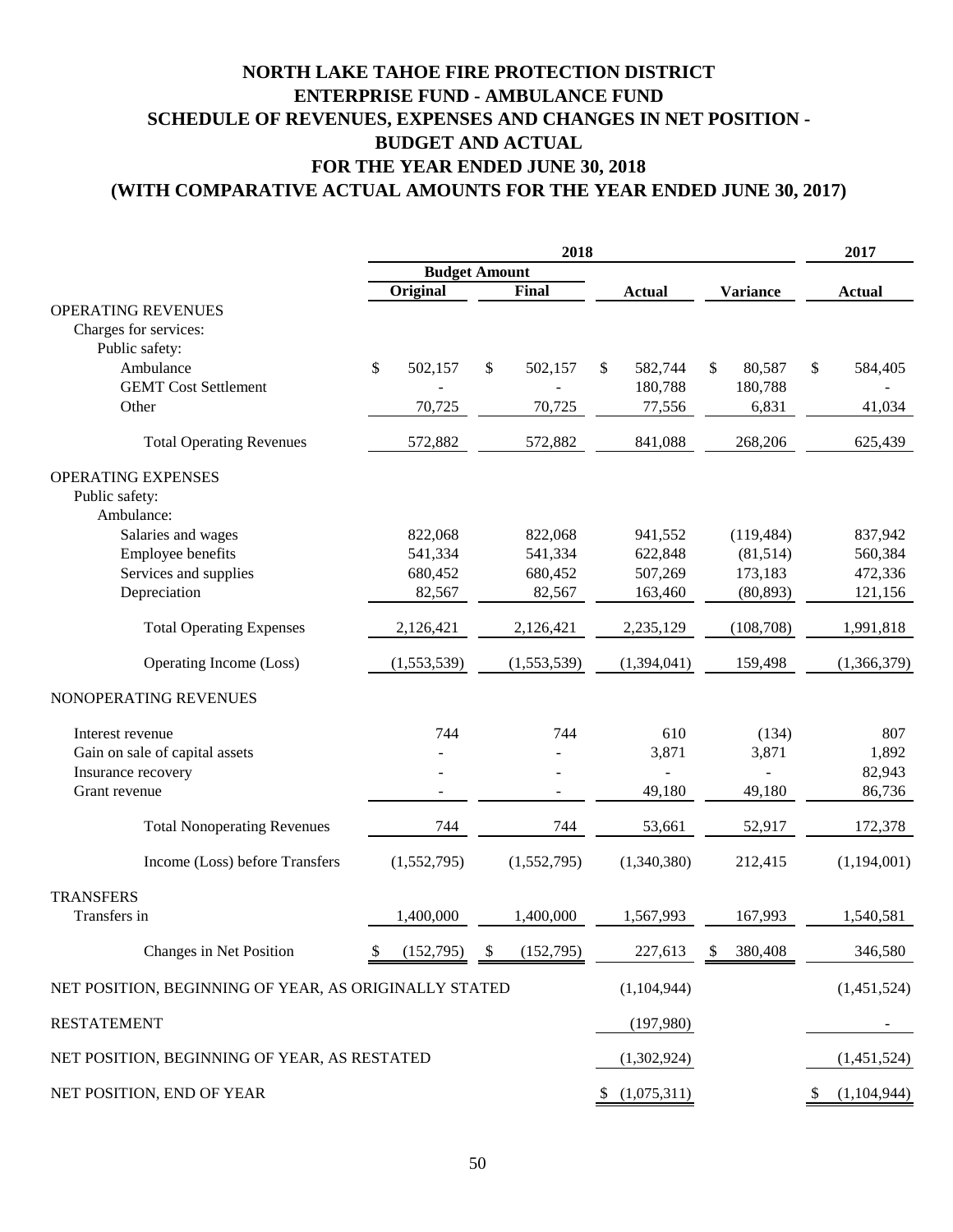

**CPAs & BUSINESS ADVISORS** 

#### **Independent Auditor's Report on Internal Control over Financial Reporting and on Compliance and Other Matters Based on an Audit of Financial Statements Performed in Accordance with** *Government Auditing Standards*

To the Board of Directors North Lake Tahoe Fire Protection District Incline Village, Nevada

We have audited, in accordance with auditing standards generally accepted in the United States of America and the standards applicable to financial audits contained in *Government Auditing Standards*, issued by the Comptroller General of the United States, the financial statements of the governmental activities, the business-type activities, and each major fund of North Lake Tahoe Fire Protection District (the District) as of and for the year ended June 30, 2018, and the related notes to the financial statements, which collectively comprise the District's basic financial statements, and have issued our report thereon dated November 30, 2018.

#### **Internal Control over Financial Reporting**

In planning and performing our audit of the financial statements, we considered the District's internal control over financial reporting (internal control) to determine the audit procedures that are appropriate in the circumstances for the purpose of expressing our opinions on the financial statements, but not for the purpose of expressing an opinion on the effectiveness of the District's internal control. Accordingly, we do not express an opinion on the effectiveness of the District's internal control.

Our consideration of internal control over financial reporting was for the limited purpose described in the preceding paragraph and was not designed to identify all deficiencies in internal control over financial reporting that might be material weaknesses or significant deficiencies and therefore, material weaknesses or significant deficiencies may exist that have not been identified. However, as described in the accompanying schedule of findings and responses we identified a certain deficiency in internal control that we consider to be a material weakness.

A *deficiency in internal control* exists when the design or operation of a control does not allow management or employees, in the normal course of performing their assigned functions, to prevent, or detect and correct, misstatements on a timely basis. A *material weakness* is a deficiency, or a combination of deficiencies, in internal control, such that there is a reasonable possibility that a material misstatement of the entity's financial statements will not be prevented, or detected and corrected on a timely basis. We consider the deficiency described in the accompanying schedule of findings and responses as Finding 2018-A to be material a weakness.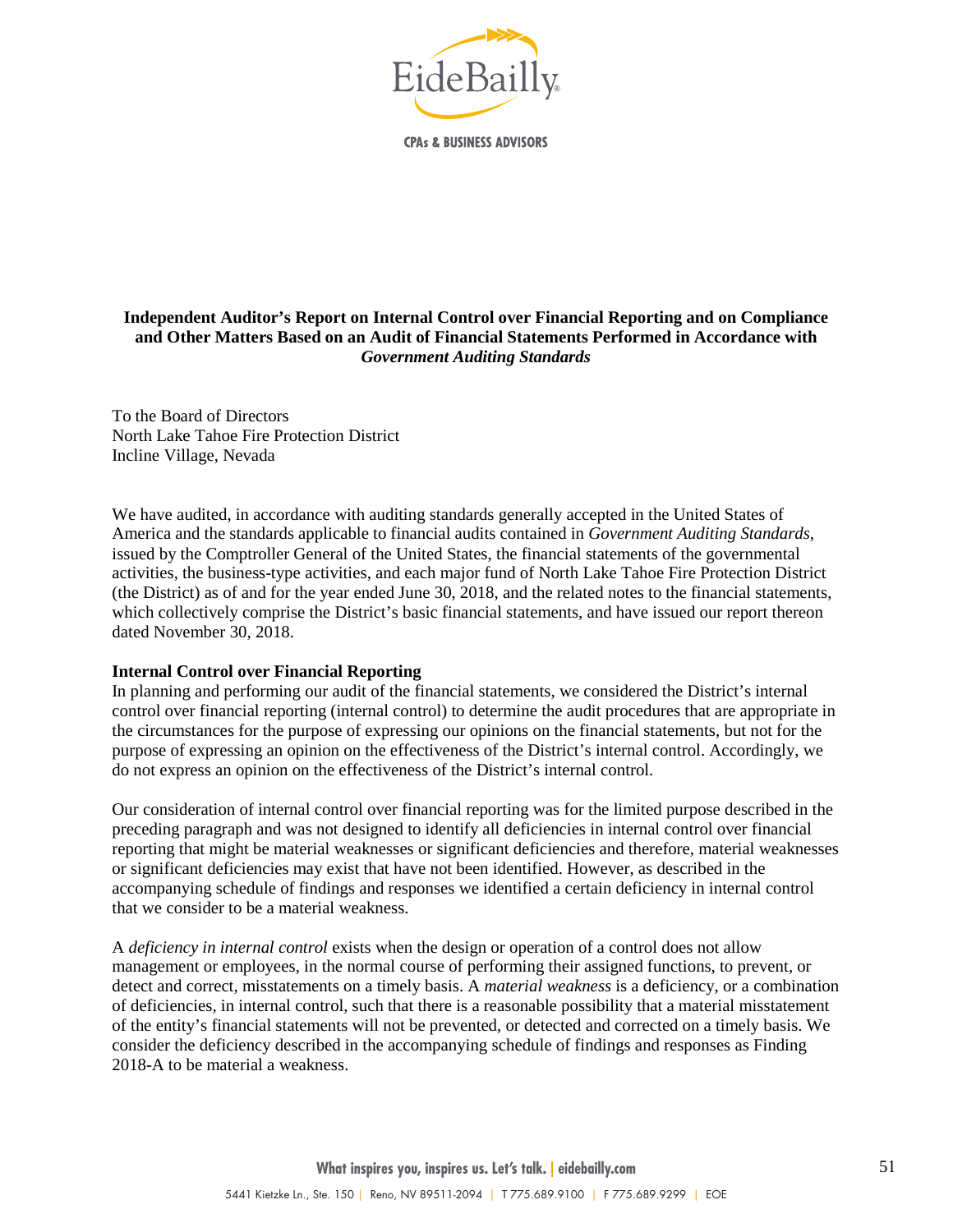A *significant deficiency* is a deficiency, or a combination of deficiencies, in internal control that is less severe than a material weakness, yet important enough to merit attention by those charged with governance.

#### **Compliance and Other Matters**

As part of obtaining reasonable assurance about whether the District's financial statements are free from material misstatement, we performed tests of its compliance with certain provisions of laws, regulations, contracts, and grant agreements, noncompliance with which could have a direct and material effect on the determination of financial statement amounts. However, providing an opinion on compliance with those provisions was not an objective of our audit, and accordingly, we do not express such an opinion. The results of our tests disclosed no instances of noncompliance or other matters that are required to be reported under *Government Auditing Standards*.

#### **North Lake Tahoe Fire Protection District's Response to Finding**

The District's response to the finding identified in our audit is described in the accompanying schedule of findings and responses. The District's response was not subjected to the auditing procedures applied in the audit of the financial statements and, accordingly, we express no opinion on it.

#### **Purpose of this Report**

The purpose of this report is solely to describe the scope of our testing of internal control and compliance and the results of that testing, and not to provide an opinion on the effectiveness of the entity's internal control or on compliance. This report is an integral part of an audit performed in accordance with *Government Auditing Standards* in considering the entity's internal control and compliance. Accordingly, this communication is not suitable for any other purpose.

Ede Sailly LLP

Reno, Nevada November 30, 2018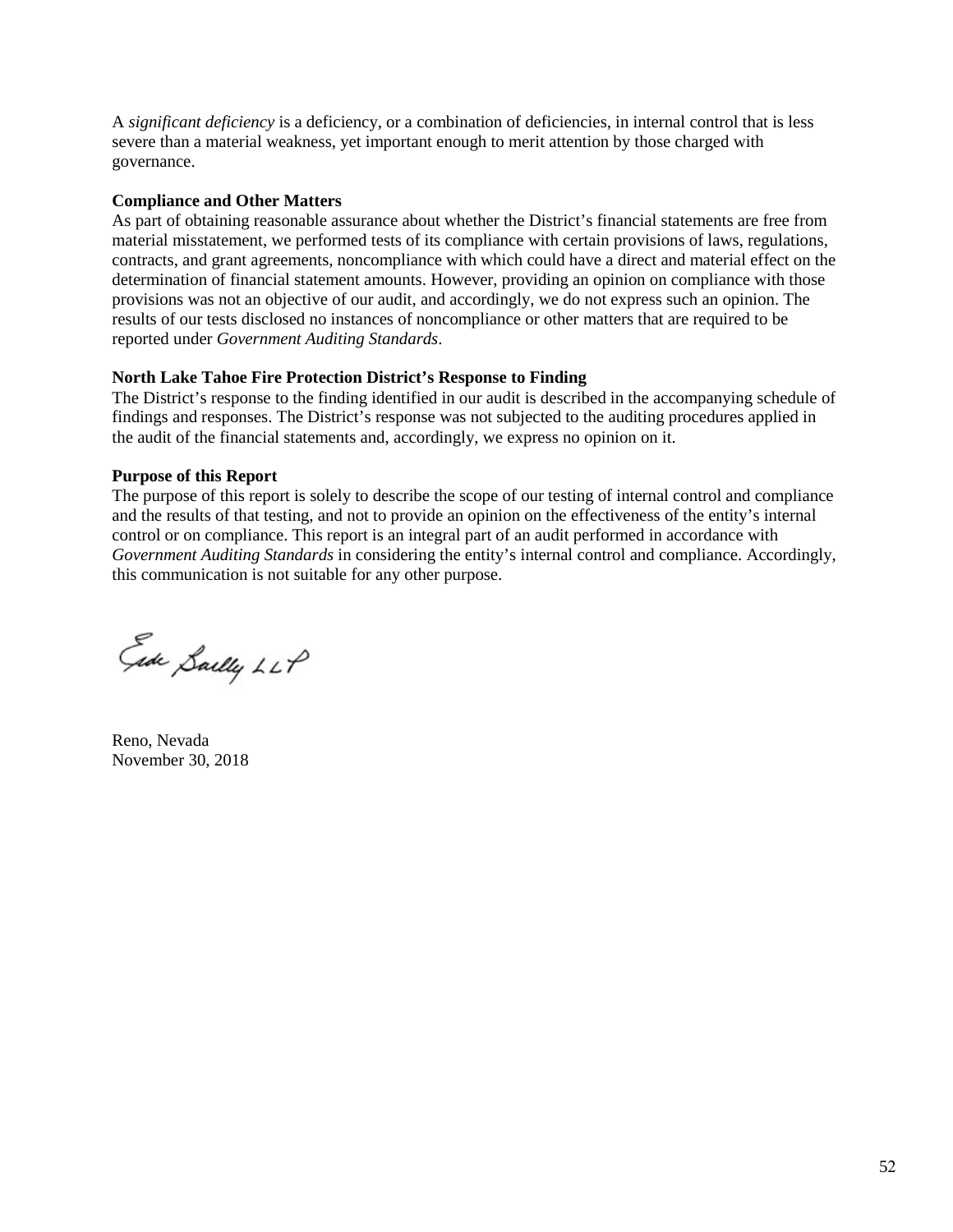

**CPAs & BUSINESS ADVISORS** 

#### **Auditor's Comments**

To the Board of Directors North Lake Tahoe Fire Protection District Incline Village, Nevada

In connection with our audit of the financial statements of the governmental activities, the business-type activities, and each major fund of the North Lake Tahoe Fire Protection District (the District) as of and for the year ended June 30, 2018, and the related notes to the financial statements, except as noted, nothing came to our attention that caused us to believe that the District failed to comply with the specific requirements of Nevada Revised Statutes cited below. However, our audit was not directed primarily toward obtaining knowledge of such noncompliance. Accordingly, had we performed additional procedures, other matters may have come to our attention regarding the District's noncompliance with the requirements of Nevada Revised Statutes cited below, insofar as they relate to accounting matters.

#### **Current Year Statute Compliance**

The District conformed to all significant statutory constraints on its financial administration during the year as noted in Note 2 of the accompanying financial statements.

#### **Progress on Prior Year Statute Compliance**

The District has arranged for audits of the North Lake Tahoe Fire Protection District Post-employment Plan and Trust.

**Prior Year Recommendations** The prior year finding 2017-A was corrected.

#### **Current Year Recommendations**

The current year finding is included in the accompanying Schedule of Findings and Responses.

Ede Sailly LLP

Reno, Nevada November 30, 2018